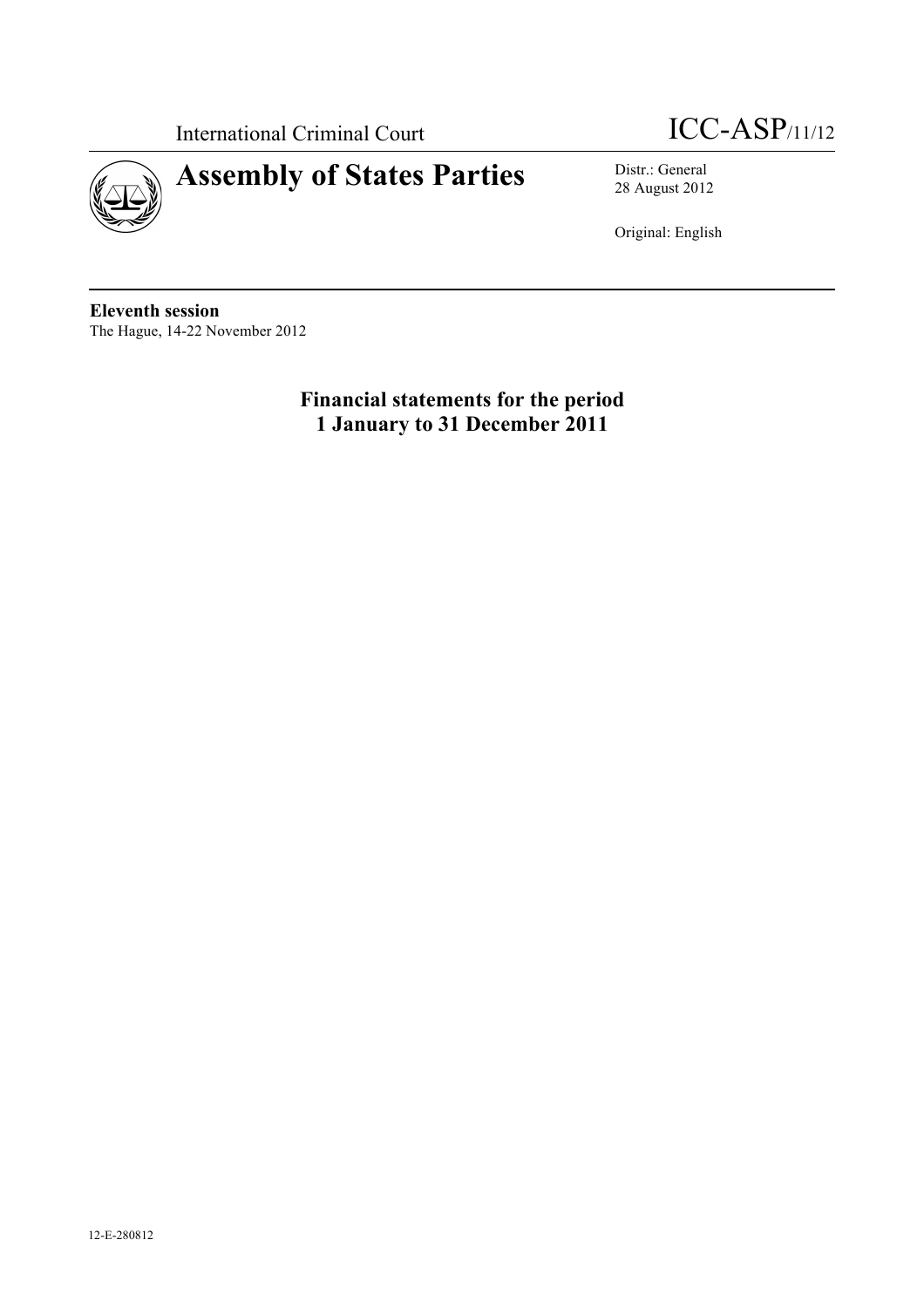## *Contents*

|     |                                                                                                         | Page<br>3      |
|-----|---------------------------------------------------------------------------------------------------------|----------------|
|     |                                                                                                         | $\overline{3}$ |
|     | Statement of income and expenditure and changes in fund balances for the period ending 31 December 2011 | 25             |
|     |                                                                                                         | 26             |
|     |                                                                                                         | 27             |
|     |                                                                                                         |                |
|     |                                                                                                         | 28             |
|     |                                                                                                         | 29             |
|     |                                                                                                         | 32             |
|     |                                                                                                         |                |
|     |                                                                                                         |                |
|     |                                                                                                         |                |
|     |                                                                                                         |                |
|     |                                                                                                         |                |
|     |                                                                                                         |                |
|     |                                                                                                         |                |
| 1.  |                                                                                                         | 44             |
| 2.  |                                                                                                         |                |
| 3.  |                                                                                                         | 48             |
| 4.  |                                                                                                         | 48             |
|     |                                                                                                         | 48             |
|     |                                                                                                         | 48             |
|     |                                                                                                         | 49             |
|     |                                                                                                         |                |
|     |                                                                                                         |                |
| 5.  |                                                                                                         |                |
| 6.  |                                                                                                         |                |
|     |                                                                                                         |                |
|     |                                                                                                         |                |
| 7.  |                                                                                                         | 54             |
| 8.  |                                                                                                         | -54            |
| 9.  |                                                                                                         | -54            |
| 10. |                                                                                                         | -54            |
| 11. |                                                                                                         | 54             |
| 12. |                                                                                                         | 54             |
| 13. |                                                                                                         | 54             |
| 14. |                                                                                                         |                |
| 15. |                                                                                                         |                |
| 16. |                                                                                                         |                |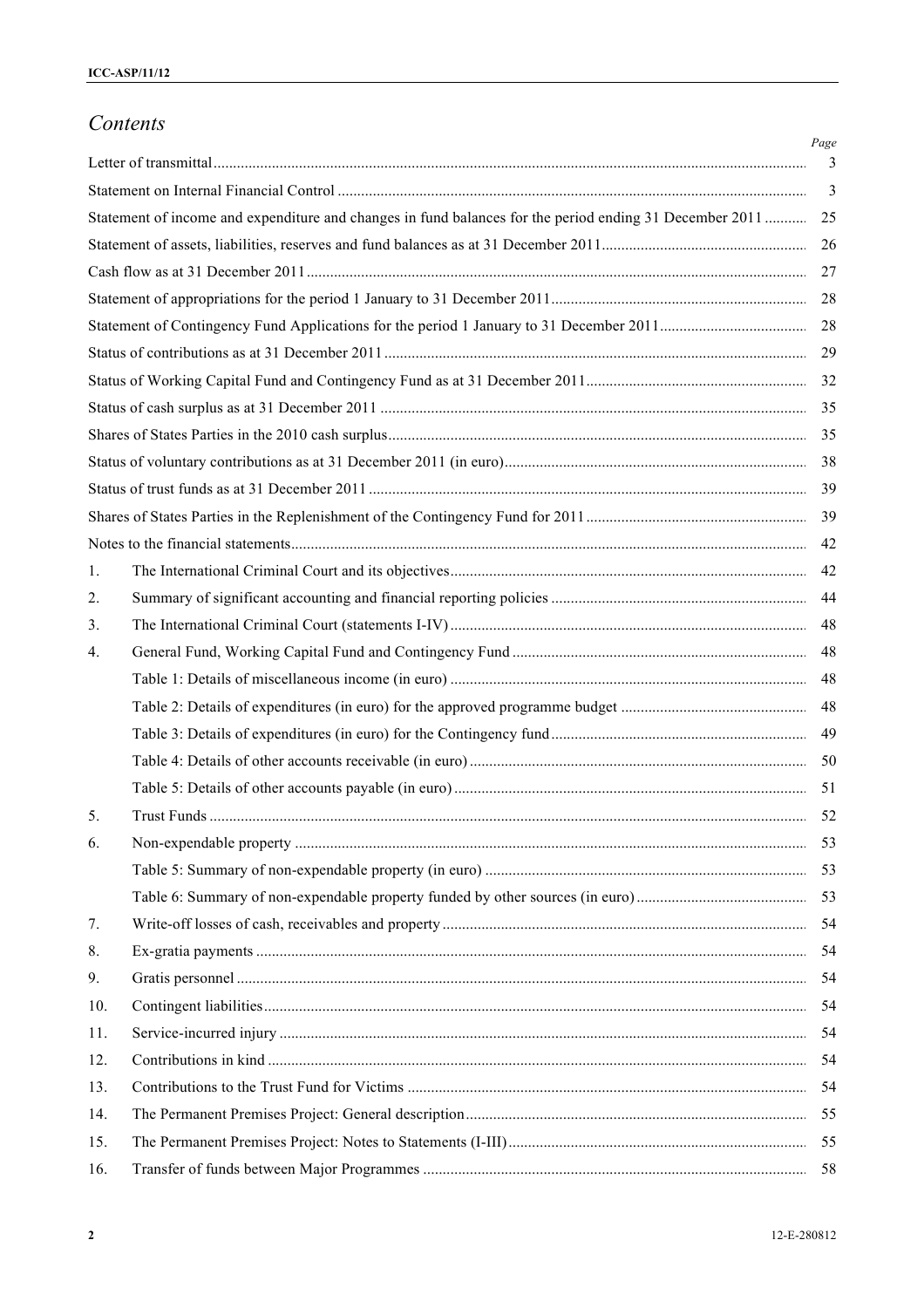## **Letter of transmittal**

30 July, 2012

In accordance with Financial Regulation 11.1, I have the honour to submit the financial statements of the International Criminal Court for the financial period 1 January to 31 December 2011.

> (Signed) Silvana Arbia Registrar

M. Steve Townley Director National Audit Office 157-197 Buckingham Palace Road London SW1W 9SP United Kingdom

## **Statement on Internal Financial Control**

#### **Scope of responsibilities**

In accordance with Financial Rule 101.1(b), the Registrar in her capacity as principal administrative officer of the Court is "*responsible and accountable for ensuring that these Rules are administered in a coherent manner by all organs of the Court, including through appropriate institutional arrangements with the Office of the Prosecutor with regard to management and administrative functions falling under the authority of that Office by virtue of article 42, paragraph 2, of the Rome Statute*". Based on Financial Regulation 11 and, inter alia, Rule 111.1, responsibility for the accounts is assigned to me. Compliant with this Financial Regulation and Rule, I have prescribed and maintained financial and subsidiary records; established accounting procedures for the Court; and designated the officials responsible for performing accounting functions.

In line with the Court's Financial Regulation 1.4, these "*Regulations shall be implemented in a manner consistent with the responsibilities of the Prosecutor and the Registrar as set out in articles 42, paragraph 2, and 43, paragraph 1, of the Rome Statute. The Prosecutor and the Registrar shall cooperate, taking into account the independent exercise by the Prosecutor of his or her functions under the Statute*".

Furthermore, following Financial Regulation 10.1, as Registrar I have the responsibility for maintaining "*an internal financial control which shall provide for effective current examination and/or review of financial transactions in order to ensure*:

*(a) The regularity of the receipt, custody and disposal of all funds and other financial resources of the Court;* 

*(b) The conformity of obligations and expenditures with the appropriations or other financial provisions voted by the Assembly of States Parties, or with the purposes and rules relating to trust funds and special accounts;* 

*(c) The economic use of resources of the Court".*

Having made appropriate institutional arrangements in cooperation with the Office of the Prosecutor as provided for in Rule 101.1(b), I have accepted the Prosecutor's written assurance, received on 4 June 2012, that Regulation 10.1 has been complied with. Thus, I am satisfied, that appropriate systems of internal financial control have been in place throughout the financial period of 2011.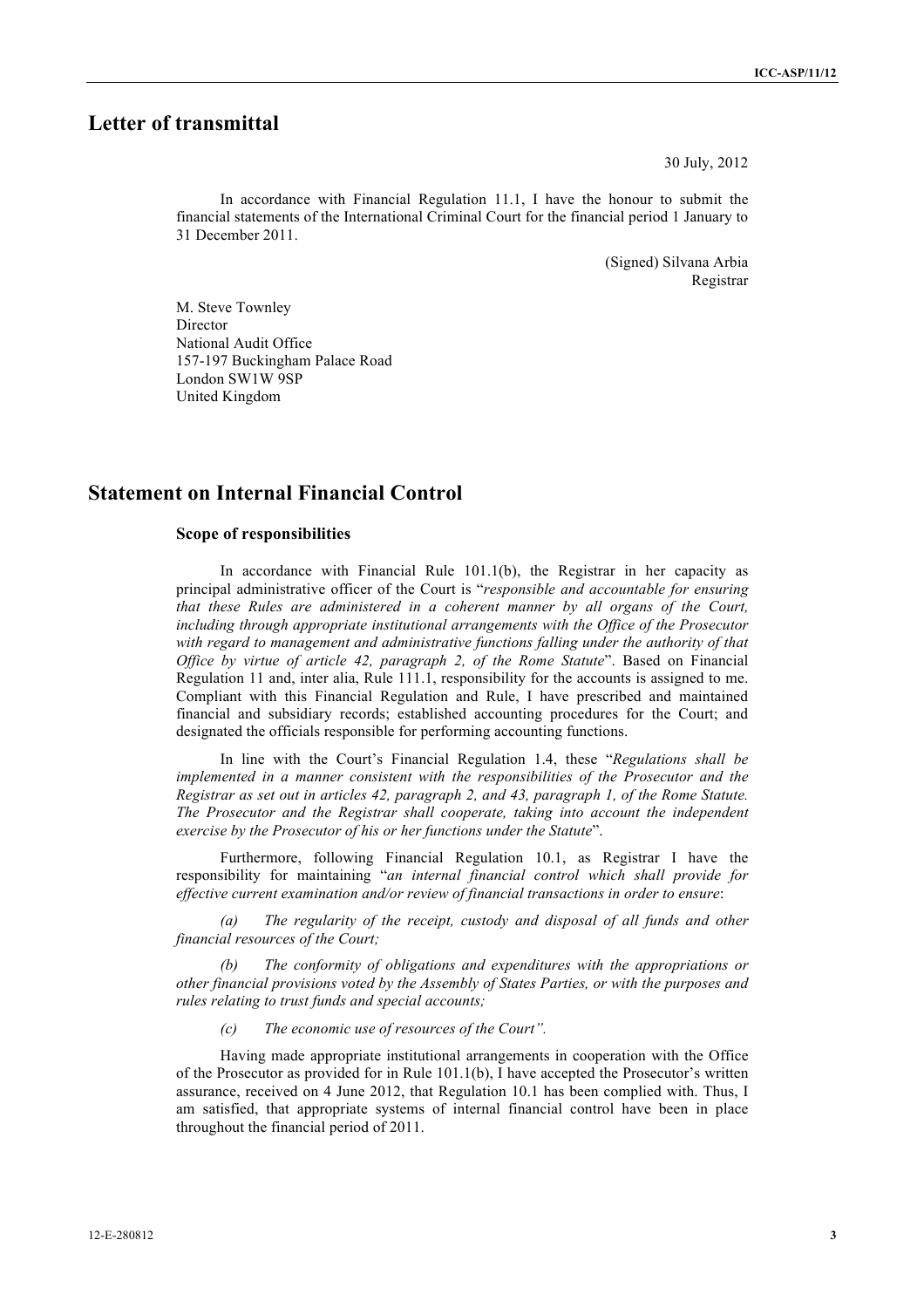#### **Review of effectiveness of the system of internal financial control**

The effectiveness of the system of internal financial control and of compliance with the Court's Financial Regulations and Rules relies on operational managers (certifying officers) within the Court and their Statements of Assurance. All certifying officers have signed statements on the effectiveness of internal controls in their areas of responsibility, confirming the compliance with any relevant Regulations and Rules. Some of the certifying officers have identified potential weaknesses which will be addressed during the current financial year.

Following the recommendations of the Audit Committee, the External Auditor and in line with my own resolve to strengthen the internal financial control within the Court, the following has been implemented:

(a) Comprehensive training for certifying officers:

A new training curriculum was developed and launched in February 2012; this training is mandatory for all certifying officers.

(b) Statement of Assurance (SOA) sessions:

Registry held orientation sessions to familiarize the certifying officers with the content of the SOA. During these interactive sessions, senior management explained the concept of the SOA and certifying officers had the opportunity to share any concerns.

I would like to further state that Major Programmes I and III expenditures have exceeded the respective approved appropriation levels because of accounting for year-end accruals for long term employee end of service benefit liabilities in full. Such excess has been absorbed within the overall approved appropriations for the Court.

Based on the above, I am satisfied that I have received the necessary assurances to confirm that an adequate framework of internal financial control was in place during the year 2011.

Silvana Arbia Registrar 30 July 2012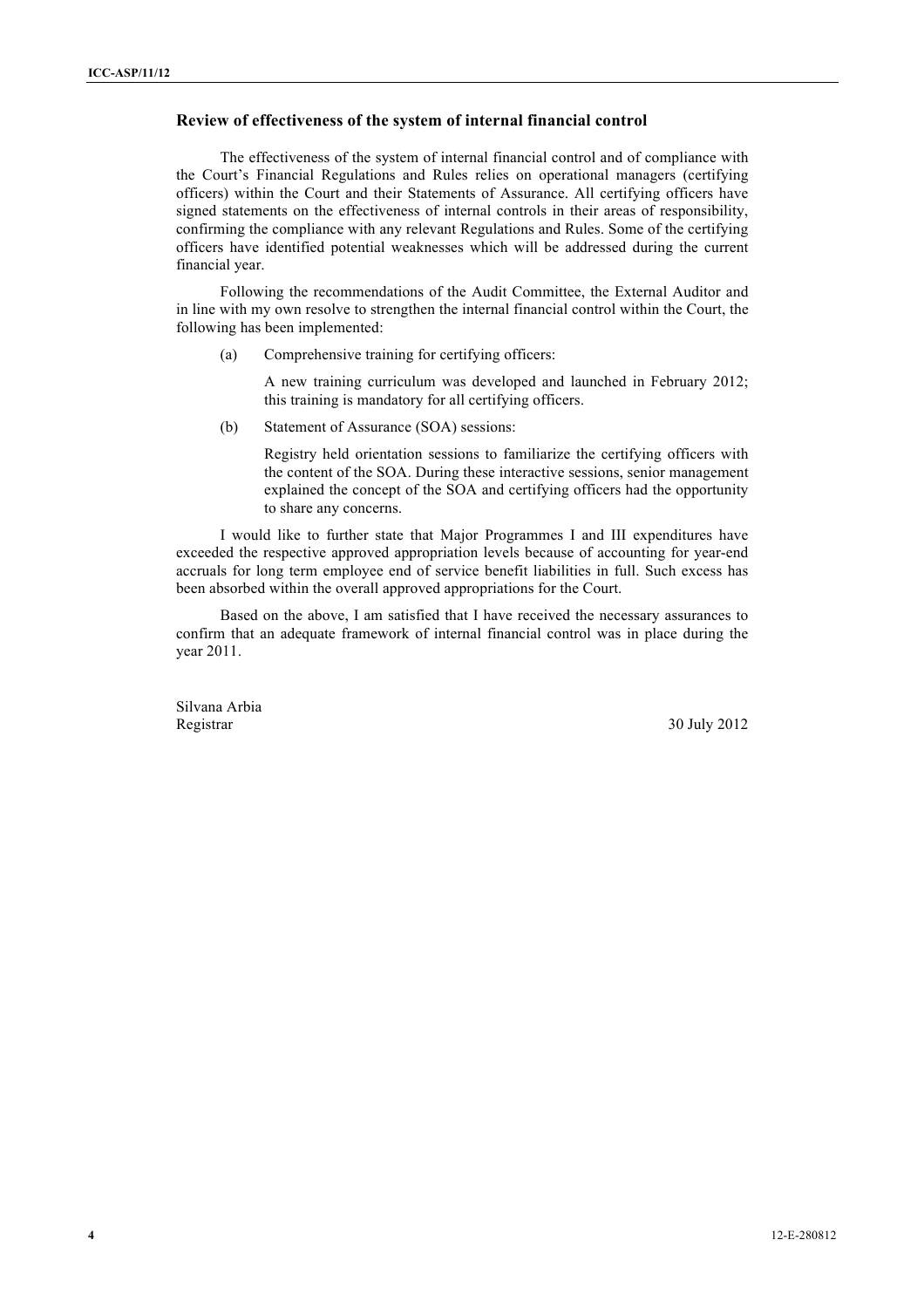## **Independent auditor's opinion and report to the Assembly of States Parties**

I have audited the accompanying financial statements of the International Criminal Court for the year ended 31 December 2011. These comprise the Statement of income and expenditure and changes in fund balances for the period ending 31 December 2011 (Statement I), the Statement of assets, liabilities, reserves and fund balances as at 31 December 2011 (Statement II), the Cash Flow as at 31 December 2011 (Statement III), the Statement of appropriations for the period 1 January to 31 December 2011 (Statement IV), the Statement of contingency fund applications for the period 1 January to 31 December 2011, Schedules 1 to 8 and the related notes.

#### **The Registrar's Responsibility for the Financial Statements**

The Registrar is responsible for the preparation and fair presentation of the financial statements in accordance with United Nations System Accounting Standards and the requirements of the Financial Regulations as authorised by the Assembly of States Parties. The Registrar is also responsible for such internal control as she determines is necessary to enable the preparation of financial statements that are free from material misstatement, whether due to fraud or error.

#### **Auditor's Responsibility**

My responsibility is to express an opinion on the financial statements based on my audit in accordance with Regulation 12 of the Financial Regulations. I conducted my audit in accordance with International Standards on Auditing issued by the International Auditing and Assurance Standards Board. Those standards require me and my staff to comply with ethical requirements and to plan and perform the audit to obtain reasonable assurance about whether the financial statements are free from material misstatement.

An audit involves performing procedures to obtain audit evidence about the amounts and disclosures in the financial statements. The procedures selected depend on the auditor's judgment, including the assessment of the risks of material misstatement of the financial statements, whether due to fraud or error. In making those risk assessments, the auditor considers internal controls relevant to the International Criminal Court's preparation and fair presentation of the financial statements, in order to design audit procedures that are appropriate in the circumstances. An audit also includes evaluating the appropriateness of the accounting policies used and the reasonableness of accounting estimates made by the Registrar, as well as the overall presentation of the financial statements.

In addition, I am required to obtain evidence sufficient to give reasonable assurance that the income and expenditure reported in the financial statements have been applied to the purposes intended by the Assembly of States Parties and the financial transactions are in accordance with the Financial Regulations.

I believe that the audit evidence obtained is sufficient and appropriate to provide a basis for my audit opinions.

#### **Opinion on financial statements**

In my opinion:

(a) the financial statements present fairly, in all material respects, the financial position of the International Criminal Court as at 31 December 2011 and the financial performance and cash flows for the year then ended; and

(b) the financial statements have been properly prepared in accordance with United Nations System Accounting Standards and the Financial Regulations authorised by the Assembly of States Parties.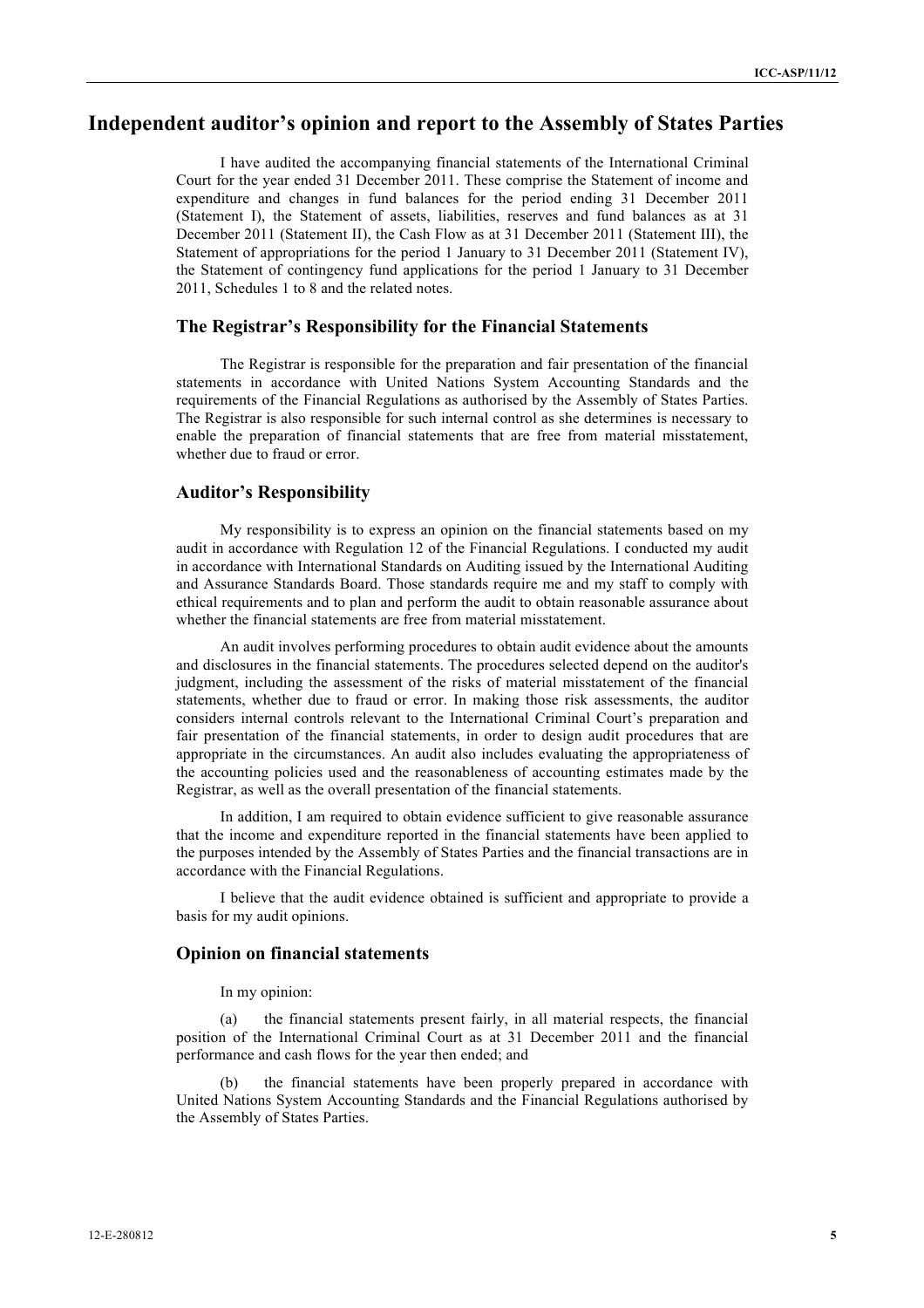### **Opinion on Regularity**

In my opinion, in all material respects, the income and expenditure have been applied to the purposes intended by the Assembly of States Parties and the financial transactions conform to the Financial Regulations.

#### **Matters on which I report by exception**

I have nothing to report in respect of the following which under the letter of engagement, I am required to report to you if, in my opinion:

(a) proper accounting records have not been kept; or

(b) I have not received all of the information and explanations I require for my audit; or

(c) effective systems of internal control are not in place.

#### **External Auditor's Report**

In accordance with Regulation 12 of the Financial Regulations, I have also issued an External Auditor's Report on my audit of the International Criminal Court's financial statements.

> Amyas C E Morse Comptroller and Auditor General United Kingdom External Auditor

National Audit Office 157-197 Buckingham Palace Road Victoria London SW1W 9SP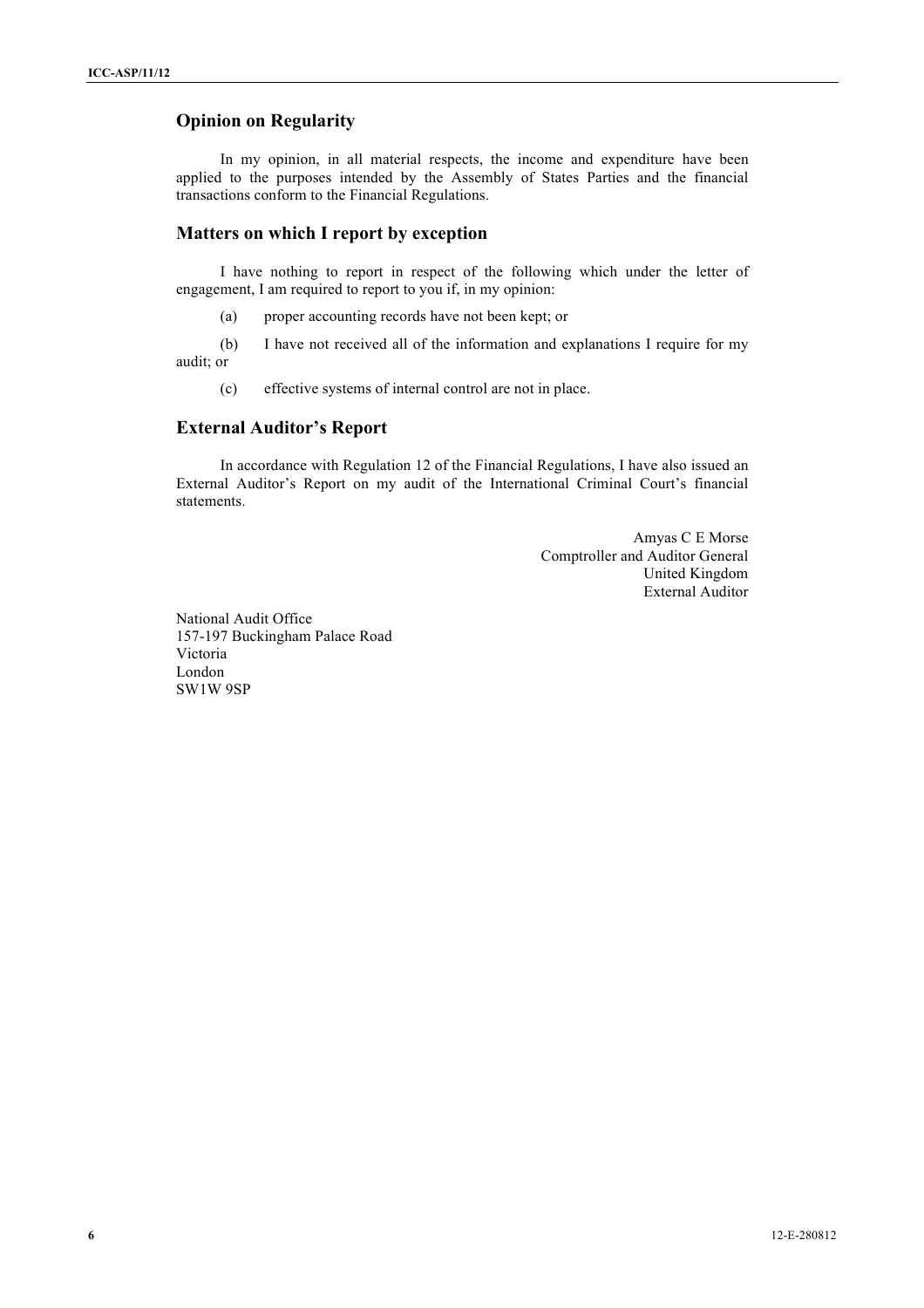## **Report on the 2011 Financial Statement audit**

The aim of the audit is to provide independent assurance to States Parties; to add value to the Organisation's financial management and governance; and to support the objectives of the Organisation's work through the external audit process.

The Comptroller and Auditor General is the head of the National Audit Office (NAO), the United Kingdom's Supreme Audit Institution. The Comptroller and Auditor General and the NAO are independent of the United Kingdom Government and ensure the proper and efficient spending of public funds and accountability to the United Kingdom's Parliament. We audit the accounts of all central public sector bodies as well as a number of international Organisations. The NAO provides external audit services to a number of international Organisations, working independently of its role as the Supreme Audit Institution of the United Kingdom

August 2012

## *Contents*

| Page |
|------|
|      |
|      |
|      |
|      |
|      |
|      |
|      |
|      |
|      |
|      |
|      |
|      |

### **Executive summary**

#### **Introduction**

1. The External Auditor provided an unqualified audit opinion on the 2011 financial statements confirming that they present fairly, in all material respects, the financial position of the international Criminal Court as at 31 December 2011 and its financial performance and cash flows for the year then ended; and that they have been properly prepared in accordance with the United Nations system accounting standards and the Financial Regulations authorised by the Assembly of States Parties.

2. In addition to our comments on the Court's financial performance, our 2011 audit report to the Assembly of States Parties focuses on the progress of the Permanent Premises Project, a review of the operations of the Court's Office of Internal Audit (OIA) and the Court's plans for the implementation of International Public Sector Accounting Standards

3. On the Permanent Premises Project, we found that good progress has been made in implementing our previous recommendations on project governance. We have, however, commented on the significant challenges that lie ahead making recommendations in the area of cost control and recommending that the Court consider early the transition to operations and future asset management.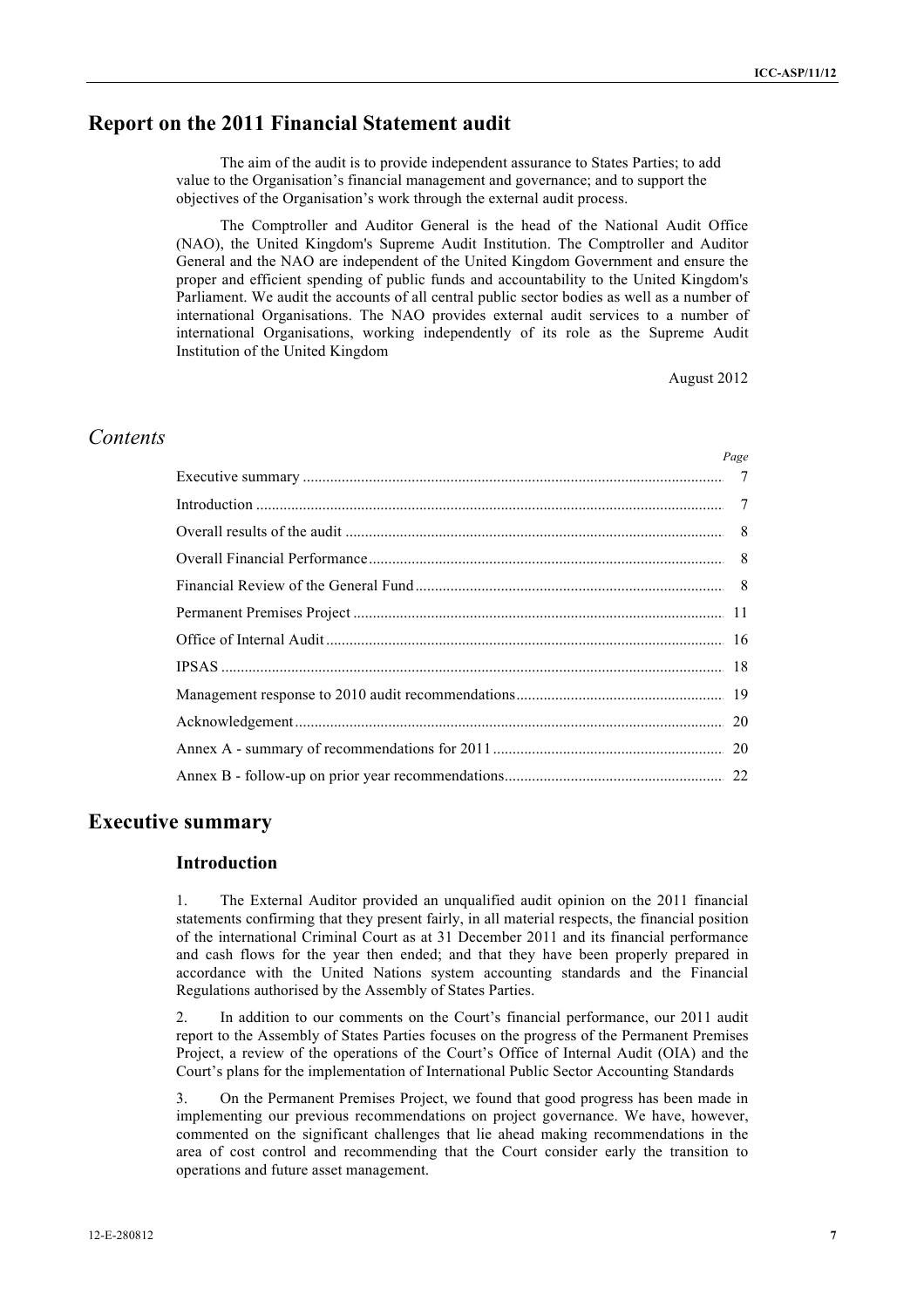4. On Internal Audit, we have identified areas where improvements could be made to bring operations in line with best practise under the International Standards for Internal Audit including the need to regularly review the audit charter and align the planning and reporting cycles.

5. On the Implementation of IPSAS, we have reviewed the progress made since the IPSAS project team commenced its work in July 2011. We have also reviewed an early draft of the proposed changes to the Court's Financial Regulations and Rules and have suggested that the Court further develops its timetable to help ensure a successful transition.

6. The Court continues to be slow to implement our previous recommendations. The Court should develop a timetable for implementing all outstanding recommendations and report progress regularly to the Audit Committee, the Committee on Budget and Finance and the Assembly.

## **Overall results of the audit**

7. We have audited the financial statements of the International Criminal Court (ICC) in accordance with the Financial Regulations and in compliance with International Standards on Auditing.

8. The audit included a general review of the ICC's accounting procedures, an assessment of internal controls that impact on our audit opinion; and such tests of accounting records and other supporting evidence as we considered necessary in the circumstances. Our audit procedures are designed primarily for the purpose of forming an audit opinion.

9. The audit work did not involve a detailed review of all aspects of the ICC's budgetary and financial information systems, and the results should not be regarded as a comprehensive statement on them. Finally, an examination was carried out to ensure that the financial statements accurately reflected the ICC's accounting records and were fairly presented.

10. The main observations and recommendations from our audit are set out below. Our recommendations are summarised in Annex A. Action taken by management in response to our 2010 previous recommendations are set out at Annex B.

## **Overall financial performance**

### **Financial review of the general fund**

11. The Court's financial statements for the year ended 31 December 2011 report a shortfall of income compared with expenditure giving an overall deficit of  $\epsilon$ 3.5million. This deficit arises as a result of expenditure of  $\epsilon$ 5.1million from events that were not foreseen at the time the 2011 budget was approved of which  $\epsilon$ 3.2million were absorbed within the approved budget with the remainder charged against the Contingency Fund. As a result, total reserves and fund balances at 31 December reduced to  $E14.8$  million (2010:€19.4 million).

#### **Income**

12. Assessed contributions at  $\epsilon$ 103.6 million were unchanged from the previous year. While the 2011 budget provided for an increase in the number of active investigations, the 2010 budget had included a one off contribution of  $E1.4$  million towards the Court's review conference on the Rome Statute. The Court received interest income of  $\epsilon$ 484,000, slightly higher than the prior year (2010:  $\epsilon$ 343,000). Other income was  $\epsilon$ 382,000 (2010:  $\epsilon$ 121,000).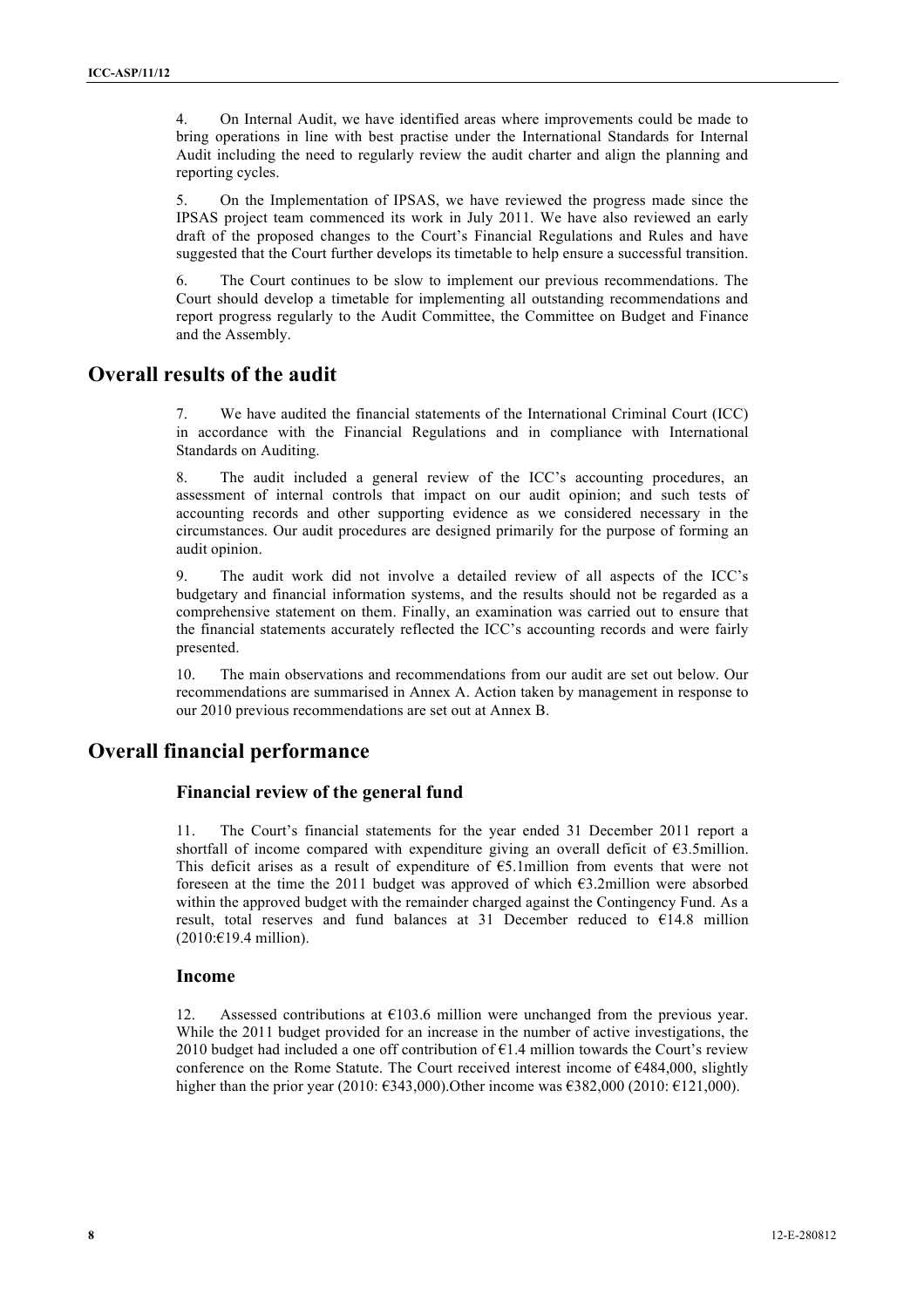#### **Expenditure**

13. Expenditure increased by 3.3 per cent from the previous year to  $€107.9$  million  $(2010: \text{£}104.5 \text{ million})$  primarily due to the Court's response to unforeseen events in Libya and Kenya. Expenditure of  $E1.9$  million was incurred on judicial and prosecutorial developments in the existing Kenya investigation and expenditure of  $E1.8$  million was incurred on the new investigation in Libya. Excluding the unforeseen events, the Court's total expenditure compared with the appropriations approved by the Assembly reveals a budget surplus of €797,000 (Statement IV).

14. The financial statements provide a breakdown of expenditure by category of expenditure (Table 2). There was a  $E1.6$  million overspend on contractual services due to legal aid costs exceeding the approved budget by  $E1.8$  million. The Court is reviewing the legal aid system to ensure sustainability of the financial costs of the system. This increase was offset by an underspend of  $E1.5$ million in operating expenses.

#### **Assets and liabilities**

15. Overall, total assets have decreased by  $\epsilon$ 3.2 million to  $\epsilon$ 34.2 million. Notwithstanding this the Court's cash and term deposits increased to  $E28.2$  million at 31 December 2011 (2010: €26.9 million). This reflects an improved collection rate of assessed contributions in 2011 at 97 per cent compared to 93 per cent in 2010.

16. The Court's total liabilities increased to  $\epsilon$ 19.4 million (2010:  $\epsilon$ 18.0 million) following an increase of  $E1.4$  million in the employee benefit liabilities which now total  $€10.1$  million. These liabilities in respect of annual leave and repatriation grants are paid when staff members retire and the entitlement generally increases with each year's service. There was a small reduction in the value of unliquidated obligations to  $65.5$  million at 31 December 2011 (2010  $65.7$  million). Each year the Court reports amounts arising from savings or cancellations of prior period obligations. In March 2012, the Court reviewed its obligations to identify those which should have been liquidated or reduced at 31 December 2011. This exercise resulted in cancellations of some  $\epsilon$ 300,000 relating to more than 150 separate obligations.

17. In 2010 there was a temporary charge of €412,000 against the Contingency Fund which has now been fully absorbed against the savings from the 2010 unliquidated obligations. This has resulted in the prior year cash surplus been calculated at  $\epsilon$ 1,689,090 which is refundable to States Parties.

#### **Outstanding contributions**

18. The arrears of assessed contributions from States' Parties decreased by €3.5million to  $\epsilon$ 2.8million (2010:  $\epsilon$ 6.3 million) due, in particular, to the collection of an outstanding amount of  $63.1$ million from one State. We note that some 19 States' Parties that have not paid their 2011 contribution also have arrears due from previous years.

#### **Accrued employee benefits costs**

19. Included in the statement of assets and liabilities (Statement II) are accrued annual leave costs of  $\epsilon$ 4.9 million [2010:  $\epsilon$ 4.1 million]. During 2011, to ensure that these costs could be fully accrued and funded, the Court transferred  $6522,000$  from the surplus on Major Programme II to cover the costs of accrued annual leave of €150,000 for Major Programme I and  $6372,000$  for Major Programme III. Without this transfer these costs could not have been absorbed within the approved appropriations for Major Programmes I and III. The Court remained within the overall approved budget appropriation of  $E103.7$ million and Note 16 to the financial statements explains the legal basis for the transfer of funds between programmes.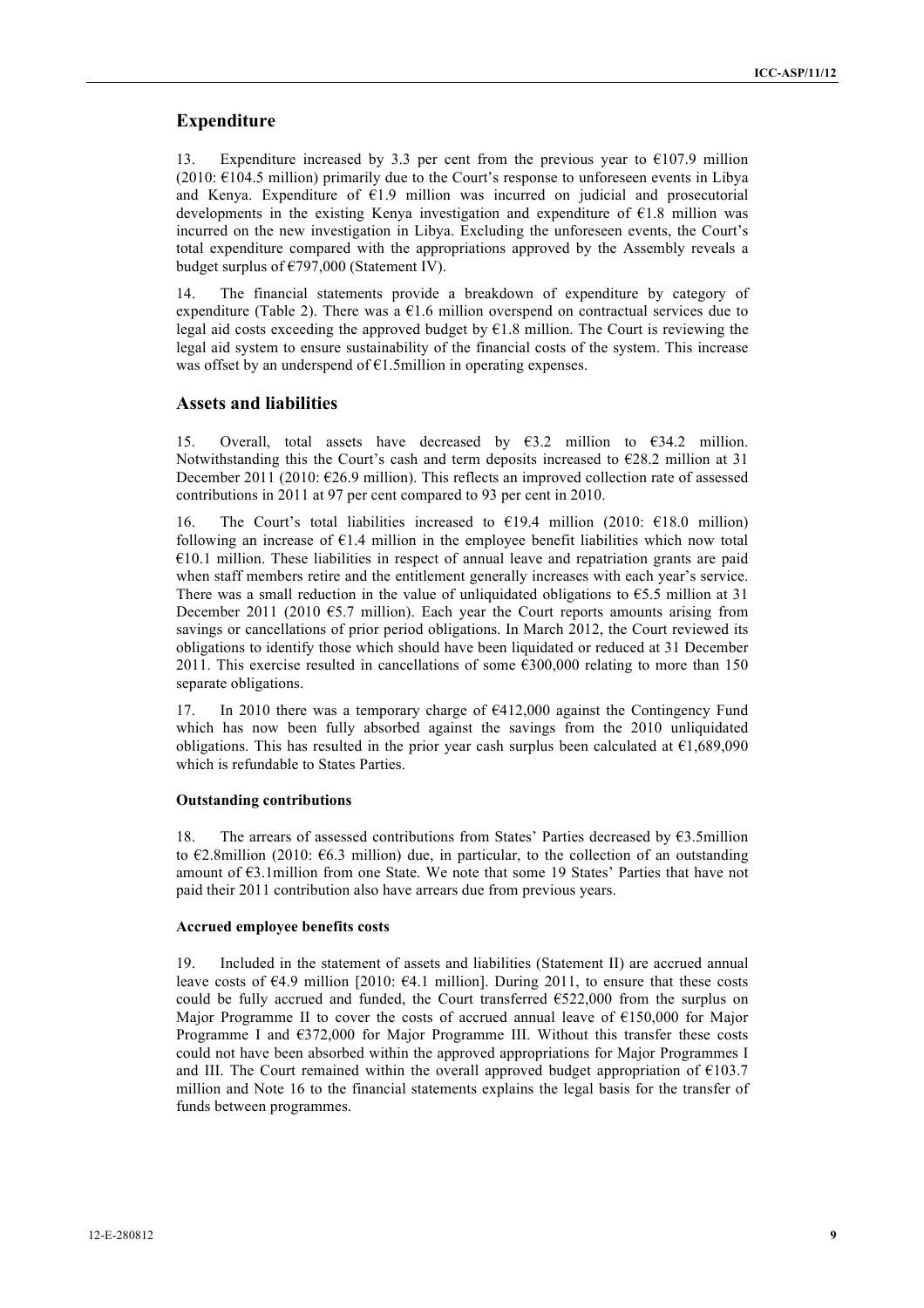20. In total, the Court has now set aside cash assets totalling  $\epsilon$ 10.1 million [2010:  $\epsilon$ 8.7 million] to fully fund its future liabilities in respect of accrued annual leave ( $64.9$  million) and accrued repatriation costs ( $65.2$  million). Given the significance of these balances and that they are currently fully funded, the Court should now consider formalising its funding policy for approval by States Parties.

## **Cashflow**

21. While the timeliness of payment by States' Parties has improved from the prior year Figure 1 shows that contributions received each month are only just sufficient to meet the cash flow needs of the Court. For example, in July 2011 the Court had not received sufficient contributions to meet the following month's disbursements. While the assessed contributions are payable within 30 days of the receipt of communication of the amounts assessed, many States' Parties defer their payment to the detriment of the Court's cash flow.

22. The Working Capital Fund remains available to meet any cash flow shortage should contributions fall unexpectedly in any one month. The fund's level of €7million was established in 2008 when the Court's annual expenditure was €86 million. Each year the Court's activities and expenditures have increased and the approved budget for 2012 is €111 million. The Working Capital Fund now represents less than one month's expenditure.

#### *Recommendation 1:*

We recommend that the Court reviews its working capital requirements and consider whether the current level of its Working Capital Fund remains sufficient.



**Figure 1: Disbursements compared with contributions received (cumulative)**

#### **Fraud and presumptive fraud**

23. Primary responsibility for the prevention and detection of fraud rests with the management. International Standards on Auditing require us to consider the risk of fraud or presumptive fraud as part of our audit procedures, and our audit provides assurance in respect of material fraud.

24. The Court does not maintain a centralised register of reported fraud cases and management were unable to provide any information regarding fraud cases in 2011. The Director of Internal Audit informed us that no instances of fraud were identified through the work of her office. Our audit did not identify any instances of fraud.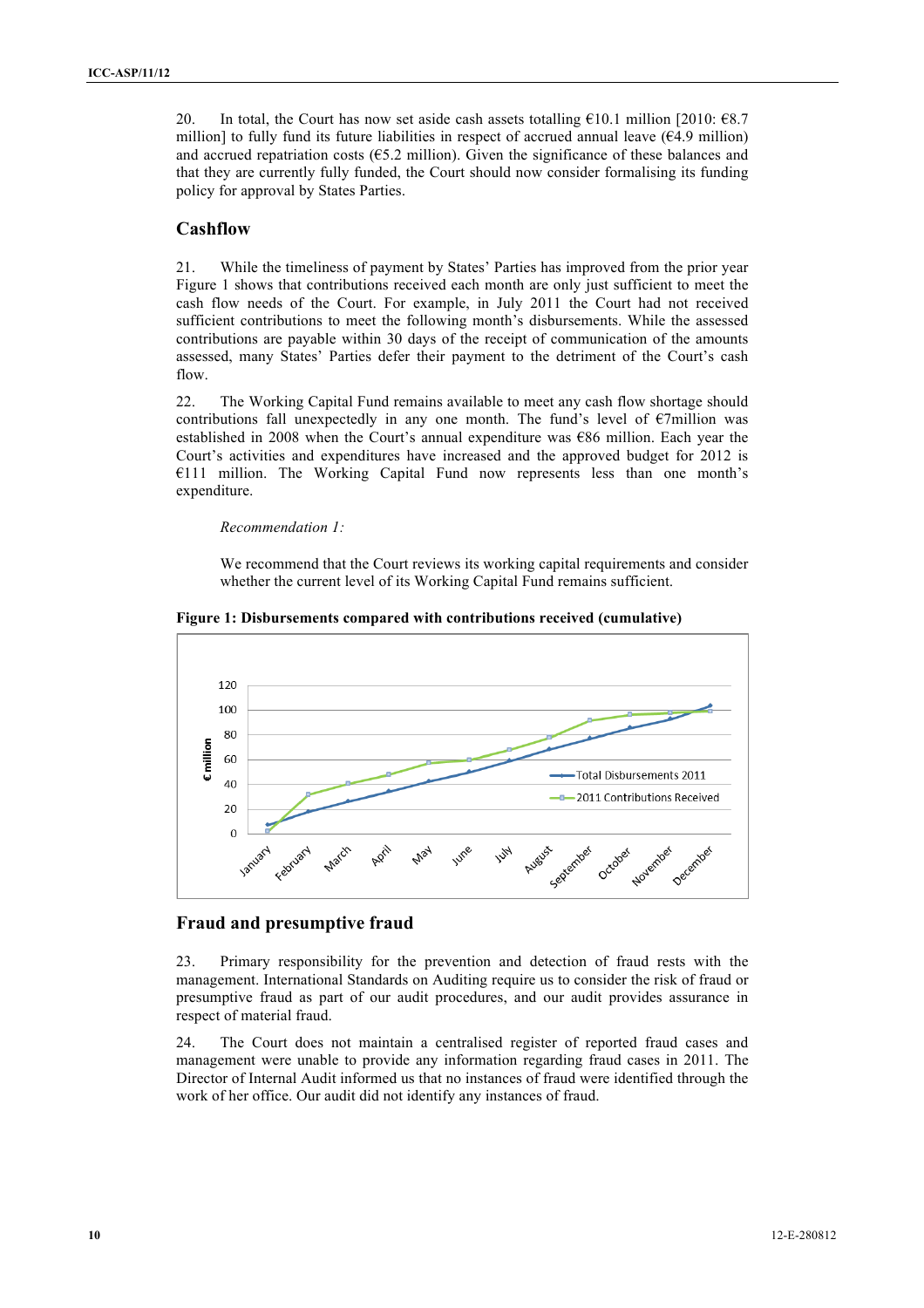#### **Losses, write-offs and ex-gratia payments**

25. In accordance with the Financial Rules and Regulations, the Registrar has notified us of write-offs of the amount €18,596 in respect of irrecoverable receivables. Nonexpendable property with an original cost of €565,927 was written off in year and mostly related to obsolete IT equipment.

26. The financial statements include a provision of  $\epsilon$ 98,000 estimated to be the likely costs associated with two cases filed with the ILO at 31 December 2011. The Court has made ex-gratia payments totalling  $E12,541$ . These payments were approved by the Registrar.

## **Permanent Premises Project**

### **Background**

27. The Court is accommodated in interim premises provided as a contribution-in-kind by the host State. In December 2007, the Assembly of States Parties approved the construction of permanent premises for the ICC in The Hague. The new premises will consist of six connected buildings, to include three courtrooms and approximately 1,200 workstations within a total gross floor area of 52,450 square metres.

### **Current status**

28. The new building is expected to become fully operational in December 2015 and cost  $\epsilon$ 216.8 million, unless savings can be found. The project is now entering a critical phase where the flexibility to manage unexpected problems and pressures on costs and time is very limited. There are risks that, if not firmly managed, could further increase the costs and delivery timetable.

29. In February 2011, the Oversight Committee decided that integrated user equipment costs of  $E19.8$  million should also be included in the construction cost (figure 1). To absorb these additional costs the Project Director anticipates savings in the following areas:

(a) Review of the user requirements- by reducing scope, functionality and specification of the structural shape and internal finishes.

(b) Tender returns below the budgeted tender allowance - the cost consultant has made an estimate for the effects of construction price inflation between January 2009 and the present date of just under  $E13$  million. This may be a generous estimate, given the depressed state of today's construction market.

(c) Negotiations with the main contractor before the contract is signed - using the contractor's expertise to identity efficiencies and simplifications.

(d) Further savings during construction - the main contractor will have a financial incentive to seek out savings under the target cost form of contract.

| Costs in euro million (2014 prices)                                           | Actual expenditure (2008-2011) | Revised budget approved (2008-2016) |  |  |  |  |
|-------------------------------------------------------------------------------|--------------------------------|-------------------------------------|--|--|--|--|
| Construction costs (including integrated)<br>user equipment of 19.8 million). | 13.3                           | 157.1<br>Funded by<br>States loan   |  |  |  |  |
| <b>Risks</b>                                                                  | $\Omega$                       | 32.9                                |  |  |  |  |
| Total construction costs                                                      | $13.3^{1}$                     | 190                                 |  |  |  |  |
| Project Director's office                                                     |                                | 23.3<br>Funded by                   |  |  |  |  |
| Registry Permanent Premises office                                            | 1.2                            | Court's budget<br>3.5               |  |  |  |  |
| <b>Grand</b> total                                                            | 15.5                           | 216.8                               |  |  |  |  |

#### **Figure 1: Total cost of the Permanent Premises project**

<sup>1</sup> Includes savings of  $\epsilon$ 0.4 million. Source: ICC.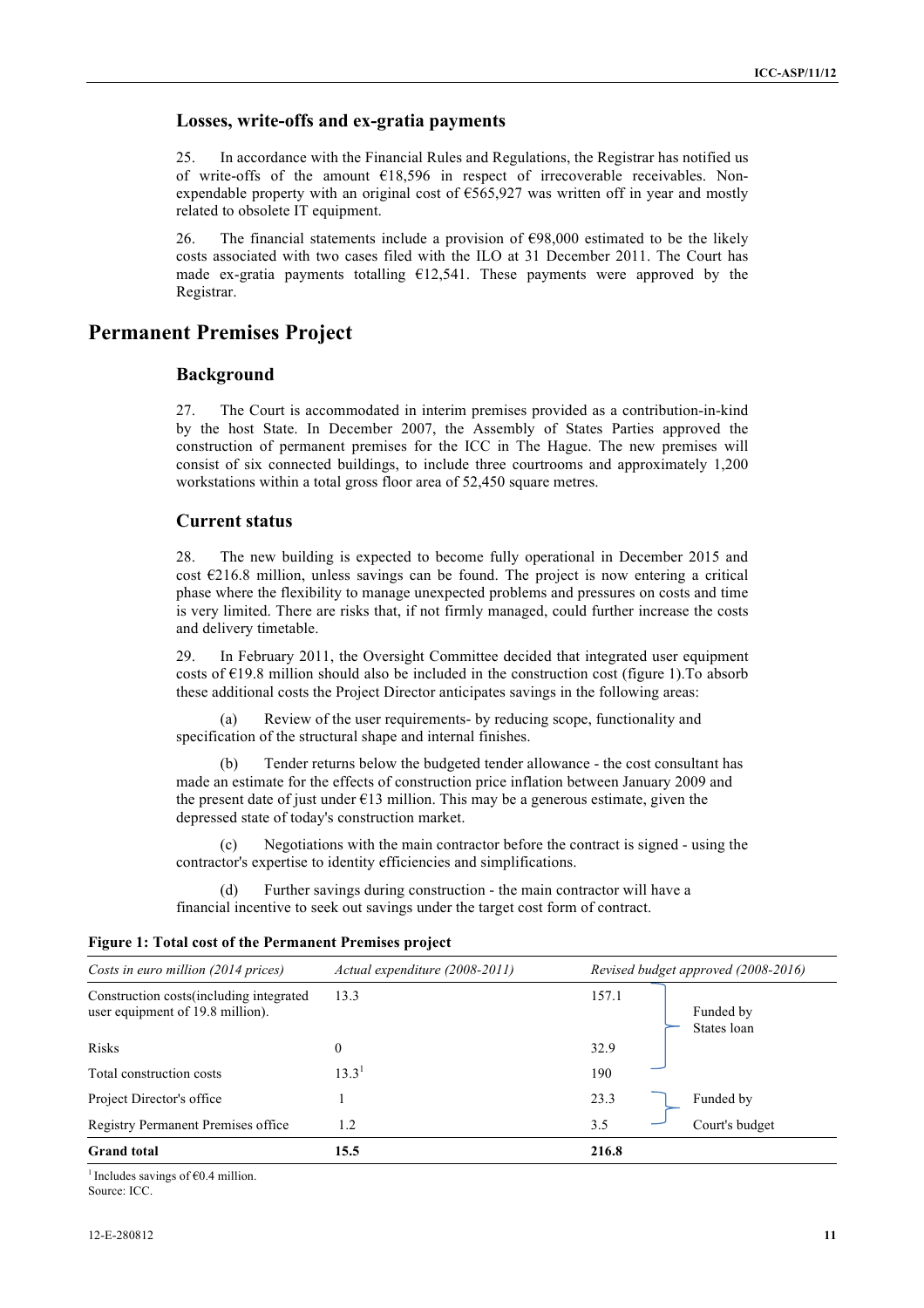30. In June 2012, the Project Director intends to engage with users to prepare a prioritised list of cost reductions to prepare for the possibility of the tender prices being higher than anticipated. It will be difficult to reduce costs by changing the specification and scope of the project now as users are by now familiar with it and will have established certain expectations. This sensitive exercise will therefore need careful planning and management to elicit constructive actionable ideas from the users.

31. The total gross area for the building has increased by approximately 6,800 square metres since December 2007 as a result of additional requirements in court rooms and logistics area. The Project Director considers that the additional gross floor area has not resulted in additional costs due to efficiencies found elsewhere from a value engineering exercise1.

32. In June 2011, the Oversight Committee appointed a new Project Director and approved a revised governance structure giving him full management responsibility of the project. Following appointment, the new Project Director amended the budget to align it to this structure and revised the delivery timetable of the project, which has compressed the contracting and construction stages. Due to delays over the final design stage, the tendering process is anticipated to end in August 2012 instead of July 2012 as originally planned. The handover of the building by the general contractor has moved from July 2015 to September 2015. The project, however, is still expected to be delivered in December 2015.

#### **Budget and risk management**

33. Despite the substantial improvements in the project governance structure, significant challenges lie ahead for the Permanent Premises project, given that the construction work is yet to begin. The approach to budget management is considered sound, and appropriate to this stage of the project. The total expenditure on the project was  $£15.5$  million at the end of December 2011, meaning that the vast majority of the expenditure lies in the future. The key risk at this stage arises from any unreliable cost estimates. However, the project team has taken reasonable measures to mitigate this risk. First, an external professional cost consultant advises both the Project Director and the design team about the cost aspects of the emerging design. Second the design team is under a contract which obliges it to design within the budget envelope

34. The project is adopting good practice by identifying risks within two broad categories: risks within the direct control of the project team and risks which lie outside its influence and are therefore held or managed by the client team. The former contingency monies are managed by the Project Director, and the latter by the Oversight Committee.

35. The project team is also following good practice by adopting a forward-looking approach to risk management, with contingency money allocated to specific risks, based on the probability of their occurrence. Contingency monies allocated to specific risks are sometimes termed "known unknowns" in that the risk has been identified, but the timing and quantum may vary. Contingency money held to cover other risks which are not yet identifiable may be held for "unknown unknowns", and is normally held by the client Oversight Committee.

36. Construction has yet to start, and consequently the overarching contingency management arrangements are not yet actively running on a month-by-month basis. The project team would benefit from developing the working procedures on contingency management to a more practical level of detail, for example covering the process for releasing unutilised contingency money and whether it should be held at project level or by the Oversight Committee?

*Recommendation 2:*

We recommend clarifying the working procedures for governance of the contingency monies before the construction phase commences.

 $\frac{1}{1}$ <sup>1</sup> Value engineering is a process to reduce total cost while still maintaining the original functionality outlined in the design phase.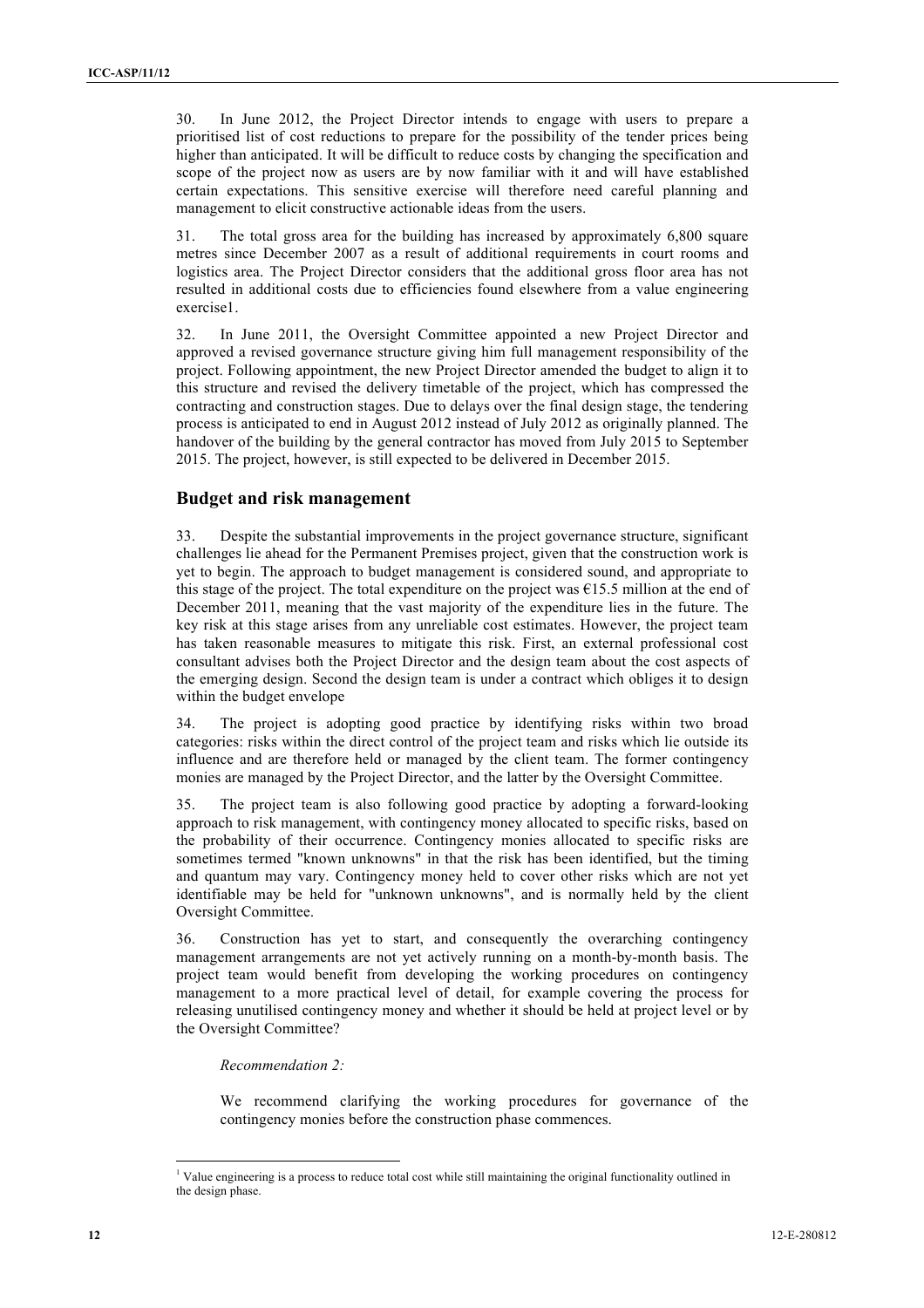37. In April 2012, the total contingency in the project budget was €44 million. The largest element of uncertainty in the budget is allocated to construction inflation (termed escalation). Overtly, there is some  $E12$  million allocated to this escalation risk, but there are other related provisions in this area making the total provision potentially significantly higher.

38. The risk register contains some 14 items that have 100 per cent probability of occurrence- implying they are not risks but certainties. These risks therefore should be converted into specific items of scope. There are only a further eight priced items in the risk register, though it is highly likely that there are other risks that carry cost implications. The project team would benefit from developing this management process to a greater level of detail, to make the risk and contingency provision more granular and explicit.

39. In June 2012, the bidders return their tenders for the main construction contract. At that point, the project team will learn a significant amount about the adequacy or otherwise of the escalation provisions, and there will be an opportunity to re-visit the risk register, update it, and refresh all the financial contingency provisions in it. In doing so, it would be wise to re-examine all of the risks in the register and start the construction phase with a purposeful control framework in place.

#### *Recommendation 3:*

We recommend that the project team refresh the risk register and associated contingency allowances when the prices for the main construction work are known.

40. The project Oversight Committee is examining the whole lifecycle costs of the new premises, over a 50 year span. The project team has estimated the cost of the periodic investments required to maintain the asset in good condition over this period, and is developing an asset management plan to suit the ICC's requirements. This is good practice. The timing for such discussions is right because the process of agreeing a funding strategy and then of procuring the relevant maintenance contracts will take perhaps two years; it will be important to have the facilities management suppliers in place well ahead of completion, to become familiar with the asset well before handover.

41. One of the most important elements of the asset management strategy is the funding strategy. A funding / finance strategy is needed in the first instance, following which the management arrangements need to be put in place, satisfying the long term objectives, and meeting the day-to-day demands. The Oversight Committee is addressing this issue, and is aware that the project team naturally does not have the specialist skills in-house to determine the necessary funding policy and fund management arrangements.

#### *Recommendation 4:*

We recommend obtaining specialist funding input, to inform the asset management strategy.

#### **Project management and controls**

42. Project management control systems are the tools for managing project scope, cost and schedule. They are based on carefully defined process and document controls, metrics, performance indicators and forecasting with capability to reveal trends toward cost overruns and/or schedule slippages. We identified a number of documents and plans used to monitor key elements of the project such as milestones and budget.

43. Currently, there is not an integrated project management plan to demonstrate that all of the Permanent Premises project phases and their dependencies have been thoroughly considered, including how the project will be monitored. We understand however, that such a plan is being developed.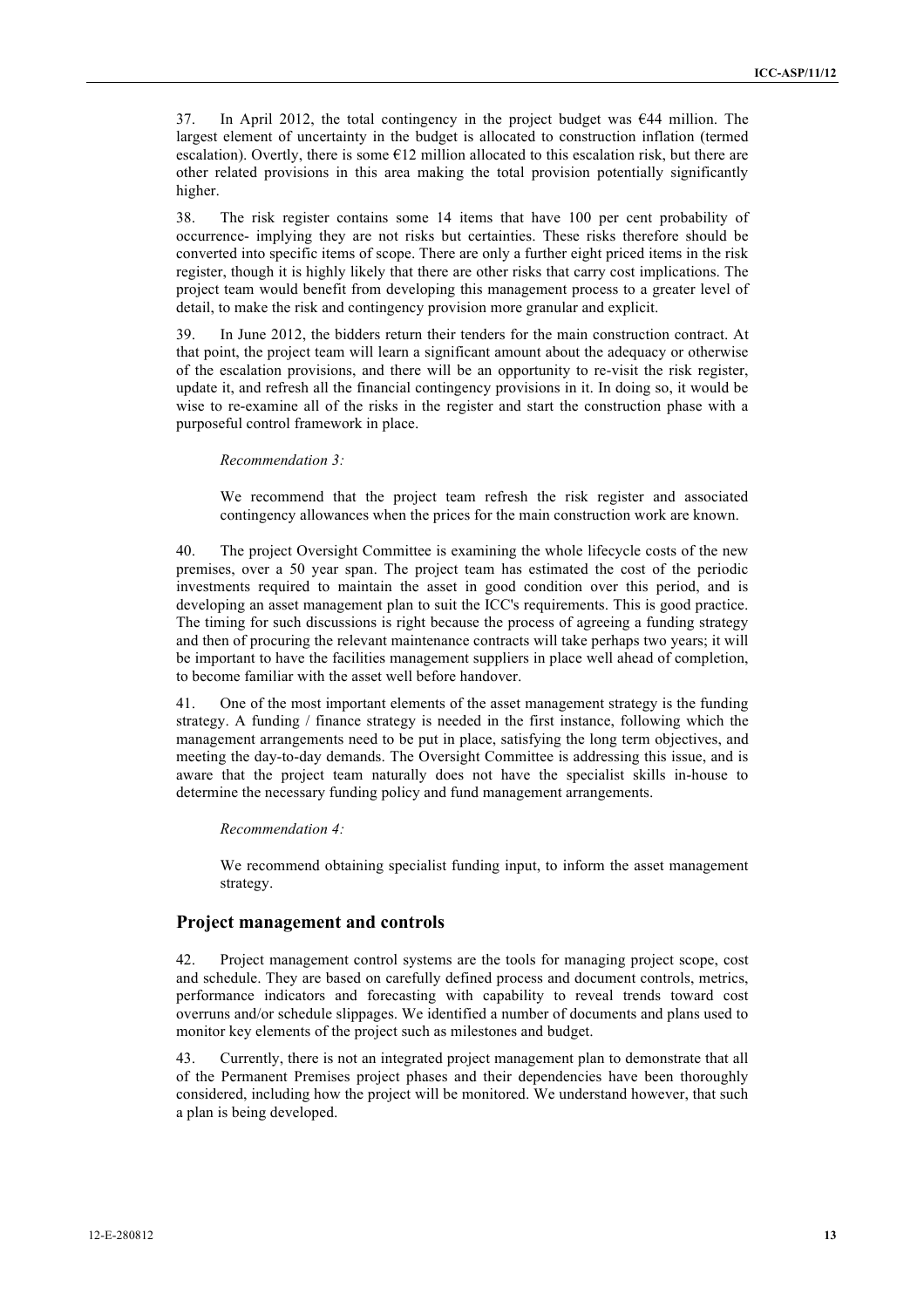44. For the project to be successful, it is essential that the required outcomes and outputs are described with sufficient clarity before the construction starts. Changes to the requirements and scope during construction can be a risk, with the potential to increase costs and delay project delivery. There have been some 3,400 outstanding design-related issues since the preliminary design phase. As of February 2012, approximately half of these were closed and reflected in the drawings, while the rest were either cleared but not reflected in the drawings or not cleared at all.We note that some particular uncertainties carry significant cost risks, for example the lack of clarity on security aspects creates a cost risk of up to  $E$ 1.5 million. It is very important for the project to deal with all such matters before the main contract is awarded, to reduce the risk of subsequent changes - which are inevitably costly and rarely good value for money.

45. While progress made against outstanding items is being monitored via a tracker it is not sufficiently detailed or informative, for example, there is no reference to the cost or time implications of the outstanding items.

#### *Recommendation 5:*

We recommend that the project team prioritises all outstanding design issues by their costs, and deals with all of them before the award of the main contract.

46. Good assurance provides an independent assessment of whether the elements fundamental to successful project delivery are in place and operating effectively. In itself assurance does not deliver a project, but it provides information to those that sponsor, govern and manage a project to help them make better informed decisions which reduce the causes of project failure. To be independent, assurance should be funded independently of the project. The requirement for an audit strategy has been on the agenda of the Committee since 2010, but is not yet complete. Internal Audit has not been able to prioritise this project and has given it little attention in the last two years. This is considered unsatisfactory.

#### *Recommendation 6:*

We recommend that the Oversight Committee should clearly state and enforce the mandate to perform continuous assurance with immediate effect, ensuring such work is appropriately funded.

47. Before construction work can start, the necessary permissions and authorizations must be in place. In addition to institutional approval, consents need to be obtained for example, for health and safety, sewerage and waste disposal. All these factors can have a significant effect on the timetable and project costs.

48. We understand that the permit procedure for the permanent premises has been delayed and there are on-going discussions about obligations on the host nation relating to the condition of the site on handover. Full resolution is expected in October 2012, one month after the general contract award.

49. Selecting the most suitable contractor for a construction project is a crucial decision for owners and project managers. Tender evaluation involves various elements such as the assessment of overall suitability of contractors, financial stability, managerial capability and organizational strength, technical expertise and experience. Hence, it is a resource and time intensive process.

50. The project is following good practice, by adopting a form of contract that is based on the principles of sound project management: the New Engineering Contract (NEC). This form of contract has been in widespread use in the United Kingdom for more than 20 years and is mandatory on all government contracts, but has not been used in The Netherlands before. As such, its introduction potentially creates a risk, because the main contractor and the supply chain will not be familiar with it. We note that the project team has taken strong measures to mitigate this risk including training the four shortlisted contactors, the design team, the cost consultant and core ICC staff.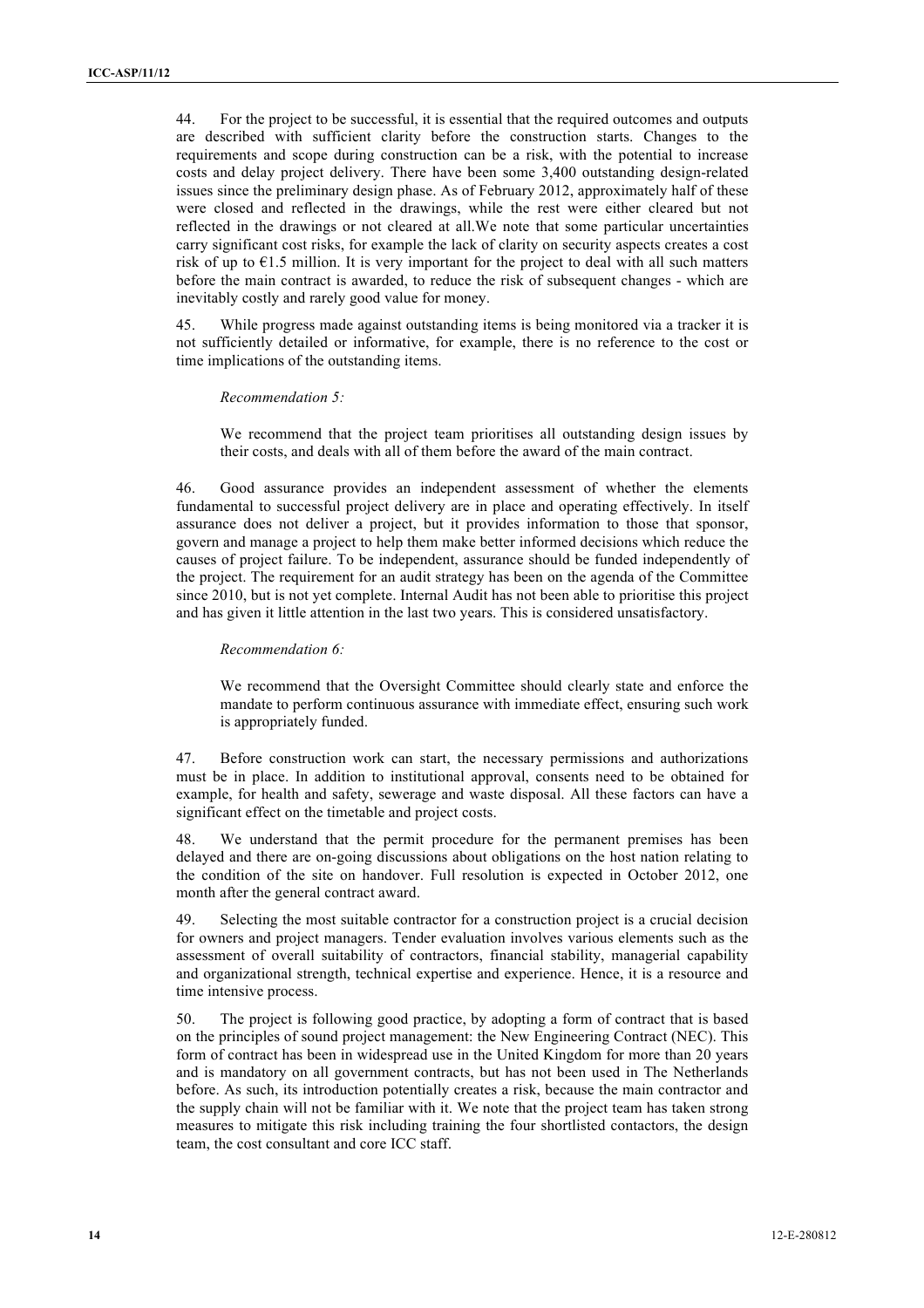51. One of the features of the NEC is a procedure for immediately raising issues that might impact on the cost or the schedule. The Early Warning procedure demands responses to issues within two weeks normally, with the decisions becoming binding adjustments to the contract. While the project Oversight Committee seems to provide firm governance to the project from an estates management perspective, there are a large number of users from across the wider Court and Registrar functions and these groups are potentially a source of changes in the future. We saw that the Oversight Committee has a "zero tolerance" approach to cost increases, but the project might benefit from tighter controls over the wider community of future users.

*Recommendation 7:*

We recommend, with construction about to start, that the Project Director reviews the change controls, updates them if necessary, and in any event reminds users about them.

#### **Readiness for operations**

52. The project team has reached out to the many users in the ICC as part of the design development process, with evident success. To date this process has largely focused on gathering requirements and data relating to the future use of the building. The users ought to have little input into the project once the final cost-cutting discussions have reached their conclusion - mainly being limited to answering queries from the main contractor if necessary when issues arise during the building work.

53. However, this does not mean that the Court and Registrar functions should adopt a "hands off" approach. A detailed plan will be needed by early 2015 governing the arrangements for transitioning from the current premises to the new one. To do that, the user community will need to identify exactly how the business processes inside the new premises will be conducted, whether there are new ways of working that the building makes possible, whether there are efficiencies to be made, whether there are organisational changes needed and so on. In short, work should start in a purposeful way in the not too distant future to think through the detailed operational procedures in the new building, and to plan the transition accordingly.

#### *Recommendation 8:*

We recommend that the Court / Registrar establishes a group to develop the new ways of working in the new building, and then to establish a transition plan.

#### **Project Resources**

54. In common with other clients who have to deliver a one-off construction project, the ICC would not be expected to have in-house capability in the field of construction and property management. The appointment of the New Project Director went a long way toward addressing this risk, but there is nevertheless still a high dependency on the small core team (currently three people) to lead the user engagements, lead the design process, manage the construction contract and interface effectively with the external authorities as well as keeping the project finances and costs under complete control.

55. This is a dynamic and fast-moving project, with iconic status and of critical value to the future of the ICC over many decades to come. The client is a complex public sector organisation, and the new premises are being delivered by a private sector supply chain. Having the right skills in the project team is a key requirement, and it will be important for the Project Director to be able to adjust the team composition, balance and remuneration with speed and agility should the need arise, in order to keep the project properly resourced and under control. "Business as usual" HR processes may become a constraint, and therefore a risk to delivery. We saw strong signs of detailed scrutiny by the Oversight Committee in this area and we believe it would be beneficial for the Project Director to be given greater freedoms, subject always to a broader governance framework set by the Oversight Committee.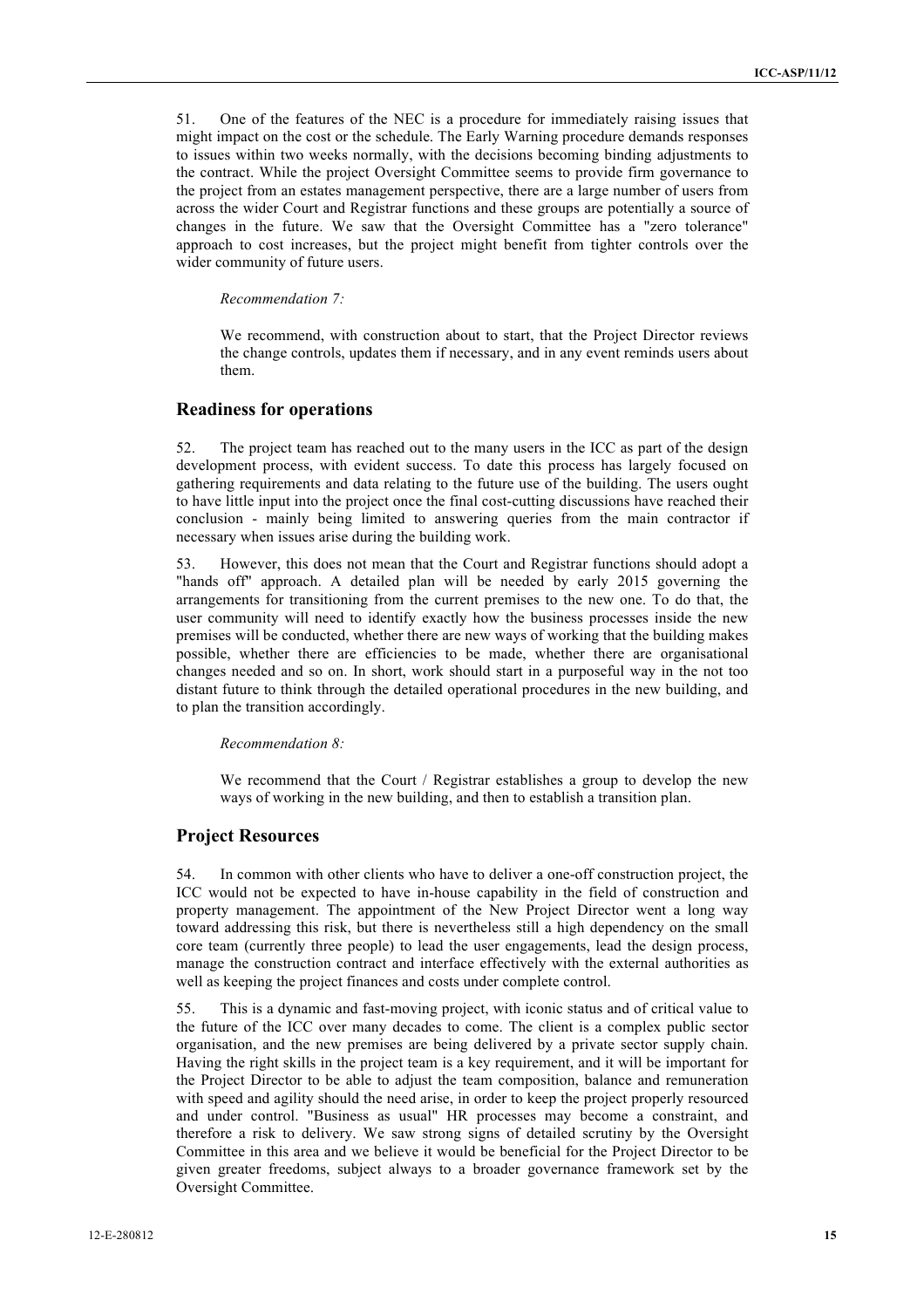#### *Recommendation 9:*

We recommend that there are appropriate mechanisms in place to ensure that the Project Director can procure, reward and manage skilled resources in line with the demands of this commercial, fast-moving, high value and iconic project.

## **Office of Internal Audit**

#### **Introduction**

56. In 2003 the Court set up a dedicated Office of Internal Audit (OIA) as required under the Financial Regulations. In 2011, OIA had four staff and a budget of  $600,000$ comprising  $\epsilon$ 430,000 for staff costs,  $\epsilon$ 90,000 for consultancy,  $\epsilon$ 28,000 for travel and €20,000 for each contractual services and training. The Internal Audit Charter states that the office will follow best practice as established by The Institute of Internal Auditors (IIA). As part of our 2011 audit we have reviewed the OIA to assess the extent to which they have successfully complied with these standards.

#### **Organisational Status**

#### **Internal Audit Charter**

57. An Internal Audit Charter sets out the scope and authority of internal audit, it should include the details of the work of Internal Audit and how the reporting processes will operate. It also defines the independence of Internal Audit setting out rights such as unrestricted access to information and the right to communicate freely with senior management and external audit.

58. The Court's Internal Audit Charter was approved by the Court's Audit Committee in 2007. Since this time the work of the Court has grown, developed and matured as an organisation with the Court's activity moving to trial and the major construction project about to commence and the Charter has not been revisited to ensure it remains relevant and up-to-date. We note that a new Charter was drafted by OIA at the end of 2011 and was finalised in its draft version in February 2012 for consideration by management and the Audit Committee.

#### *Recommendation 10:*

We recommend that the Internal Audit Charter should be periodically reviewed by the Head of Internal Audit and updated where necessary. The review should be presented to senior management and the Audit Committee as soon as practicable.

#### **Scope of Function**

#### **Audit planning and reporting**

59. Each year the Head of Internal Audit prepares a plan of activities covering the financial year and agrees it with Court management. The 2011 plan proposed five firm audits utilising 370 auditor days. It provided for 60 per cent of auditors time to be spent on direct audit work and 40 per cent on advisory work and therefore sufficient time was available to complete these audits. Against the 2011 plan, we found that one audit was cancelled, two were postponed, one remained in the fieldwork stages and one final audit was completed and the report issued in draft. We also noted that one optional audit was completed but no report was issued at the time of writing this report. The internal auditors do not maintain timesheets, or other form of time recording so we were unable to examine the utilisation of resources against the original proposed budget.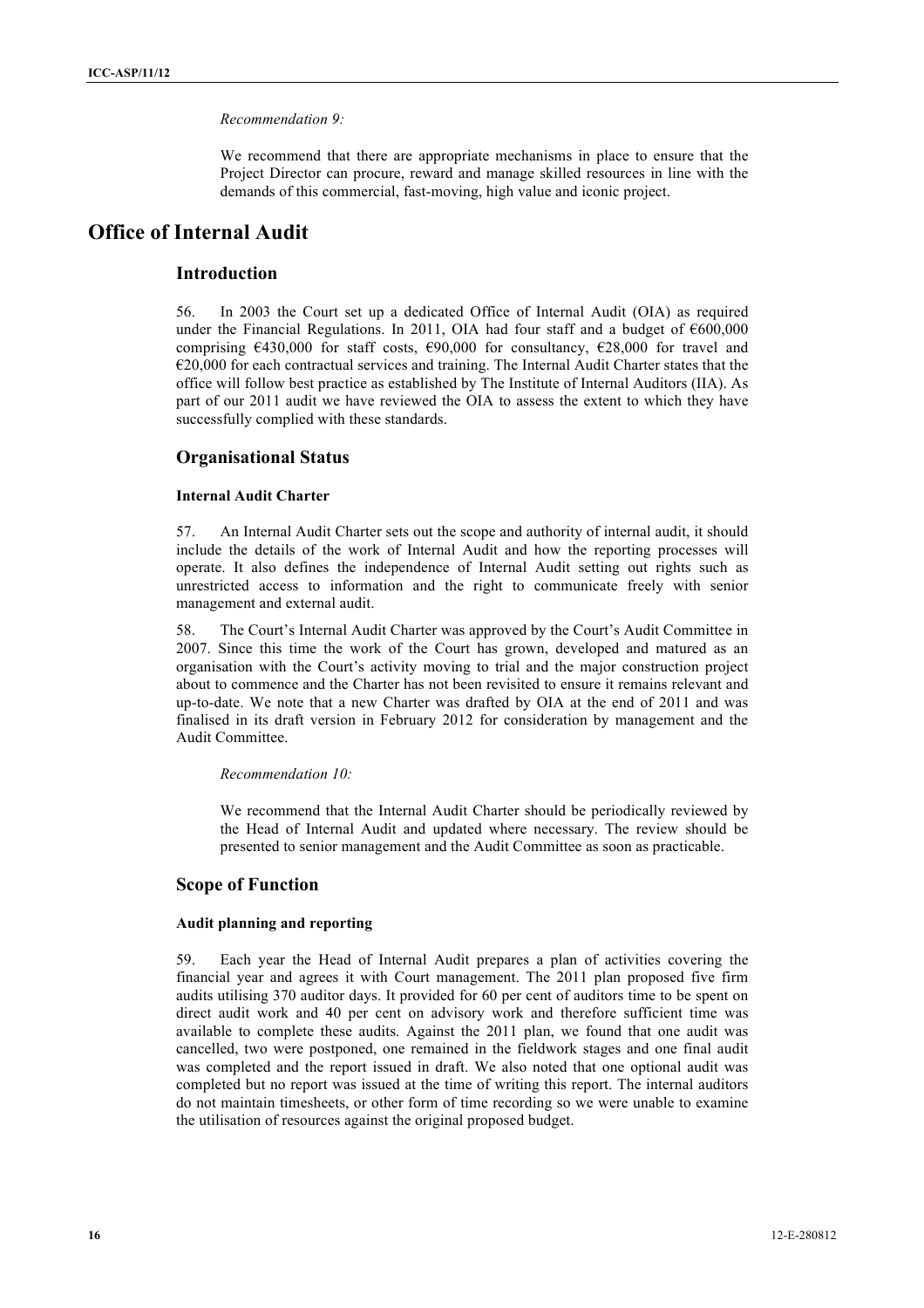60. The Office of Internal Audit prepares its annual report covering the period 1 July to 30 June and the report is not therefore aligned with its planning cycle which follows a calendar year. In our view, the transparency of reporting would be enhanced by matching the planning and reporting cycle directly. The annual report described the context, scope and findings of each individual audit performed and the issues that have emerged during the year under review, but it did not provide a comparison of the work performed against the agreed plan, nor does the annual report provide an objective evaluation of, and opinion on, the overall adequacy and effectiveness of the organisation's framework of governance, risk management and control as we have previously recommended. To assess the value and impact delivered by internal audit, there should be a clear statement of what outputs have been delivered during the year compared to those set out in the agreed plan.

#### *Recommendation 11:*

We recommend that: a) the internal audit planning and reporting periods are aligned to the financial year, this may necessitate the production of an interim report covering only six months before starting an annual cycle; b) the Internal Audit annual report should be prepared shortly after the conclusion of the annual cycle and provide an overview of its key findings; c) OIA should report the outputs delivered compared to those set out in the agreed plan including resource utilisation; and d) internal audit should provide an objective evaluation of, and opinion on, the overall adequacy and effectiveness of the organisation's framework of governance, risk management and control.

#### **Internal Audit Findings**

61. At the conclusion of each piece of work, Internal Audit issue a report containing a number of recommendations, which are agreed with management and given a priority ranking allowing management to direct appropriate resource to address OIA recommendations. Since 2006, OIA have issued some 292 recommendations of which 112 were classified as high priority requiring immediate action.

62. In examining a sample of reports issued by OIA, we reviewed high priority recommendations and found some apparent inconsistencies in the ratings applied. For example, the high priority recommendation to improve induction training and career development initiatives, while important, appears less in need of immediate action than the high priority recommendation to review the Court's commercial insurance portfolio for uninsured risks. There is scope for OIA to review the definitions of its recommendations alongside developments in the Court's risk management framework and classify them on the basis of the risk to the Court.

#### *Recommendation 12:*

We recommend that OIA consider adopting consistent definitions for high, medium and low risk linked to the Court's risk management framework.

#### **Technical Standards**

#### **Engagement Supervision**

63. International Standards require that engagements are properly supervised to ensure objectives are achieved and quality is assured. Evidence of supervision should be documented and retained on internal audit files. Our review of a sample of internal audit working papers found no documented evidence that an independent review of audit work had been carried out. A second stage review is important to verify the findings in the report, to question the quality of the evidence, and to ensure that correct conclusions have been made. The detailed internal working policies and procedures and quality assurance processes for the OIA were still under development at the time of our review and the OIA has subsequently informed us that the internal audit manual has now been finalised. OIA has also informed us that it has purchased audit software to enhance documentation and the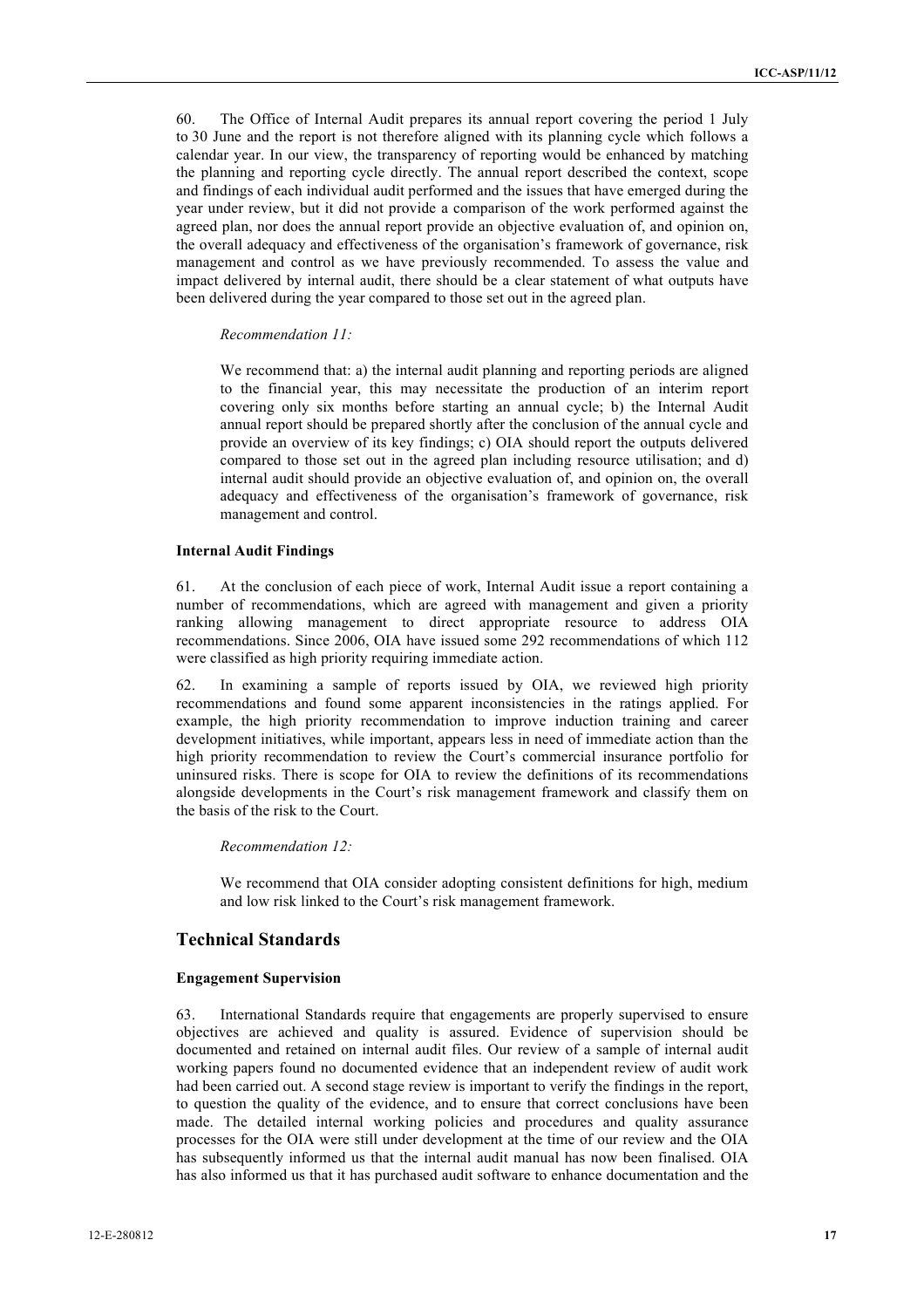evidencing of management review. The implementation of the new software is in its pilot phase.

*Recommendation 13:*

We recommend that the new audit manual should be applied to all future OIA assignments and evidence of management review should be clearly documented on all audit files.

#### **Training**

64. One member of the OIA team is professionally qualified and another team member is studying for the IIA qualification. In addition to the requirements of professional institutes, all internal auditors must enhance their knowledge, skills and other competencies through continuing professional development. OIA has an annual training budget but there is no structured training plan identifying training needs or other skill gaps, such as the need IT audit expertise. It is unclear how OIA demonstrate the provision of adequate continuing professional development.

*Recommendation 14:*

We recommend that the Office of Internal Audit develop a structured training plan identifying needs and skills gaps and use this to support its training budget.

#### **External quality review**

65. An external quality review of OIA was last performed in 2007 resulting in recommendations to develop the quality control procedures and the format and style of reports. Such external assessments should be conducted regularly and at least once every five years.

#### *Recommendation 15:*

As it is five years since the last review we recommend that an external quality review of OIA is scheduled and the results presented to senior management and the Audit Committee.

## **IPSAS**

66. In December 2010, the Assembly of States Parties approved the Court's implementation of International Public Sector Account Standards (IPSAS) from 2014.

#### **Financial Rules and Regulations**

67. During 2011 the Court reviewed its Financial Regulations and Rules to ensure that they would be compliant with the requirements of IPSAS and has proposed some changes that will be presented to the Committee on Budget and Finance prior to seeking approval for the changes from the Assembly of States Parties. The proposed amendments mostly relate to revised terminology to make the Regulations compatible with IPSAS for financial statement purposes. No changes are proposed to the Court's budgeting procedures or to these elements of the Financial Regulations.

68. Although IPSAS requires that the Court prepares a reconciliation of its expenditure reported in the financial statements to its approved budget this will involve a number of adjustments as a result of the different bases of preparation. This will make it more difficult for States' Parties to evaluate the Court's overall financial performance. An accruals based budget would be directly comparable to accruals based financial statements and would provide the Assembly with a clearer indication of the full costs of the Court's operations and enable it to hold the Court more accountable for its financial performance.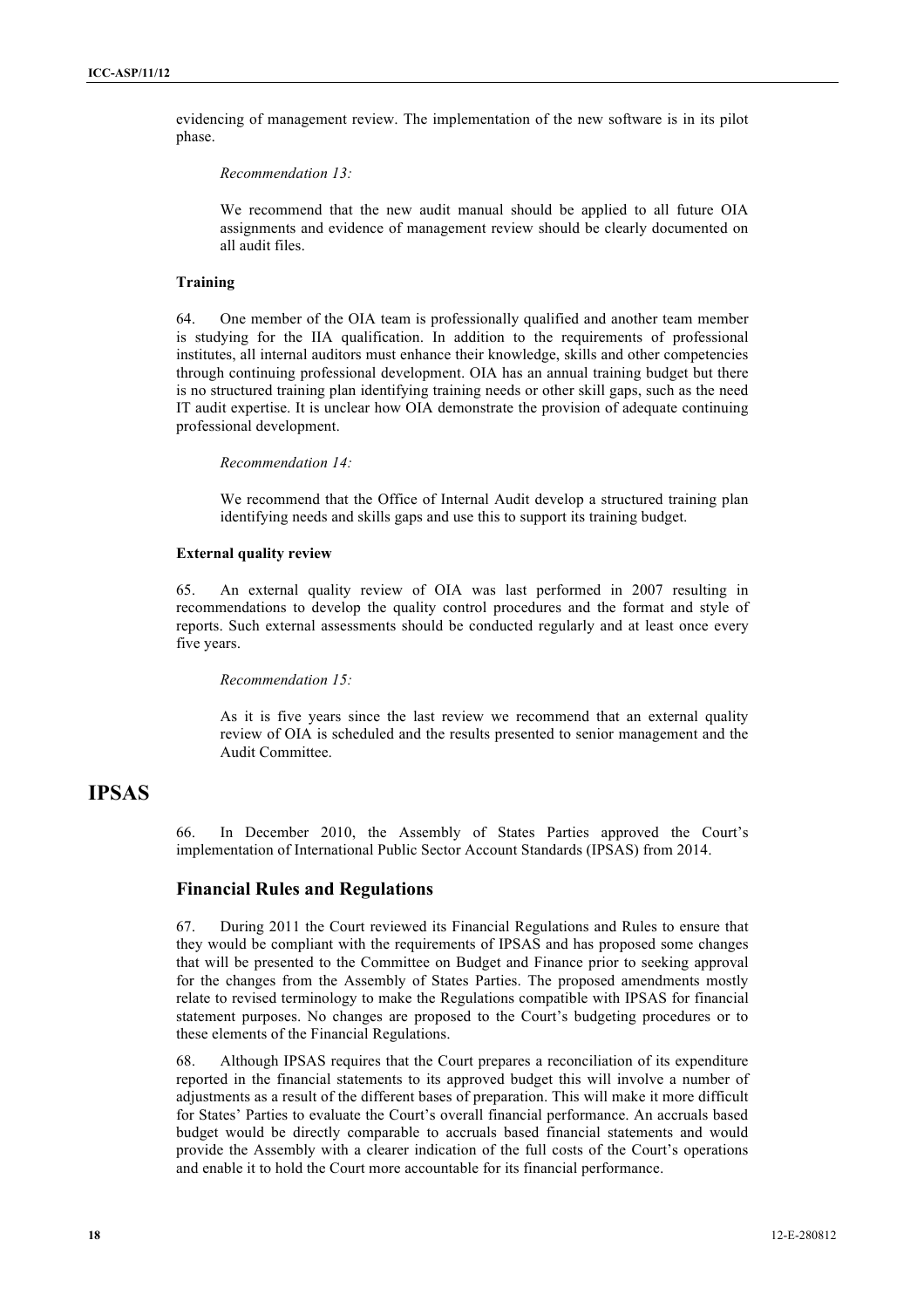#### *Recommendation 16:*

We recommend that the Court develop the processes and procedures required for a full cost accruals budget to be implemented within two years of preparing IPSAS financial statements.

#### **Project governance**

69. In late 2011, the Court has established an IPSAS co-ordination committee responsible for monitoring the progress of the project and validating key decisions proposed by the IPSAS team. The Committee comprises senior staff from the Registry and several consultants and meets on a monthly basis. While the project is at an early stage, we found that the Committee is providing a useful challenge function on the progress of the project.

#### **Accounting Policies**

70. While some work has been performed to develop new accounting policies some important areas have yet to be addressed. For example, no policies have yet been developed for the treatment of the Judges' Pension Scheme, the accounting arrangements for the Permanent Premises project, including the contributions in kind from the host nation and the accounting and control the Court has over each of the Trust Funds it administers.

#### **Implementation Plan**

71. The Court has prepared a project plan to support the overall timetable and presented it to the Committee on Budget and Finance in March 2011. However, this project plan only covers the period to April 2012 and is focused on strategic issues, key business processes and identifying changes required to the Court's accounting software and financial management systems.

72. In our view the project plan should be extended to cover the period up to and including the preparation of the first set of IPSAS financial statements in spring 2015. The plan should be enhanced to include key milestones for: the development of the Court's specific accounting policies; the development of pro-forma IPSAS financial statements; the preparation of the IPSAS opening balances; a dry-run financial statement simulation exercise during 2014; and the preparation of the 2014 annual financial statements.

#### *Recommendation 17:*

We recommend that the Court prepare an extended and more detailed project plan including key milestones to support the successful implementation of IPSAS. This plan should be agreed by the coordination committee and shared with the external auditor as soon as is practicable.

## **Management response to 2010 audit recommendations**

73. In our 2010 External Audit Report we made 15 recommendations on financial matters and governance. As part of our work we have reviewed the progress the Court has made implementing these recommendations. A summary of action taken in response to our recommendations is set out in Annex B.

74. Overall the Court has implemented four of our previous recommendations, nine recommendations are in progress and two of the recommendations have not been implemented.

75. The recommendations not implemented at the date of this report related to the provision by the Office of Internal Audit of an evaluation of the overall adequacy and effectiveness of the organisation's framework of governance, risk management and control and the need to prepare and implement an IT strategy. Although we have been informed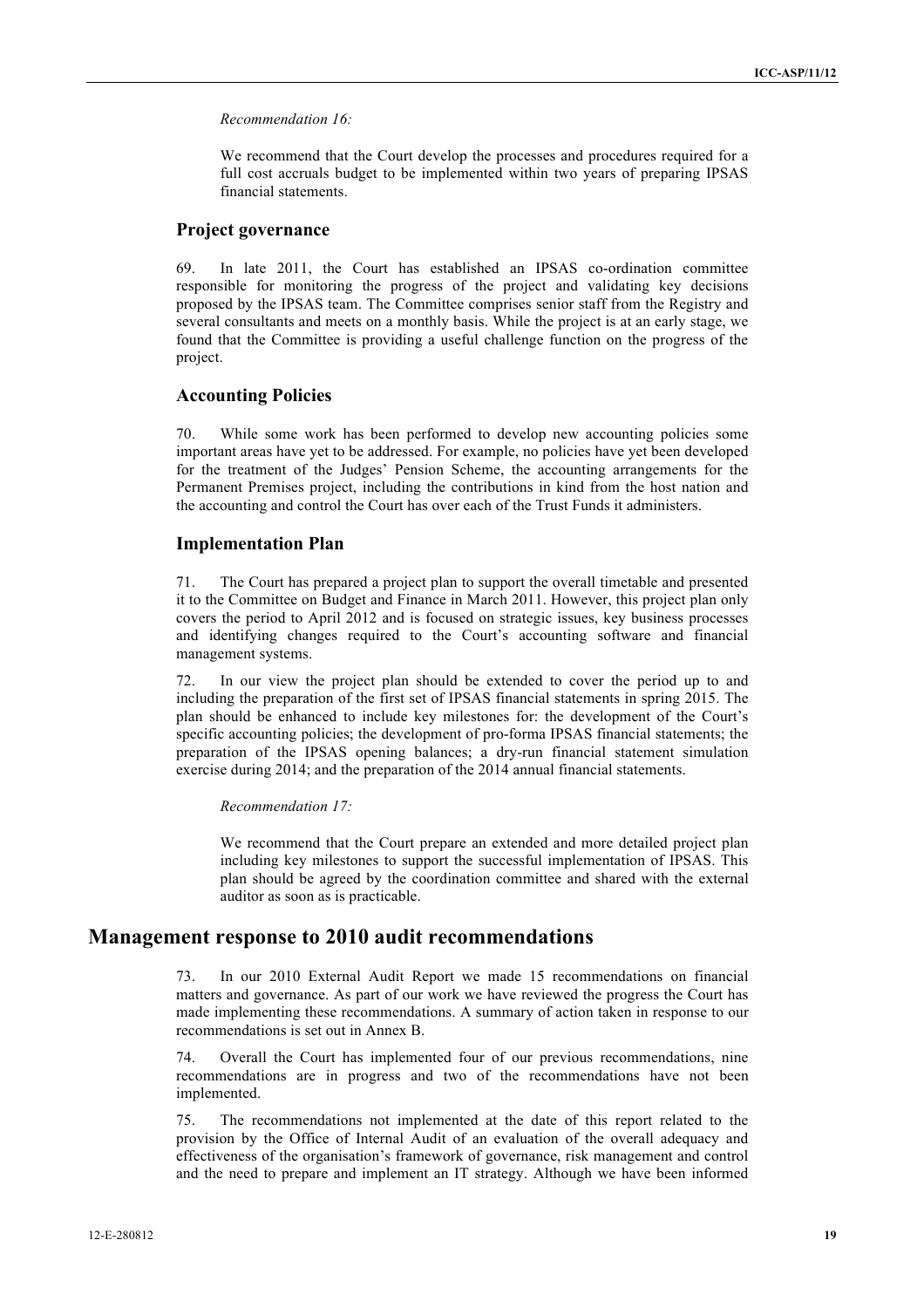that an IT strategy has been completed, the Court has not shared it with us and we cannot therefore confirm that the recommendation has been implemented. We are concerned at the slow implementation of our recommendations and urge the Court to renew efforts to implement them in a timely manner.

## **Acknowledgement**

76. I would like to express my sincere appreciation for the cooperation and assistance extended to my staff by the management of the Court and their staff during the 2011 audit and throughout the period of the audit mandate.

> Amyas C E Morse Comptroller and Auditor General, United Kingdom External Auditor

## **Annex A**

## **Summary of recommendations for 2011**

#### **Recommendation 1:**

We recommend that the Court reviews it working capital requirements and exposures and consider whether the current level of its Working Capital Fund remains sufficient.

#### **Recommendation 2:**

We recommend clarifying the working procedures for governance of the contingency monies before the construction phase commences.

#### **Recommendation 3:**

We recommend refreshing the risk register and associated contingency allowances when the prices for the main construction work are known.

#### **Recommendation 4:**

We recommend obtaining specialist funding input, to inform the asset management strategy.

#### **Recommendation 5:**

We recommend that the project team prioritises all outstanding design issues by their costs, and deals with all of them before the award of the main contract.

#### **Recommendation 6:**

We recommend that the Oversight Committee should clearly state and enforce the mandate to perform continuous assurance with immediate effect, ensuring such work is appropriately funded.

#### **Recommendation 7:**

We recommend, with construction about to start, that the Project Director reviews the change controls, updates them if necessary, and in any event reminds users about them.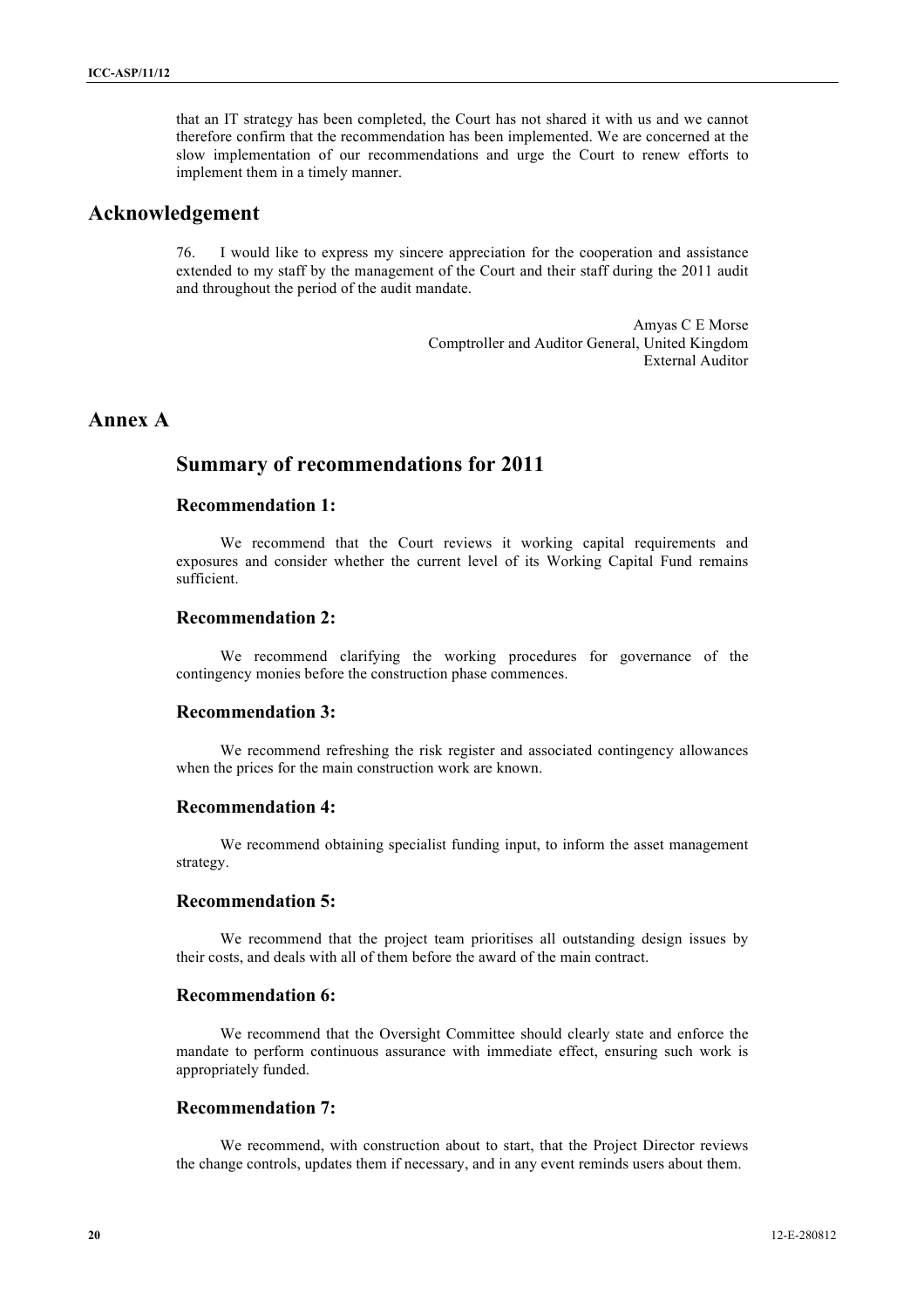#### **Recommendation 8:**

We recommend that the Court / Registrar establishes a group to develop the new ways of working in the new building, and then to establish a transition plan.

#### **Recommendation 9:**

We recommend that there are appropriate mechanisms in place to ensure that the Project Director can procure, reward and manage skilled resources in line with the demands of this commercial, fast-moving, high value and iconic project.

#### **Recommendation 10:**

We recommend that the Internal Audit Charter should be periodically reviewed by the Head of Internal Audit and updated where necessary. The review should be presented to senior management and the Audit Committee as soon as practicable.

#### **Recommendation 11**:

We recommend that: a) the internal audit planning and reporting periods are aligned to the financial year, this may necessitate the production of an interim report covering only six months before starting an annual cycle; b) the Internal Audit annual report should be prepared shortly after the conclusion of the annual cycle and provide an overview of its key findings; c) OIA should report the outputs delivered compared to those set out in the agreed plan including resource utilisation; and d) internal audit should provide an objective evaluation of, and opinion on, the overall adequacy and effectiveness of the organisation's framework of governance, risk management and control.

#### **Recommendation 12:**

We recommend that OIA consider adopting consistent definitions for high, medium and low risk linked to the Court's risk management framework.

#### **Recommendation 13**:

We recommend that the new audit manual should be applied to all future OIA assignments and evidence of management review should be clearly documented on all audit files.

#### **Recommendation 14**:

We recommend that the Office of Internal Audit develop structured training plan identifying needs and skills gaps and use this to support its training budget.

#### **Recommendation 15**:

We recommend that an external quality review is scheduled and the results should be presented to senior management and the Audit Committee.

#### **Recommendation 16:**

We recommend that the Court develop the processes and procedures required for a full cost accruals budget to be implemented within two years of preparing IPSAS financial statements.

#### **Recommendation 17:**

We recommend that the Court prepare a detailed project plan to support the implementation of IPSAS. This plan should be agreed by the coordination committee and shared with the new external auditors as soon as is practicable.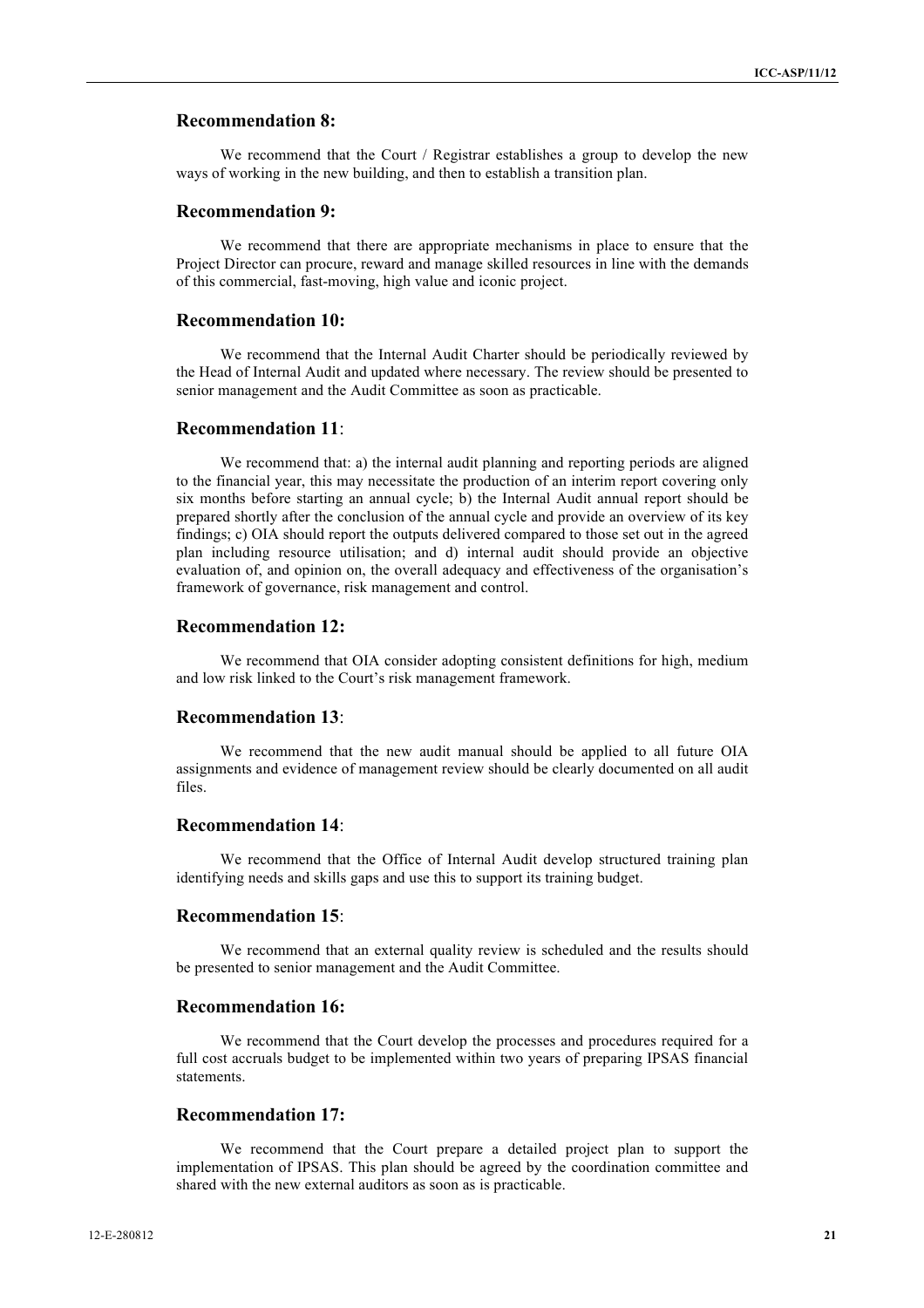## **Annex B**

# **Follow-up on prior year recommendations**

| Recommendation                                                                                                                                                                                                                                                                                                           | Management Response                                                                                                                                                                                                                                                                                                                                                                                                                                                                                                                                                                                                                                                                                                                                                           | <b>External Auditors Comment</b>                                                                                                                                                                                                                                                                                                                        |
|--------------------------------------------------------------------------------------------------------------------------------------------------------------------------------------------------------------------------------------------------------------------------------------------------------------------------|-------------------------------------------------------------------------------------------------------------------------------------------------------------------------------------------------------------------------------------------------------------------------------------------------------------------------------------------------------------------------------------------------------------------------------------------------------------------------------------------------------------------------------------------------------------------------------------------------------------------------------------------------------------------------------------------------------------------------------------------------------------------------------|---------------------------------------------------------------------------------------------------------------------------------------------------------------------------------------------------------------------------------------------------------------------------------------------------------------------------------------------------------|
| <b>Recommendation 1:</b> We recommend that<br>the ICC closely reviews all Tribunal cases to<br>identify any common themes and lessons to<br>be learned in respect of its Human Resources<br>policies.                                                                                                                    | There are a limited number of cases; therefore<br>it is not possible to draw any concrete common<br>themes or lessons learned. Two cases, which<br>were ruled in favour of the (former) staff<br>members, deal with the issue of non-renewal<br>of contracts. Both cases show that, in case of<br>non-renewal of contract due to unsatisfactory<br>service, an adequate performance appraisal<br>system is vital. The Court has taken measures<br>ensure<br>consistent<br>and<br>Court-wide<br>to<br>documented appraisals of staff members'<br>performance and is very much aware of the<br>requirements<br>imposed<br>by international<br>administrative law with respect to non-renewal<br>of employment contracts.                                                        | In Progress. We acknowledge<br>management's<br>response.<br>We<br>recommend however that cases<br>continue to be monitored and<br>internal<br>HR.<br>procedures<br>strengthened.                                                                                                                                                                        |
| <b>Recommendation 2:</b> We continue to<br>recommend the need for clear accountability<br>structures to be established as soon as<br>possible to ensure adequate project oversight,<br>control and risk management.                                                                                                      | The Oversight Committee requested its<br>independent experts to conduct a Peer Review.<br>The Peer Review was finalized on 4<br>November 2010. The examination of the<br>subsequently<br>governance<br>structure<br>was<br>reviewed. At the 7th Meeting on 8 June 2011,<br>the Oversight Committee approved and<br>implemented a new structure for the project -<br>prior to the arrival of the new ASP Project<br>Director at the end of June<br>2011.<br>Subsequently, the ASP Project Director has<br>revised the Project Team structure to clarify<br>the team's roles and responsibilities.                                                                                                                                                                              | Implemented.<br>Accountability<br>structures<br>significantly<br>have<br>improved<br>following<br>the<br>appointment of a new Project<br>Director and the approval of a<br>revised governance structure by<br>the Oversight Committee. Under<br>the revised structure, the Project<br>Director<br>holds<br>the<br>overall<br>management responsibility. |
| <b>Recommendation 3:</b> We recommend that a<br>common set of project objectives and<br>outcomes are agreed, together with a clear<br>view on cost, time and quality.                                                                                                                                                    | A benefits realization discussion took place<br>Committee<br>which<br>with<br>the<br>Oversight<br>identified the following key measure of<br>success: 1. Time - Project ready for occupation<br>by end 2015. 2. Cost - Project delivered for<br>Euro 190m budget. 3. Cost - Total cost of<br>ownership no more than Euros 16.9m per<br>annum. 4. Quality - Functionality to be as<br>briefs. A series of project Key Performance<br>Indicators (KPI's) are being developed for<br>incorporation into the construction contract to<br>reflect the key measures of success.                                                                                                                                                                                                     | Implemented. A common set of<br>project objectives and outcomes<br>has now been agreed.                                                                                                                                                                                                                                                                 |
| <b>Recommendation 4:</b> We recommend that as<br>a matter of priority a full appraisal of non-<br>structural costs is undertaken to identify any<br>unrecognised<br>previously<br>overheads.<br>Additional costs identified, not budgeted for,<br>should be presented to the Assembly of<br>States Parties for approval. | Following the arrival of the new Project<br>Director at the end of June 2011, the budget<br>for the project has been completely reviewed<br>and a new structure introduced, clearly<br>identifying all costs associated with the<br>project. Changes were made in Court's<br>programme budget to group all costs related to<br>the project into one Major Programme (VII.1).<br>Information was then clearly communicated to<br>the 167th session of the Audit Committee on<br>29 Nov. 2011 and to the tenth session of the<br>ASP in December 2011. ASP resolution ICC-<br>ASP/10/Res.6 reflects this new understanding<br>of the project. A Financial Framework has also<br>been developed to clearly identify the<br>processes of Financial Management for the<br>project. | Implemented. All costs have now<br>been reviewed and communicated<br>to the Assembly of States Parties.                                                                                                                                                                                                                                                 |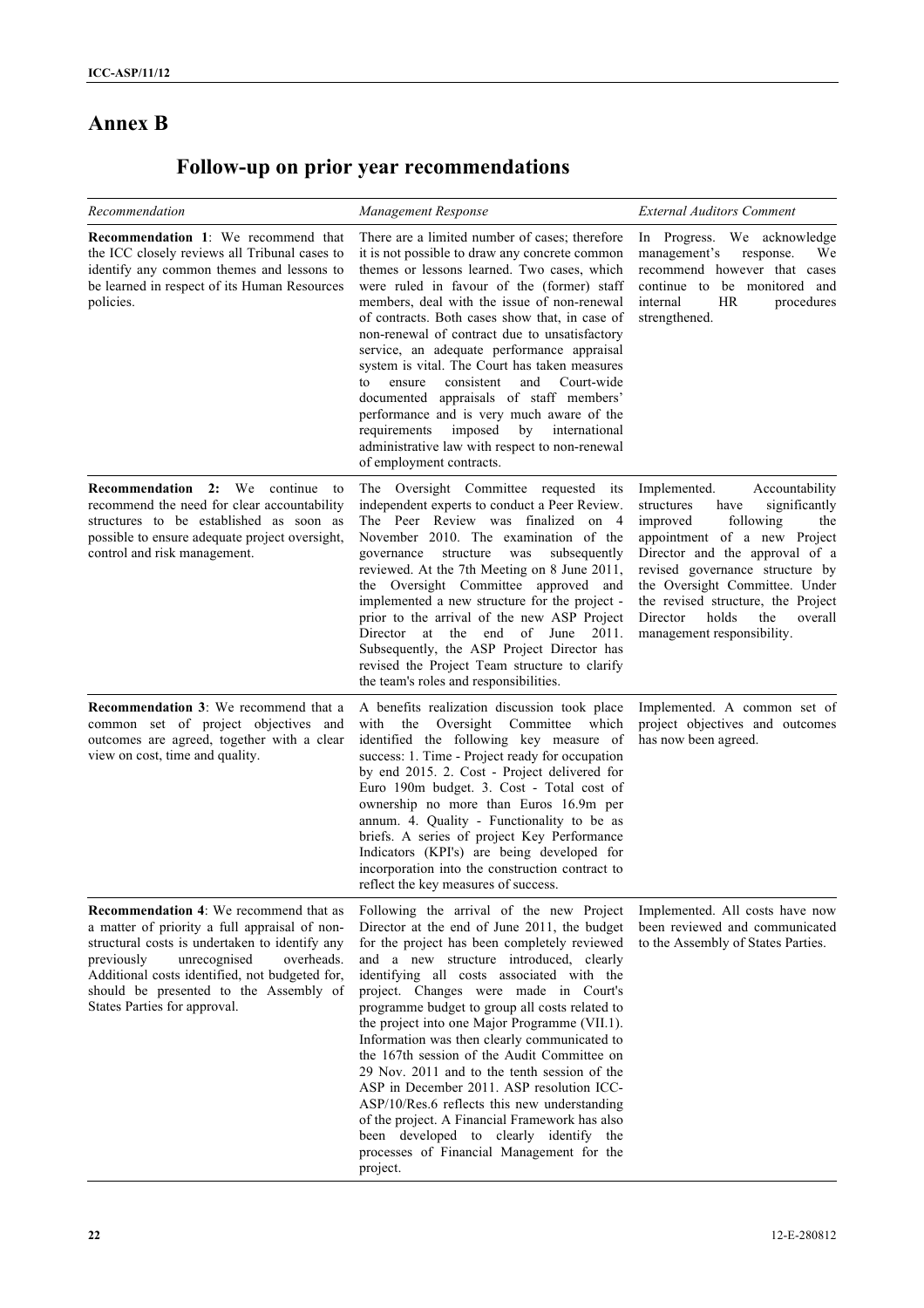| Recommendation                                                                                                                                                                                                                                                                                                                                                                                                                                                                                                                                                                                                                                  | Management Response                                                                                                                                                                                                                                                                                                                                                                                                                                                                                                                                                                                                                                                                                                                                                                                     | <b>External Auditors Comment</b>                                                                                                                                                                  |
|-------------------------------------------------------------------------------------------------------------------------------------------------------------------------------------------------------------------------------------------------------------------------------------------------------------------------------------------------------------------------------------------------------------------------------------------------------------------------------------------------------------------------------------------------------------------------------------------------------------------------------------------------|---------------------------------------------------------------------------------------------------------------------------------------------------------------------------------------------------------------------------------------------------------------------------------------------------------------------------------------------------------------------------------------------------------------------------------------------------------------------------------------------------------------------------------------------------------------------------------------------------------------------------------------------------------------------------------------------------------------------------------------------------------------------------------------------------------|---------------------------------------------------------------------------------------------------------------------------------------------------------------------------------------------------|
| <b>Recommendation 5:</b> We recommend that a<br>more comprehensive risk assessment should<br>be developed including the quantification of<br>risks and their potential impacts in terms of<br>cost, time and performance.                                                                                                                                                                                                                                                                                                                                                                                                                       | Following the arrival of the new Project<br>Director at the end of June 2011, the risk<br>register has been completely revised and a<br>comprehensive Risk Management procedure<br>has been implemented which quantifies all<br>risks and their likely impact. This is a primary<br>management tool for the project.                                                                                                                                                                                                                                                                                                                                                                                                                                                                                    | In Progress. We found that the<br>approach taken to assessing risks<br>has significantly improved since<br>our 2010 audit; however, it still<br>been<br>has<br>not<br>sufficiently<br>analytical. |
| Recommendation 6: We recommend the<br>ICC perform an early IPSAS standard by<br>standard impact analysis and consider the<br>changes that will be required to the Financial<br>Rules and Regulations. We recommend that<br>changes to the Financial Rules and<br>Regulations are approved by the Assembly of<br>States Parties.                                                                                                                                                                                                                                                                                                                 | Budget and Finance Section have drafted a<br>report showing the proposed amendments to<br>the Financial Rules and Regulations. Proposed<br>amendments will be discussed by the Audit<br>Committee and submitted for CBF review.<br><b>CBF</b><br>recommendation.<br>Following<br>the<br>amendments will be submitted to the eleventh<br>session of the ASP for approval.                                                                                                                                                                                                                                                                                                                                                                                                                                | In Progress. We can confirm that<br>changes to the financial rules and<br>regulations have been prepared<br>and were presented to the Audit<br>Committee.                                         |
| <b>Recommendation 7:</b> We recommend that<br>the timetable for transition to IPSAS is<br>reviewed, taking into consideration the<br>complexity of transition and resources<br>available to the Court, and be brought<br>forward. In particular, the timetable should<br>allow for at least one "dry run" exercise of<br>preparing IPSAS<br>accounts,<br>either<br>a a<br>restatement of the financial statements before<br>the "live" year, or a month six account for<br>the year in question. Opening balances for<br>the first "live" year should be produced by<br>the Court and reviewed by the External<br>Auditors as soon as possible. | The initial project timetable has been retained.<br>The timetable might be revised by mid-2012,<br>should it be necessary in order to take into<br>consideration the CBF's position on any<br>proposed FRR amendments and the revised<br>implementation plan for changes to ERP<br>system.<br>Restatement of the financial statements before<br>the go-live year will be included in the project<br>plan as well as the in the review of opening<br>balances by the External Auditor.                                                                                                                                                                                                                                                                                                                   | We acknowledge<br>In progress.<br>management's response.                                                                                                                                          |
| <b>Recommendation 8:</b> We recommend that<br>the Court ensures that a robust and detailed<br>IPSAS project plan is set and progress<br>against agreed deadlines should be monitored<br>regularly by senior management and the<br>Audit Committee.                                                                                                                                                                                                                                                                                                                                                                                              | The detailed IPSAS project plan was<br>completed in October 2011. Progress is<br>monitored; reports are regularly submitted to<br>senior management, to the Co-ordination<br>Committee and the Audit Committee. An<br>IPSAS Coordination Committee was formed<br>comprising managers from CASD.                                                                                                                                                                                                                                                                                                                                                                                                                                                                                                         | In progress. A detailed plan has<br>been made up to April 2012 but<br>should be developed further. We<br>have made additional comments<br>earlier in this report. Please see<br>section on IPSAS. |
| Recommendation 9: We recommend earlier<br>consideration of the accounting estimates and<br>policies in relation to property plant and<br>equipment to determine the appropriate<br>software for management of assets and to<br>ensure that the costs in relation to the<br>Permanent Premises are suitably recorded in<br>preparation for capitalisation under IPSAS.                                                                                                                                                                                                                                                                           | The preparation of the financial statement is<br>currently supported by the integrated ERP<br>(SAP system). The licence for the asset<br>accounting module has been purchased prior to<br>the decision to adopt IPSAS. Therefore, the<br>Court has already appropriate software for<br>asset management.<br>Until the implementation of the new asset<br>accounting module in SAP, the IPSAS and the<br>Permanent Premises project teams will keep a<br>record of permanent premises cost in excel<br>spreadsheets.<br>The draft accounting policies for property,<br>plant and equipment - taking into account the<br>Permanent Premises Project - have been<br>developed by the end of 2011. The accounting<br>policies will be finalized after external expert<br>opinion is obtained in April 2012. | In progress. The Court has not yet<br>finalised its accounting policy or<br>estimates for property plant and<br>equipment. We have not been able<br>to review this.                               |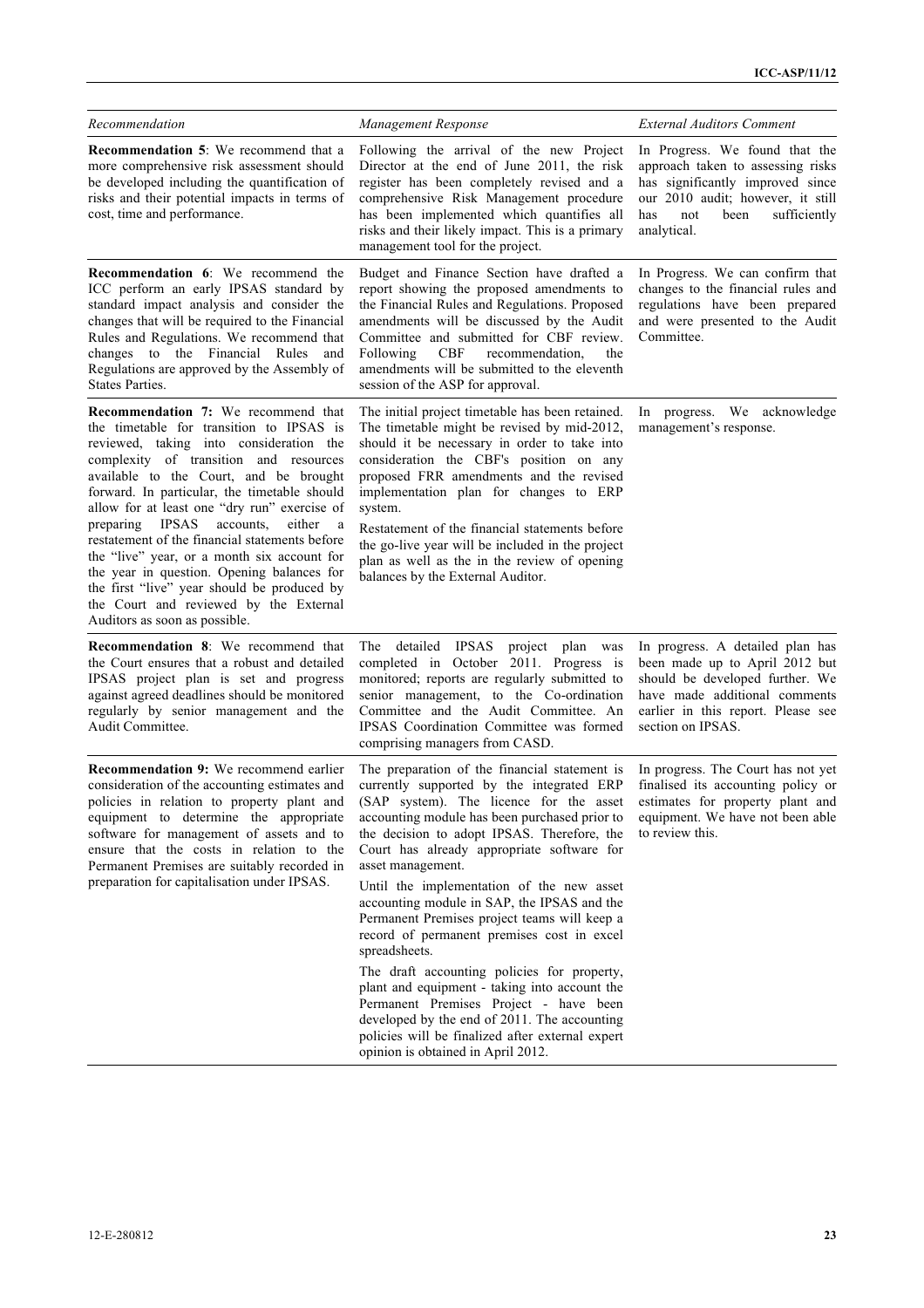| Recommendation                                                                                                                                                                                                                                                                                                                                                                                                                                                                                                                                    | Management Response                                                                                                                                                                                                                                                                                                                                                                                                                                                                                       | <b>External Auditors Comment</b>                                                                                                                                                                                                                                 |
|---------------------------------------------------------------------------------------------------------------------------------------------------------------------------------------------------------------------------------------------------------------------------------------------------------------------------------------------------------------------------------------------------------------------------------------------------------------------------------------------------------------------------------------------------|-----------------------------------------------------------------------------------------------------------------------------------------------------------------------------------------------------------------------------------------------------------------------------------------------------------------------------------------------------------------------------------------------------------------------------------------------------------------------------------------------------------|------------------------------------------------------------------------------------------------------------------------------------------------------------------------------------------------------------------------------------------------------------------|
| <b>Recommendation 10:</b> We recommend that<br>the Audit Committee and the Court continue<br>work together to maximise<br>the<br>to<br>effectiveness of the Committee and of the<br>support provided to the Committee. The<br>terms of Reference should be reviewed at<br>least annually to ensure that the work of the<br>Audit Committee is aligned with good<br>practice and business needs                                                                                                                                                    | The terms of reference of the Audit Committee<br>are going to be reviewed in 2012. The<br>frequency of their review will be defined at<br>that time. However, on a first approach, it<br>seems that a yearly review is not appropriate if<br>one considers the Committee's activities and<br>the Court's projects usual calendar.                                                                                                                                                                         | In Progress. We acknowledge<br>management's response and would<br>therefore recommend review on a<br>periodic basis.                                                                                                                                             |
| Recommendation 11: We recommend that<br>for 2011 the Court should produce a<br>Statement on Internal Control should<br>describe the key elements of the Court's risk<br>management strategy to reflect the Court's<br>capacity to handle risk, setting out how the<br>Court is equipped to manage changing risk<br>profiles. It should, in our view, set out the<br>differing responsibilities of the President, the<br>Prosecutor and the Registrar, for overall<br>management of the Court and use of<br>resources, and be signed by all three. | The Statement of Internal Non-Financial<br>Control is being reviewed in 2012. The Court<br>is satisfied that with improvements in the<br>statement of assurances and the training given<br>to certifying officers; the statement of financial<br>control does not require change at this stage.<br>The Court has made progress in the area of<br>risk management with the Coordination<br>Committee (CoCo) agreeing to a risk<br>management strategy in December 2011.                                    | In Progress. We acknowledge the<br>improvement obtaining statements<br>of assurance from all certifying<br>officers and have reviewed these.<br>The Statement on Internal Control<br>still requires update to include the<br>Court's risk management strategy.   |
| <b>Recommendation 12:</b> We recommend that<br>prior to preparation of the Statement on<br>Internal Control written assurances are<br>obtained from the divisions of the Court to<br>properly conclude on the effectiveness of the<br>control environment.                                                                                                                                                                                                                                                                                        | Written assurances are obtained from all<br>Certifying Officers to support the preparation<br>of the Statement of Internal Financial Control<br>and to strengthen the effectiveness of the<br>control environment.                                                                                                                                                                                                                                                                                        | Implemented. We have reviewed<br>the written assurances received<br>from the certifying officers which<br>properly<br>support<br>now<br>that<br>Statement on Internal Control.                                                                                   |
| Recommendation 13: We recommend that,<br>prior to signature of the Statement on<br>Internal Control and in line with best<br>practise, internal audit provide an objective<br>evaluation of, and opinion on, the overall<br>and<br>effectiveness<br>adequacy<br>of<br>the<br>organisation's framework of governance, risk<br>management and control.                                                                                                                                                                                              | OIA's limited resources do not allow for a<br>complete review of ICC internal control,<br>considering in particular the low level of<br>internal control frameworks documentation.<br>The OIA will provide limited assurance<br>according to its yearly audit plan.                                                                                                                                                                                                                                       | Not implemented. We have made<br>recommendations earlier in this<br>report regarding internal audit. The<br>Internal Audit Annual Report<br>should include a general opinion<br>on internal control based on the<br>findings from OIA's work during<br>the year. |
| <b>Recommendation 14:</b> We recommend that<br>the ICC continue its progress in following up<br>internal audit recommendations and regularly<br>report on implementation to both senior<br>management and the Audit Committee.                                                                                                                                                                                                                                                                                                                    | A database of audit recommendations, created<br>and maintained by OIA, has recently come on-<br>line and facilitates the tracking and reporting<br>on audit recommendations. Furthermore, the<br>Coordination Council (CoCo) is frequently<br>following-up on the implementation of<br>recommendations, thus adding its political<br>weight and support to these issues. However,<br>in view of budget constraints, implementation<br>of some audit recommendations might be<br>hampered.                 | In Progress. We have made further<br>recommendations earlier in this<br>report. Please refer to the section<br>on Internal Audit.                                                                                                                                |
| <b>Recommendation 15:</b> We reiterate our<br>previous recommendation that an IT strategy<br>be prepared and implemented as a matter of<br>priority. The strategy be approved by senior<br>management to ensure consistency with the<br>long term objectives of the Court. The<br>strategy should be annually reviewed and<br>updated to ensure that it remains current and<br>appropriate.                                                                                                                                                       | The ICT Strategic Planning process is<br>underway. The first draft will be available for<br>internal consultation in March 2012. In<br>addition, CoCo will soon approve a new<br>reporting system that will include IT. This new<br>reporting system should enable<br>senior<br>management to review the IT strategy to<br>ensure it is consistent with the objectives of<br>the Court and is both, current and appropriate.<br>CoCo requested reporting on the IT strategy at<br>its March 2012 meeting. | Not Implemented. There was no IT<br>strategy<br>available<br>for review<br>during the audit.                                                                                                                                                                     |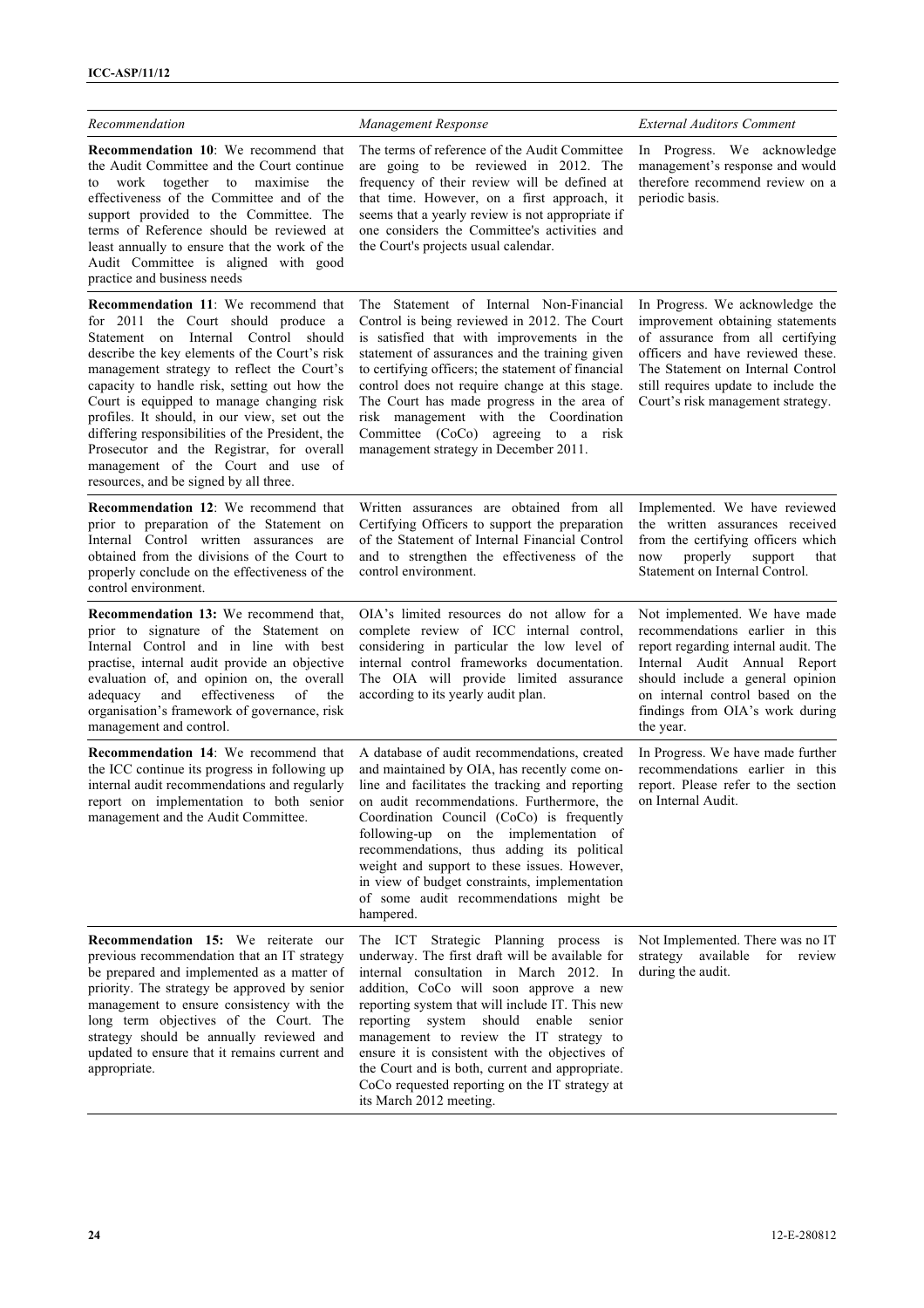## **Statement I**

### **International Criminal Court**

## **Statement of income and expenditure and changes in fund balances for the period ending 31 December 2011 (in thousands of euro)**

|                                                               |                          | General Fund &<br><b>Working Capital</b><br>Fund | <b>Notes</b><br>ref. | <b>Trust Funds</b> |                | <b>Notes</b><br>ref. | Permanent<br>Premises |        | <b>Notes</b><br>ref. | Total          |           |
|---------------------------------------------------------------|--------------------------|--------------------------------------------------|----------------------|--------------------|----------------|----------------------|-----------------------|--------|----------------------|----------------|-----------|
|                                                               | 2011                     | 2010                                             |                      | 2011               | 2010           |                      | 2011                  | 2010   |                      | 2011           | 2010      |
| Income                                                        |                          |                                                  |                      |                    |                |                      |                       |        |                      |                |           |
| Assessed contributions                                        | 103,608                  | 103,623                                          | 2.12/<br>4.1         |                    |                |                      | 11,327                | 15,548 | 15.4                 | 114,935        | 119,171   |
| Voluntary contributions                                       | $\overline{\phantom{a}}$ | $\overline{\phantom{a}}$                         |                      | 2,697              | 1,488          | 5.2                  |                       |        |                      | 2,697          | 1,488     |
| Interest income                                               | 484                      | 343                                              | 4.2                  | 15                 | $\overline{4}$ | 5.3                  | 206                   | 50     |                      | 705            | 397       |
| Other/miscellaneous income                                    | 382                      | 121                                              | 4.3                  | $\overline{a}$     | ÷.             |                      |                       |        |                      | 382            | 121       |
| Total income                                                  | 104,474                  | 104,087                                          |                      | 2,712              | 1,492          |                      | 11,533                | 15,598 |                      | 118,719        | 121,177   |
| <b>Expenditure</b>                                            |                          |                                                  |                      |                    |                |                      |                       |        |                      |                |           |
| Disbursed expenditures                                        | 100,198                  | 95,808                                           | 2.17/<br>4.4         | 1,552              | 1,452          | 5.4                  | 6,596                 | 4,813  | 15.5                 | 108,346        | 102,073   |
| Unliquidated obligations                                      | 5,536                    | 5,723                                            | 2.18/<br>4.4         | 101                | 125            | 5.4                  | 320                   | 321    | 15.5                 | 5,957          | 6,169     |
| Annual Leave Accrual                                          | 850                      | 568                                              | 2.4/<br>2.24/<br>4.5 |                    |                |                      |                       |        |                      | 850            | 568       |
| Provision for US tax liability                                | 76                       | 53                                               | 4.6                  |                    |                |                      |                       |        |                      | 76             | 53        |
| Provision for ILO cases                                       | $\Box$                   | 330                                              | 4.6                  |                    |                |                      |                       |        |                      | $\blacksquare$ | 330       |
| Provision for doubtful debt                                   | 589                      | 510                                              | 4.6                  |                    |                |                      |                       |        |                      | 589            | 510       |
| <b>Repatriation Grant Accrual</b>                             | 677                      | 1,507                                            | 2.4/<br>4.5          | $\blacksquare$     | (1)            | 5.4                  | $\overline{a}$        |        |                      | 677            | 1,506     |
| Total expenditure                                             | 107,926                  | 104,499                                          |                      | 1,653              | 1,576          |                      | 6,916                 | 5,134  |                      | 116,495        | 111,209   |
| Excess/(shortfall) of<br>income over expenditure              | (3, 452)                 | (412)                                            |                      | 1,059              | (84)           |                      | 4,617                 | 10,464 |                      | 2,224          | 9,968     |
| Savings on, or cancellation<br>of, prior periods' obligations | 1,614                    | 2,147                                            | 4.7                  | 14                 | 17             |                      |                       |        | 15.6                 | 1,628          | 2,164     |
| Credits to States Parties                                     | (2,825)                  | (13,679)                                         | 4.8                  | J.                 |                |                      |                       |        |                      | (2,825)        | (13, 679) |
| Refund to donors                                              |                          |                                                  |                      | (28)               | (20)           | 5.5                  |                       |        |                      | (28)           | (20)      |
| Net increase in<br>Working Capital Fund                       |                          |                                                  | 4.9                  |                    |                |                      |                       |        |                      |                |           |
| Fund balances at beginning<br>of financial period             | 19,469                   | 31,413                                           |                      | 374                | 461            |                      | 11,278                | 814    |                      | 31,121         | 32,688    |
| <b>Fund balances</b><br>as at 31 December                     | 14,806                   | 19,469                                           |                      | 1,419              | 374            |                      | 15,895                | 11,278 |                      | 32,120         | 31,121    |

Date: Signed: Chief of Budget and Finance Section……………………………………………………………………………………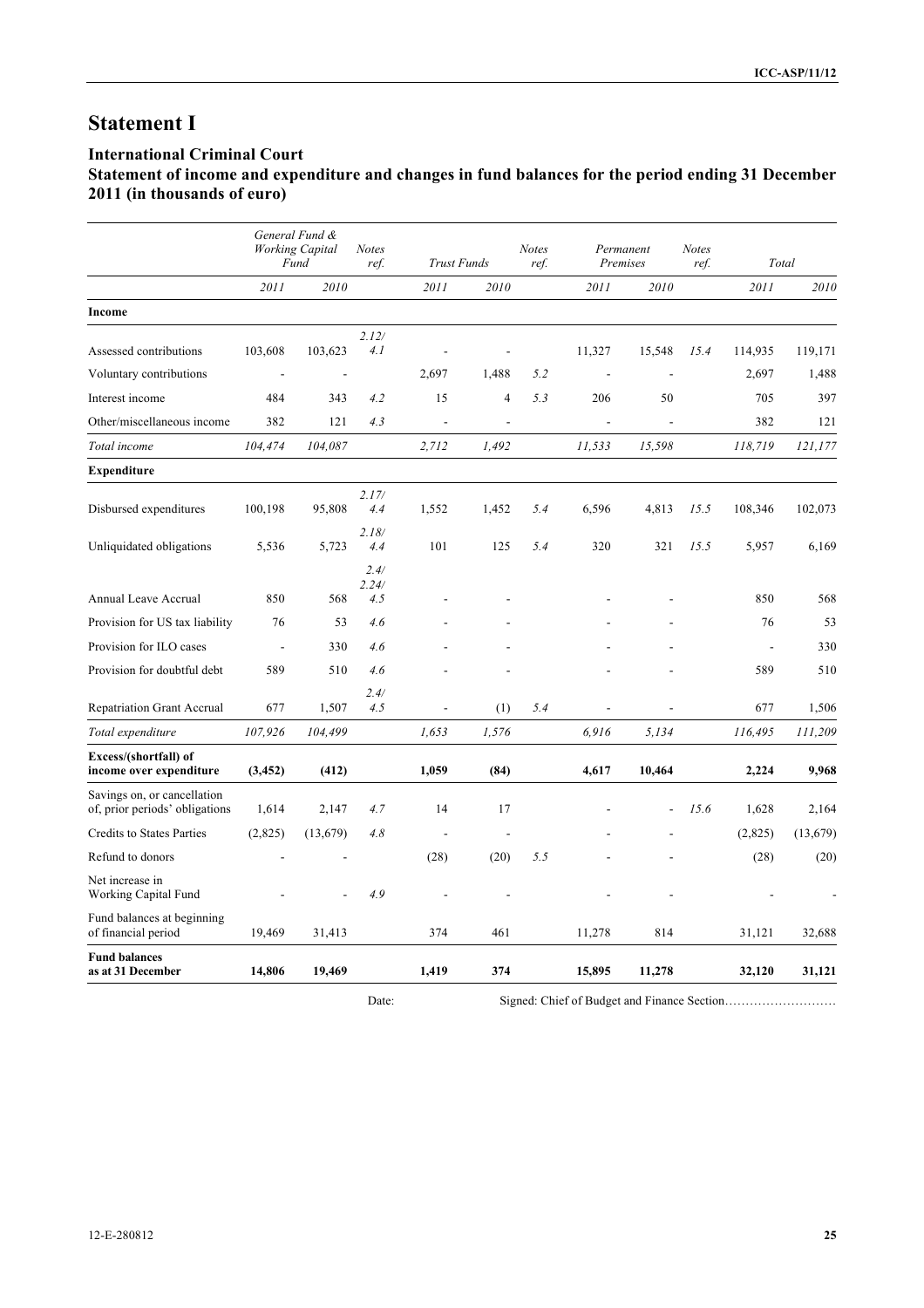## **Statement II**

### **International Criminal Court**

**Statement of assets, liabilities, reserves and fund balances as at 31 December 2011 (in thousands of euro)**

|                                                         | General Fund &<br><b>Working Capital</b><br>Fund |        | <b>Notes</b><br>ref.  | <b>Trust Funds</b>       |       | Notes<br>ref. | Permanent<br>Premises    |                | <b>Notes</b><br>ref. |                          | Total  |
|---------------------------------------------------------|--------------------------------------------------|--------|-----------------------|--------------------------|-------|---------------|--------------------------|----------------|----------------------|--------------------------|--------|
|                                                         | 2011                                             | 2010   |                       | 2011                     | 2010  |               | 2011                     | 2010           |                      | 2011                     | 2010   |
| <b>Assets</b>                                           |                                                  |        |                       |                          |       |               |                          |                |                      |                          |        |
| Cash and term deposits                                  | 28,218                                           | 26,867 | 2.20                  | 1,827                    | 1,764 |               | 17,314                   | 11,547         |                      | 47,359                   | 40,178 |
| Assessed contributions<br>receivable                    | 2,792                                            | 6,255  | 4.10                  |                          |       |               |                          |                |                      | 2,792                    | 6,255  |
| Voluntary<br>contributions receivable                   | $\overline{\phantom{a}}$                         |        |                       | 41                       | (30)  |               |                          |                |                      | 41                       | (30)   |
| Other contributions receivable                          | 9                                                | 20     | 4.11                  | $\overline{\phantom{a}}$ |       |               |                          |                |                      | 9                        | 20     |
| Interfund balances receivable                           | 131                                              | 219    | 4.12                  | $\overline{a}$           |       |               | 21                       |                |                      | 152                      | 219    |
| Other accounts receivable                               | 1,998                                            | 3,090  | 4.13                  | 3                        |       | 5.6           | 394                      | 111            | 15.7                 | 2,395                    | 3,201  |
| Prepaid expenses -<br>education grants                  | 1,043                                            | 987    | 2.22<br>/4.14         |                          |       |               |                          |                |                      | 1,043                    | 987    |
| Total assets                                            | 34,191                                           | 37,438 |                       | 1,871                    | 1.734 |               | 17,729                   | 11,658         |                      | 53,791                   | 50,830 |
| <b>Liabilities</b>                                      |                                                  |        |                       |                          |       |               |                          |                |                      |                          |        |
| Contributions received in<br>advance                    | 488                                              | 41     | 2.15/<br>4.15         | 200                      | 1,018 | 2.21<br>/5.7  | $\overline{\phantom{a}}$ | $\overline{a}$ | 15.9                 | 688                      | 1,059  |
| Unliquidated obligations                                | 5,536                                            | 5,723  | 2.18                  | 101                      | 125   |               | 320                      | 321            | 15.5                 | 5,957                    | 6,169  |
| Other accounts payable                                  | 2,980                                            | 2,950  | 4.16                  | $\overline{\phantom{a}}$ |       |               | 1,514                    | 59             | 15.8                 | 4,494                    | 3,009  |
| Interfund balances payable                              | 64                                               | 100    |                       | 152                      | 219   | 5.8           |                          |                |                      | 216                      | 319    |
| Provision for US Tax Liability                          | 85                                               | 53     | 4.6                   | $\overline{\phantom{a}}$ |       |               |                          |                |                      | 85                       | 53     |
| Provision for ILO cases                                 | 98                                               | 378    | 4.6                   |                          |       |               |                          |                |                      | 98                       | 378    |
| Repatriation Grant Accrual                              | 5,219                                            | 4,659  | 2.23/<br>2.4/<br>4.16 | (1)                      | (2)   |               |                          |                |                      | 5,218                    | 4,657  |
| Annual leave accrual                                    | 4,915                                            | 4,065  | 2.24/<br>4.5          |                          |       |               |                          |                |                      | 4,915                    | 4,065  |
| Host State Loan                                         | $\overline{\phantom{a}}$                         |        |                       | ÷                        |       |               |                          |                | $-15.10$             |                          |        |
| Total liabilities                                       | 19,385                                           | 17,969 |                       | 452                      | 1.360 |               | 1.834                    | 380            |                      | 21,671                   | 19,709 |
| <b>Reserves and fund balances</b>                       |                                                  |        |                       |                          |       |               |                          |                |                      |                          |        |
| Working Capital Fund                                    | 7,406                                            | 7,406  | 2.8/<br>4.9           |                          |       |               |                          |                |                      | 7,406                    | 7,406  |
| Contingency Fund                                        | 4,438                                            | 8,757  | 2.9/<br>4.17          |                          |       |               |                          |                |                      | 4,438                    | 8,757  |
| Temporary reserve<br>Contingency Fund                   | $\overline{\phantom{a}}$                         | 412    | 4.17                  |                          |       |               |                          |                |                      | $\overline{\phantom{a}}$ | 412    |
| Reserve for unpaid<br>contributions                     | 406                                              | 480    | 2.14/<br>4.18         |                          |       |               |                          |                |                      | 406                      | 480    |
| Cumulative surplus                                      | 2,556                                            | 2,414  | 2.13/<br>S4           | 1,419                    | 374   |               | 15,895                   | 11,278         |                      | 19,870                   | 14,066 |
| Total reserves and<br>fund balances                     | 14,806                                           | 19,469 |                       | 1,419                    | 374   |               | 15,895                   | 11,278         |                      | 32,120                   | 31,121 |
| <b>Total liabilities, reserves</b><br>and fund balances | 34,191                                           | 37,438 |                       | 1,871                    | 1,734 |               | 17,729                   | 11,658         |                      | 53,791                   | 50,830 |

Date: Signed: Chief of Budget and Finance Section……………………………………………………………………………………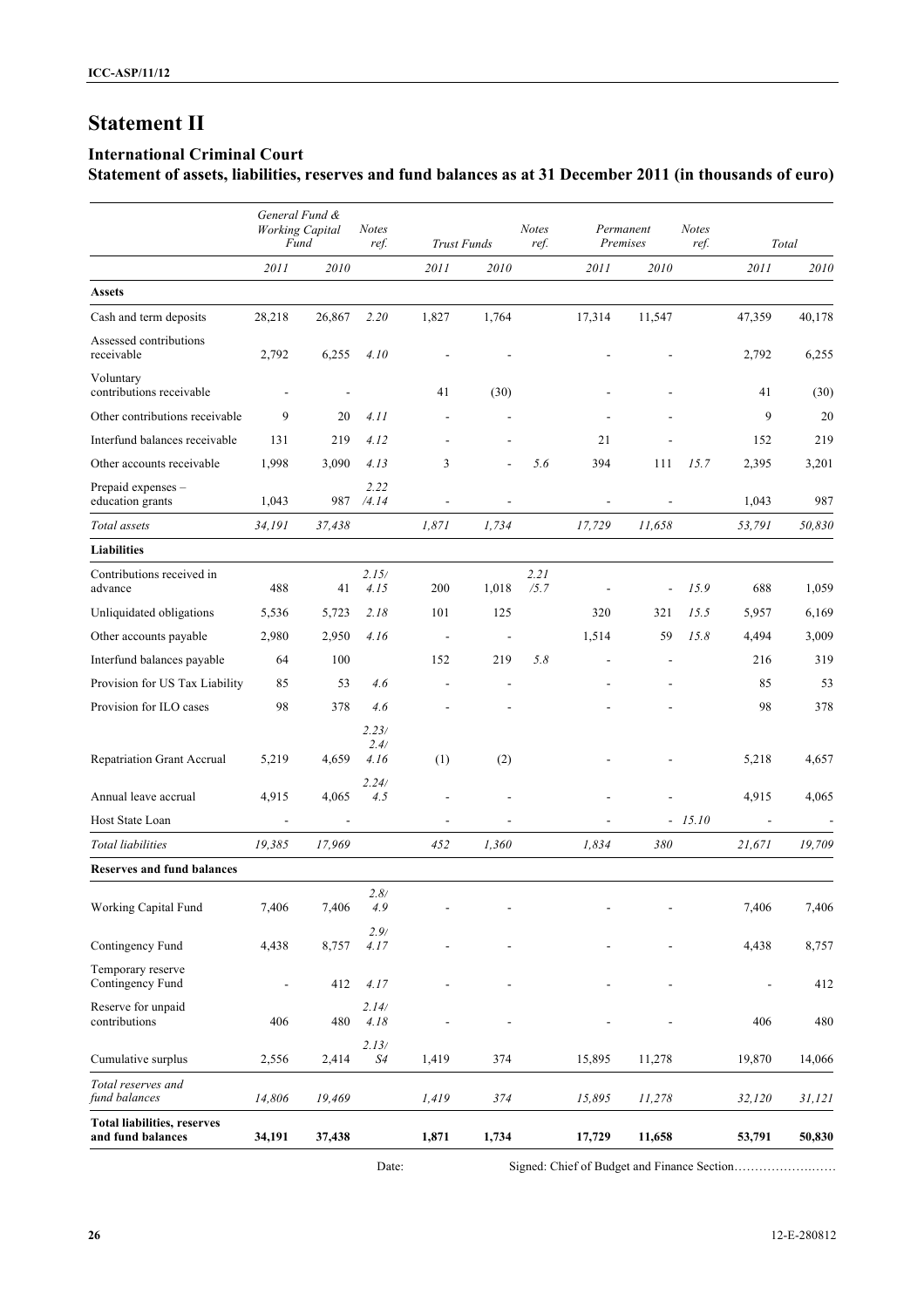## **Statement III**

## **International Criminal Court**

## **Cash flow as at 31 December 2011 (in thousands of euro)**

|                                                                    |                          | General Fund &<br><b>Working Capital</b><br>Fund | <b>Trust Funds</b>       |                | Permanent<br>Premises    |                          |          | Total     |
|--------------------------------------------------------------------|--------------------------|--------------------------------------------------|--------------------------|----------------|--------------------------|--------------------------|----------|-----------|
|                                                                    | 2011                     | 2010                                             | 2011                     | 2010           | 2011                     | 2010                     | 2011     | 2010      |
| Cash flows from operating activities                               |                          |                                                  |                          |                |                          |                          |          |           |
| Net excess/(shortfall) of income<br>over expenditure (Statement I) | (3, 452)                 | (412)                                            | 1,059                    | (84)           | 4,617                    | 10,464                   | 2,224    | 9,968     |
| Contributions receivable (increase)/decrease                       | 3,474                    | (5,182)                                          | (71)                     | 56             | $\overline{a}$           | $\overline{\phantom{a}}$ | 3,403    | (5,126)   |
| Interfund balances receivable (increase)/decrease                  | 88                       | (79)                                             | $\overline{\phantom{a}}$ | $\sim$         | (21)                     | $\overline{\phantom{a}}$ | 67       | (79)      |
| Other accounts receivable (increase)/decrease                      | 1,092                    | (279)                                            | (3)                      | 1              | (283)                    | 95                       | 806      | (183)     |
| Prepaid expenses (increase)/decrease                               | (56)                     | (299)                                            |                          |                |                          |                          | (56)     | (299)     |
| Contributions received in<br>advance increase/(decrease)           | 447                      | (3,631)                                          | (818)                    | (241)          |                          |                          | (371)    | (3,872)   |
| Unliquidated obligations increase/(decrease)                       | (187)                    | (1,991)                                          | (24)                     | (47)           | (1)                      | 316                      | (212)    | (1,722)   |
| Interfund balances payable increase/(decrease)                     | (36)                     | 60                                               | (67)                     | 79             |                          |                          | (103)    | 139       |
| Host State Loan                                                    |                          |                                                  |                          |                |                          | (1, 425)                 |          | (1, 425)  |
| Annual leave accrual increase/(decrease)                           | 850                      | 568                                              |                          |                |                          |                          | 850      | 568       |
| Provision for US Tax liability increase /(decrease)                | 32                       | (7)                                              |                          |                |                          | $\overline{a}$           | 32       | (7)       |
| Provision for ILO cases increase/(decrease)                        | (280)                    | 133                                              |                          |                |                          |                          | (280)    | 133       |
| <b>Repatriation Grant Accrual</b>                                  | 560                      | 1,147                                            | 1                        | (2)            |                          |                          | 561      | 1,145     |
| Accounts payable increase/(decrease)                               | 30                       | 1,611                                            |                          | ÷,             | 1,455                    | (1,047)                  | 1,485    | 564       |
| Less: interest income                                              | (484)                    | (343)                                            | (15)                     | (4)            | (206)                    | (50)                     | (705)    | (397)     |
| Net cash from operating activities                                 | 2,078                    | (8, 704)                                         | 62                       | (242)          | 5,561                    | 8,353                    | 7,701    | (593)     |
| Cash flows from investing and financing activities                 |                          |                                                  |                          |                |                          |                          |          |           |
| Plus: interest income                                              | 484                      | 343                                              | 15                       | $\overline{4}$ | 206                      | 50                       | 705      | 397       |
| Net cash from investing and financing activities                   | 484                      | 343                                              | 15                       | $\overline{4}$ | 206                      | 50                       | 705      | 397       |
| <b>Cash flows from other sources</b>                               |                          |                                                  |                          |                |                          |                          |          |           |
| Net increase/(decrease) in Working Capital Fund                    |                          | ÷,                                               | $\overline{\phantom{a}}$ | L,             | L.                       | $\blacksquare$           |          |           |
| Savings on, or cancellation of,<br>prior periods' obligations      | 1,614                    | 2,147                                            | 14                       | 17             |                          | $\overline{\phantom{a}}$ | 1,628    | 2,164     |
| <b>Credits to States Parties</b>                                   | (2,825)                  | (13,679)                                         |                          |                |                          |                          | (2,825)  | (13,679)  |
| Refund to donors                                                   | $\overline{\phantom{a}}$ | $\blacksquare$                                   | (28)                     | (20)           | $\overline{a}$           | $\Box$                   | (28)     | (20)      |
| Net cash from other resources                                      | (1, 211)                 | (11, 532)                                        | (14)                     | (3)            | $\overline{\phantom{a}}$ | $\overline{\phantom{a}}$ | (1, 225) | (11, 535) |
| Net increase/(decrease)<br>in cash and term deposits               | 1,351                    | (19, 893)                                        | 63                       | (241)          | 5,767                    | 8,403                    | 7,181    | (11, 731) |
| Cash and term deposits at<br>beginning of financial period         | 26,867                   | 46,760                                           | 1,764                    | 2,005          | 11,547                   | 3,144                    | 40,178   | 51,909    |
| Cash and term deposits at<br>31 December (Statement II)            | 28,218                   | 26,867                                           | 1,827                    | 1,764          | 17,314                   | 11,547                   | 47,359   | 40,178    |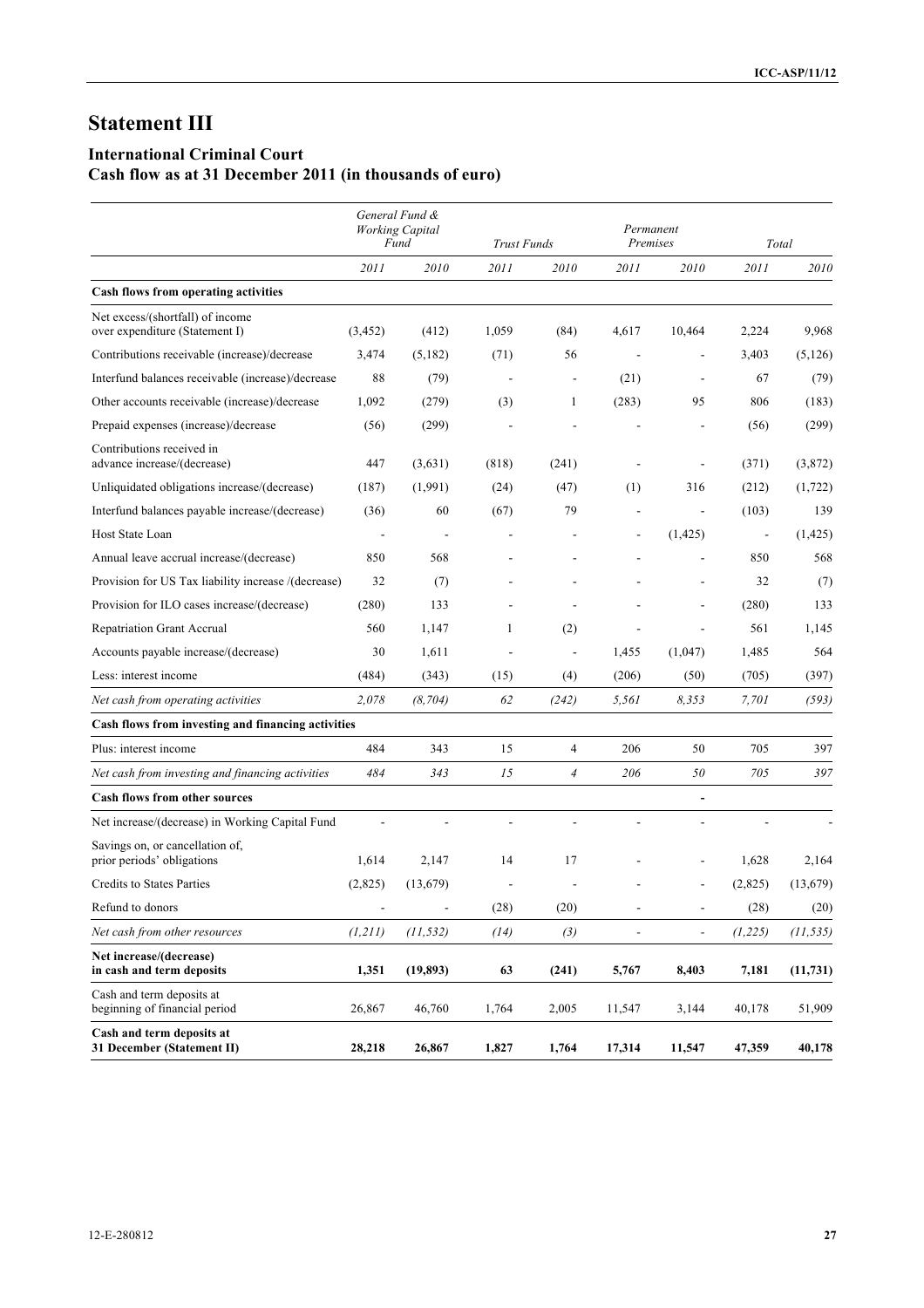## **Statement IV**

### **International Criminal Court**

## **Statement of appropriations for the period 1 January to 31 December 2011 (in thousands of euro)**

| Major Programme                                     | Appropriation<br>approved | Transfers                    | <b>Disbursements</b> | Unliquidated<br>obligations | Accruals.<br>Provisions | Total expenditures<br>General Fund and<br>Contingency Fund<br>(Statement I) | Unencumbered<br>charged against balance of General<br>Fund/charges<br>against<br>Contingency Fund |
|-----------------------------------------------------|---------------------------|------------------------------|----------------------|-----------------------------|-------------------------|-----------------------------------------------------------------------------|---------------------------------------------------------------------------------------------------|
|                                                     | 1                         | I                            | Ш                    | $I\bar{V}$                  | V                       | $VI=III+IV+V$                                                               | $VII = I + II - VI$                                                                               |
| Judiciary                                           | 10,670                    | 150                          | 10,580               | 71                          | 169                     | 10,820                                                                      |                                                                                                   |
| Office of the Prosecutor                            | 26,598                    | (522)                        | 24,418               | 645                         | 672                     | 25,735                                                                      | 341                                                                                               |
| Registry                                            | 61,612                    | 372                          | 57,012               | 3,683                       | 1,289                   | 61,984                                                                      |                                                                                                   |
| Secretariat of the<br>Assembly of States Parties    | 2,728                     | $\overline{a}$               | 2,123                | 491                         | 40                      | 2,654                                                                       | 74                                                                                                |
| Secretariat of the<br><b>Trust Fund for Victims</b> | 1,205                     | $\blacksquare$               | 998                  | 98                          | 17                      | 1,113                                                                       | 92                                                                                                |
| <b>Permanent Premises</b><br>Project Office         | 492                       | $\overline{\phantom{a}}$     | 368                  | 13                          | 5                       | 386                                                                         | 106                                                                                               |
| Independent<br>Oversight Mechanism                  | 303                       |                              | 95                   | 24                          |                         | 119                                                                         | 184                                                                                               |
| <b>Total Approved</b><br><b>Programme Budget</b>    | 103,608                   | $\qquad \qquad \blacksquare$ | 95,594               | 5,025                       | 2,192                   | 102,811                                                                     | 797                                                                                               |
| <b>Total Contingency Fund</b><br>Application        |                           | $\overline{a}$               | 4,604                | 511                         |                         | 5,115                                                                       | (5,115)                                                                                           |
| Total                                               | 103,608                   | $\qquad \qquad \blacksquare$ | 100,198              | 5,536                       | 2,192                   | 107,926                                                                     | (4,318)                                                                                           |

## **International Criminal Court Statement of Contingency Fund Applications for the period 1 January to 31 December 2011 (in thousands of euro)**

| Major Programme          | <i>Applications</i> | <i>Disbursements</i> | Unliquidated<br>obligations | Total<br>expenditures | Unencumbered<br>balance |
|--------------------------|---------------------|----------------------|-----------------------------|-----------------------|-------------------------|
| Judiciary                | 775                 | 483                  |                             | 484                   | 291                     |
| Office of the Prosecutor | 2,182               | 1,121                | 66                          | 1,187                 | 995                     |
| Registry                 | 5,587               | 3.000                | 444                         | 3.444                 | 2,143                   |
| Total                    | 8,544               | 4,604                | 511                         | 5,115                 | 3,429                   |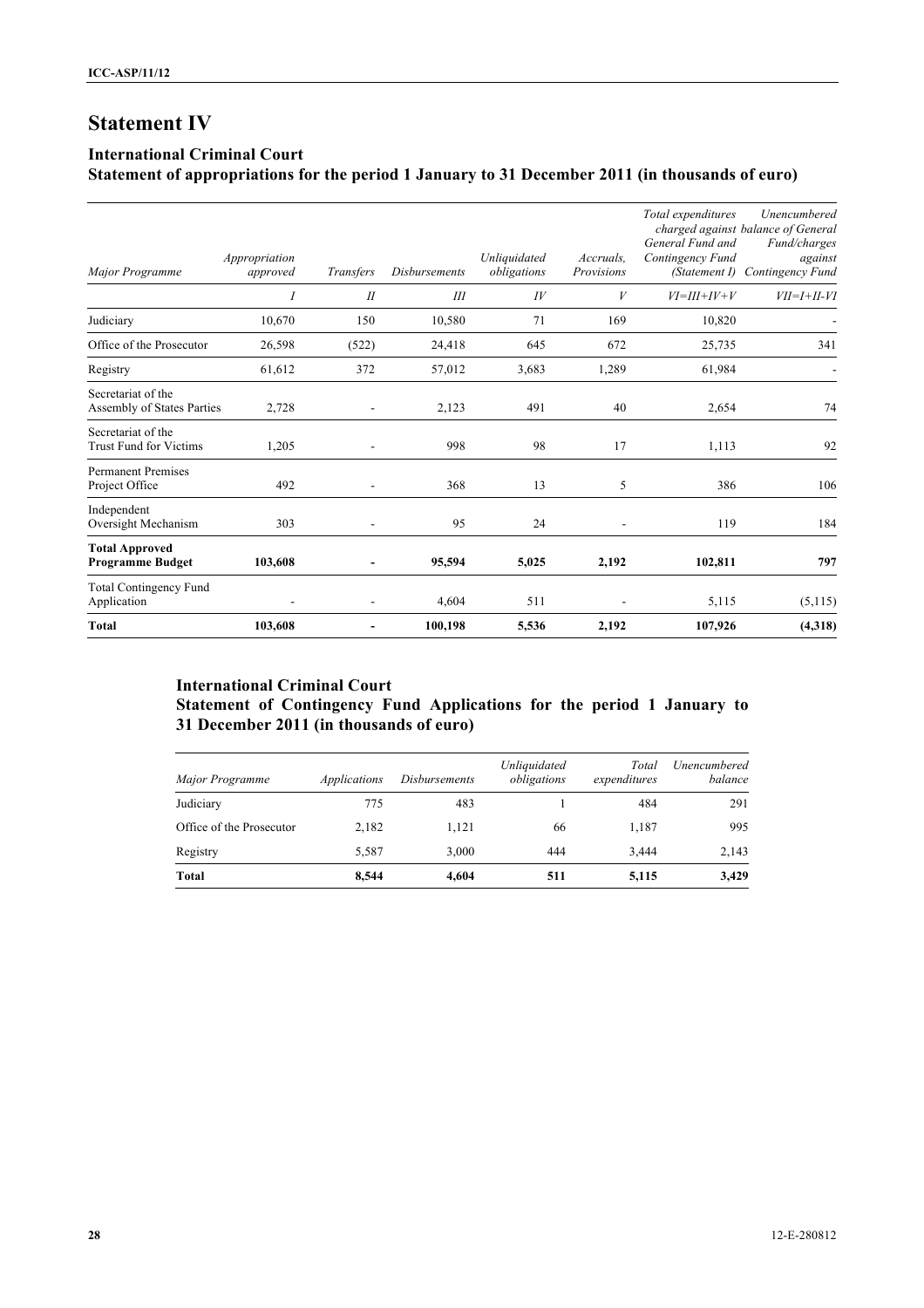## **International Criminal Court**

**Status of contributions as at 31 December 2011 (in euros)**

|                                     | Outstanding                  |                          |                          |           |                              |                          |                            |                          |                   |                      |
|-------------------------------------|------------------------------|--------------------------|--------------------------|-----------|------------------------------|--------------------------|----------------------------|--------------------------|-------------------|----------------------|
|                                     | as at<br>1 January           | Collections              |                          |           | Credits<br>from              | Collections              |                            | Total                    | Credit on<br>2011 | Receipts<br>relating |
| <b>States Parties</b>               | 2011                         |                          | a/ Outstanding           | Assessed  | 2010                         |                          | b/ Outstanding outstanding |                          | receipts          | to 2012              |
|                                     |                              | Prior years              |                          |           |                              |                          | 2011                       |                          |                   |                      |
| Afghanistan                         |                              |                          |                          | 6,150     | L,                           | 6,150                    |                            |                          | 6                 |                      |
| Albania                             | 9                            | 9                        |                          | 15,376    |                              | 15,376                   |                            |                          | 10                |                      |
| Andorra                             | 22                           | 22                       |                          | 10,763    |                              | 10,763                   |                            |                          | 20                |                      |
| Antigua and Barbuda                 | 2,506                        | 84                       | 2,422                    | 3,075     |                              | $\blacksquare$           | 3,075                      | 5,497                    | L,                |                      |
| Argentina                           | $\overline{\phantom{a}}$     | $\overline{\phantom{a}}$ | $\overline{\phantom{a}}$ | 441,294   | 47                           | 441,247                  | $\overline{\phantom{a}}$   | $\sim$                   | 793               |                      |
| Australia                           |                              | $\overline{\phantom{a}}$ | $\frac{1}{2}$            | 2,972,197 | 322                          | 2,971,875                |                            |                          | $\overline{a}$    | 4,638                |
| Austria                             |                              |                          | $\blacksquare$           | 1,308,505 | 143                          | 1,308,362                | $\overline{a}$             |                          |                   | 2,217                |
| Bangladesh                          | 8,975                        |                          | 8,975                    | 15,376    | $\overline{a}$               | $\mathbf{1}$             | 15,375                     | 24,350                   |                   |                      |
| Barbados                            |                              |                          |                          | 12,301    | $\overline{a}$               | 12,301                   |                            |                          | 23                |                      |
| Belgium                             |                              | $\overline{\phantom{a}}$ | $\blacksquare$           | 1,652,929 | 182                          | 1,652,747                | $\overline{a}$             | $\overline{\phantom{a}}$ | 2,770             |                      |
| Belize                              |                              |                          | $\blacksquare$           | 1,538     | $\overline{\phantom{a}}$     | 1,538                    | $\frac{1}{2}$              |                          | $\overline{2}$    |                      |
| Benin                               |                              |                          |                          | 4,613     | 584                          | 43                       | 3,986                      | 3,986                    |                   |                      |
| Bolivia                             | 9,662                        | 9,662                    |                          | 10,763    |                              | 10,763                   |                            |                          | 6                 |                      |
| Bosnia & Herzegovina                |                              |                          |                          | 21,527    | $\overline{4}$               | 21,523                   |                            |                          | 21                |                      |
| Botswana                            | $\overline{\phantom{a}}$     | $\blacksquare$           | $\blacksquare$           | 27,677    | 24,143                       | 3,534                    | $\overline{a}$             | $\overline{a}$           | $\frac{1}{2}$     | 37                   |
| <b>Brazil</b>                       | 722,484                      | 722,484                  | $\frac{1}{2}$            | 2,477,087 | $\frac{1}{2}$                | 2,477,087                |                            | $\overline{\phantom{a}}$ | 2,694             |                      |
| Bulgaria                            |                              |                          |                          | 58,429    | 7                            | 58,422                   | $\overline{a}$             |                          | 64                |                      |
| Burkina Faso                        |                              |                          |                          | 4,613     | 49                           | 85                       | 4,479                      | 4,479                    |                   |                      |
| Burundi                             | 6,953                        | 6,429                    | 524                      | 1,538     |                              | $\overline{\phantom{a}}$ | 1,538                      | 2,062                    |                   |                      |
| Cambodia                            | $\mathbf{1}$                 | $\mathbf{1}$             | $\overline{a}$           | 4,613     |                              | 42                       | 4,571                      | 4,571                    |                   |                      |
| Canada                              | $\overline{\phantom{a}}$     | $\frac{1}{2}$            | $\blacksquare$           | 4,931,110 | 534                          | 4,930,576                | $\overline{\phantom{a}}$   | $\blacksquare$           | 7,717             |                      |
| Central African Republic            | 7,742                        | 7,742                    | $\overline{a}$           | 1,538     |                              | 1,082                    | 456                        | 456                      |                   |                      |
| Chad                                | 5,851                        | 42                       | 5,809                    | 3,075     |                              | $\overline{\phantom{a}}$ | 3,075                      | 8,884                    |                   |                      |
| Chile                               |                              | $\overline{\phantom{a}}$ | $\overline{\phantom{a}}$ | 362,876   | 3                            | 362,873                  | $\overline{\phantom{a}}$   |                          | ÷,                | 357,231              |
| Colombia                            |                              |                          |                          | 221,415   | 647                          | 215,933                  | 4,835                      | 4,835                    |                   |                      |
| Comoros                             | 5,668                        | 42                       | 5,626                    | 1,538     |                              | $\overline{\phantom{a}}$ | 1,538                      | 7,164                    | ÷                 |                      |
| Congo                               | 6,379                        | 6,379                    |                          | 4,613     |                              | 4,613                    | $\overline{\phantom{a}}$   |                          | 5                 |                      |
| Cook Islands                        | 3,304                        | 3,287                    | 17                       | 1,538     |                              |                          | 1,538                      | 1,555                    |                   |                      |
| Costa Rica                          | 2,783                        | 2,783                    |                          | 52,279    | $\qquad \qquad \blacksquare$ | 52,279                   |                            | $\overline{\phantom{0}}$ | 416               |                      |
| Croatia                             |                              |                          |                          | 149,148   | 17                           | 149,131                  |                            |                          | 162               |                      |
|                                     |                              |                          |                          |           | $\boldsymbol{7}$             |                          |                            |                          |                   |                      |
| Cyprus                              | $\qquad \qquad \blacksquare$ | $\overline{a}$           | $\overline{\phantom{a}}$ | 70,730    |                              | 70,723                   | $\overline{\phantom{a}}$   | $\blacksquare$           | 114               |                      |
| Czech Republic                      |                              |                          |                          | 536,625   | 58                           | 536,567                  |                            |                          |                   | 395                  |
| Democratic Republic of<br>the Congo |                              |                          | $\overline{\phantom{a}}$ | 4,613     | 993                          | 3,620                    |                            |                          | 514               |                      |
| Denmark                             |                              |                          |                          | 1,131,680 | 124                          | 1,131,556                |                            |                          | 1,868             |                      |
| Djibouti                            | 5,261                        | 42                       | 5,219                    | 1,538     | $\qquad \qquad \blacksquare$ |                          | 1,538                      | 6,757                    |                   |                      |
| Dominica                            | 1,336                        | 42                       | 1,294                    | 1,538     |                              | $\blacksquare$           | 1,538                      | 2,832                    |                   |                      |
| Dominican Republic                  | 100,323                      | 35,701                   | 64,622                   | 64,579    |                              | 7                        | 64,572                     | 129,194                  |                   |                      |
| Ecuador                             |                              |                          | $\overline{a}$           | 61,504    |                              | 61,504                   |                            |                          | 68                |                      |
| Estonia                             | 21,244                       | 21,244                   |                          | 61,504    |                              | 61,504                   |                            |                          | 60                |                      |
| Fiji                                |                              |                          |                          | 6,150     |                              | 4,877                    | 1,273                      | 1,273                    | $\frac{1}{2}$     |                      |
|                                     |                              |                          |                          |           |                              |                          |                            |                          |                   |                      |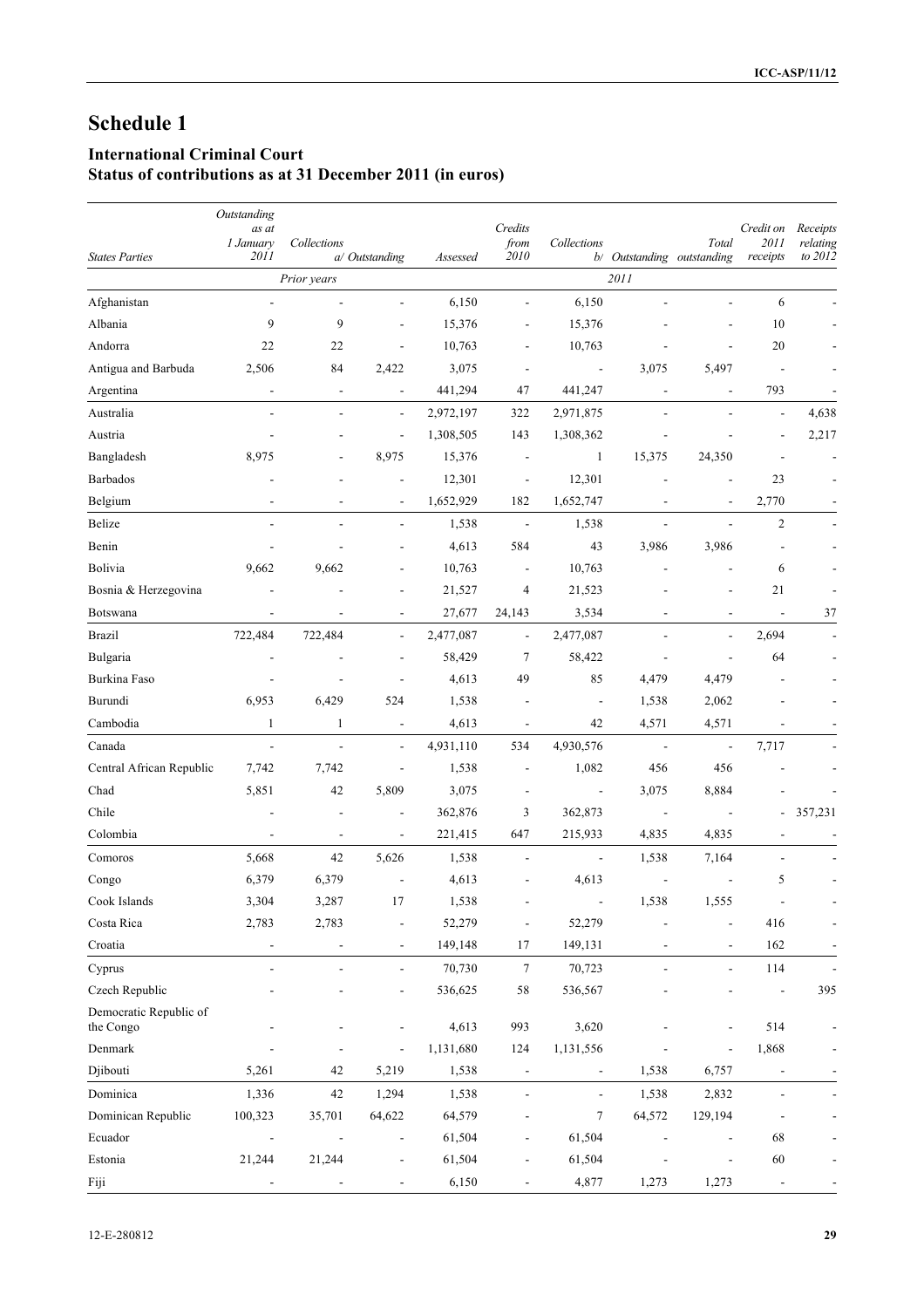|                       | Outstanding              |                |                              |               |                          |                          |                            |                          |                          |                      |
|-----------------------|--------------------------|----------------|------------------------------|---------------|--------------------------|--------------------------|----------------------------|--------------------------|--------------------------|----------------------|
|                       | as at<br>1 January       | Collections    |                              |               | Credits<br>from          | Collections              |                            | Total                    | Credit on<br>2011        | Receipts<br>relating |
| <b>States Parties</b> | 2011                     |                | a/ Outstanding               | Assessed      | 2010                     |                          | b/ Outstanding outstanding |                          | receipts                 | to 2012              |
|                       |                          | Prior years    |                              |               |                          |                          | 2011                       |                          |                          |                      |
| Finland               | $\overline{\phantom{a}}$ |                | $\overline{a}$               | 870,286       | 94                       | 870,192                  | L,                         |                          | 279                      |                      |
| France                |                          |                | $\overline{a}$               | 9,414,776     | 100                      | 9,414,676                |                            |                          | 4,714                    |                      |
| Gabon                 | 51,320                   | 337            | 50,983                       | 21,527        | $\overline{\phantom{a}}$ | $\mathbf{1}$             | 21,526                     | 72,509                   |                          |                      |
| Gambia                | 1,332                    | 1,332          |                              | 1,538         |                          | 1,538                    |                            |                          |                          |                      |
| Georgia               | $\blacksquare$           | $\blacksquare$ |                              | 9,226         | L,                       | 9,226                    | $\overline{a}$             |                          | 9                        |                      |
| Germany               | $\overline{\phantom{a}}$ | $\frac{1}{2}$  |                              | $-12,328,544$ | 130                      | 12,328,414               |                            |                          | 6,173                    |                      |
| Ghana                 | 5,830                    | 5,830          |                              | 9,226         | $\overline{\phantom{a}}$ | 9,226                    |                            |                          | 11                       |                      |
| Greece                |                          |                |                              | 1,062,486     | 114                      | 25,152                   | 1,037,220                  | 1,037,220                |                          |                      |
| Grenada               |                          |                |                              | 641           |                          |                          | 641                        | 641                      |                          |                      |
| Guinea                | 16,534                   | 16,534         |                              | 3,075         | $\overline{\phantom{a}}$ | 42                       | 3,033                      | 3,033                    |                          |                      |
| Guyana*)              | $\overline{\phantom{a}}$ | $\overline{a}$ | $\overline{\phantom{a}}$     | 1,538         | ۰                        | 1,538                    | $\overline{\phantom{a}}$   | $\overline{\phantom{a}}$ | $\overline{\phantom{a}}$ | 5,533                |
| Honduras              | 25,566                   | 8,557          | 17,009                       | 12,301        |                          | $\overline{c}$           | 12,299                     | 29,308                   |                          |                      |
| Hungary               | 201,660                  | 201,660        |                              | 447,444       |                          | 447,444                  |                            |                          | 654                      |                      |
| Iceland               |                          |                |                              | 64,580        | $\tau$                   | 64,573                   |                            |                          | 97                       |                      |
| Ireland               | $\overline{\phantom{a}}$ |                |                              | 765,729       | 83                       | 765,646                  |                            |                          | $\overline{\phantom{a}}$ | 1,168                |
| Italy                 | $\overline{\phantom{a}}$ | $\overline{a}$ | $\frac{1}{2}$                | 7,686,505     | 831                      | 7,685,674                | $\frac{1}{2}$              |                          | $\overline{a}$           | 12,795               |
| Japan                 |                          |                |                              | $-19,266,234$ | 2,078                    | 19,264,156               |                            |                          | $\overline{a}$           | 35,722               |
| Jordan                |                          |                |                              | 21,527        | 4                        | 21,523                   |                            |                          | 31                       |                      |
| Kenya                 |                          |                | $\overline{a}$               | 18,451        | 5                        | 18,446                   |                            |                          | 27                       |                      |
| Latvia                |                          |                | $\frac{1}{2}$                | 58,429        | $\mathbf{1}$             | 58,428                   | $\sim$                     | $\overline{a}$           | 60                       |                      |
| Lesotho               | 3,036                    | 3,036          | $\overline{a}$               | 1,538         |                          | 1,516                    | 22                         | 22                       |                          |                      |
| Liberia               | 3,302                    | 792            | 2,510                        | 1,538         |                          | $\overline{\phantom{a}}$ | 1,538                      | 4,048                    |                          |                      |
| Liechtenstein         |                          |                |                              | 13,838        | ٠                        | 13,838                   | $\overline{a}$             | $\blacksquare$           | 26                       |                      |
| Lithuania             |                          |                |                              | 99,945        | $\mathbf{1}$             | 99,944                   |                            |                          | 104                      |                      |
| Luxembourg            | $\overline{\phantom{a}}$ |                |                              | 138,385       | 15                       | 138,370                  | $\overline{\phantom{a}}$   | $\overline{a}$           | $\overline{a}$           | 219                  |
| Madagascar            | 7,277                    | 7,277          |                              | 4,613         |                          | 1,980                    | 2,633                      | 2,633                    |                          |                      |
| Malawi                | 1,637                    | 1,637          |                              | 1,538         |                          | 1,538                    | ÷                          |                          | $\boldsymbol{2}$         |                      |
| Maldives              |                          |                |                              | 128           |                          |                          | 128                        | 128                      |                          |                      |
| Mali                  |                          |                |                              | 4,613         | 1,957                    | 43                       | 2,613                      | 2,613                    |                          |                      |
| Malta                 |                          |                |                              | 26,139        | 4                        | 26,135                   | $\overline{\phantom{a}}$   |                          |                          | $42\,$               |
| Marshall Islands      | 2,258                    | 42             | 2,216                        | 1,538         |                          | $\blacksquare$           | 1,538                      | 3,754                    |                          |                      |
| Mauritius             |                          |                |                              | 16,914        |                          | 16,914                   |                            |                          |                          | 28                   |
| Mexico                | 3,177,654 3,177,654      |                |                              | 3,622,605     |                          | 3,622,605                |                            |                          | 1,162                    |                      |
| Moldova               |                          |                |                              | 3,075         |                          |                          | 3,075                      | 3,075                    |                          |                      |
| Mongolia              |                          |                | $\overline{a}$               | 3,075         |                          | 3,075                    | $\blacksquare$             |                          | 3                        |                      |
| Montenegro            |                          |                | $\overline{a}$               | 6,150         | $\mathbf{1}$             | 6,135                    | 14                         | 14                       |                          |                      |
| Namibia               | 10,816                   | 10,816         |                              | 12,301        |                          | 12,301                   |                            |                          |                          | 259                  |
| Nauru                 | 5,348                    | 5,348          |                              | 1,538         | -                        | 1,538                    |                            |                          | 1,182                    |                      |
| Netherlands           |                          |                |                              | 2,852,264     | 311                      | 2,851,953                |                            |                          | 4,727                    |                      |
| New Zealand           |                          |                |                              |               |                          |                          |                            |                          |                          |                      |
|                       | $\overline{\phantom{a}}$ |                |                              | 419,767       | 45                       | 419,722                  |                            |                          | 676                      |                      |
| Niger                 | 4,251                    | 42             | 4,209                        | 3,075         |                          | $\overline{a}$           | 3,075                      | 7,284                    |                          |                      |
| Nigeria               | 113,361                  | 113,361        |                              | 119,932       |                          | 98                       | 119,834                    | 119,834                  |                          |                      |
| Norway                |                          |                | $\overline{a}$               | 1,339,257     | 144                      | 1,339,113                |                            |                          | 2,048                    |                      |
| Panama                | 25,239                   | 25,239         |                              | 33,827        |                          | 33,827                   |                            |                          | 65                       |                      |
| Paraguay              | 6                        | 6              | $\qquad \qquad \blacksquare$ | 10,763        |                          | 206                      | 10,557                     | 10,557                   |                          |                      |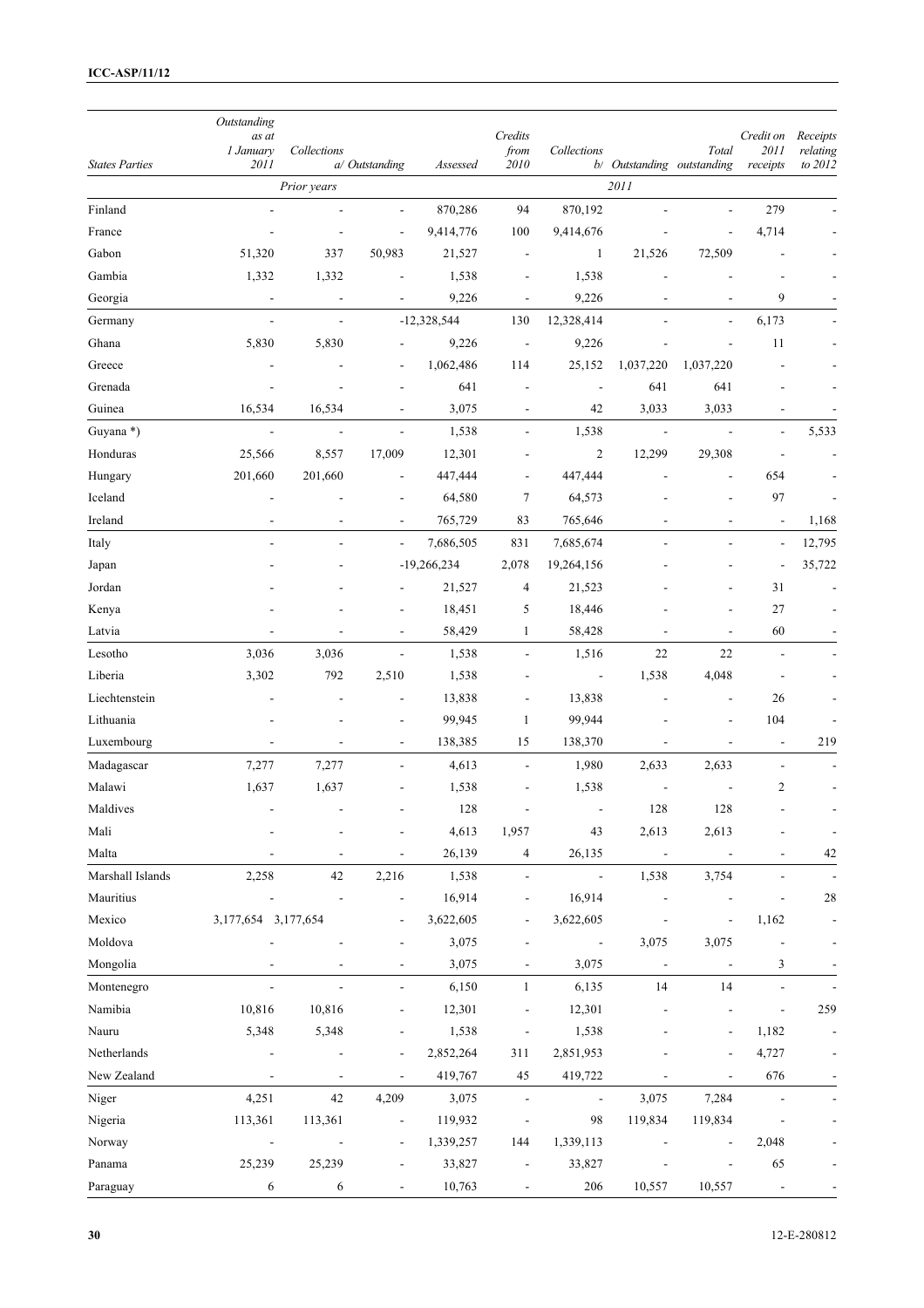|                                          | Outstanding<br>as at     |                          |                          |                     | Credits                      |                          |                            |                          | Credit on                | Receipts            |
|------------------------------------------|--------------------------|--------------------------|--------------------------|---------------------|------------------------------|--------------------------|----------------------------|--------------------------|--------------------------|---------------------|
| <b>States Parties</b>                    | 1 January<br>2011        | Collections              | a/ Outstanding           | Assessed            | from<br>2010                 | Collections              | b/ Outstanding outstanding | Total                    | 2011<br>receipts         | relating<br>to 2012 |
|                                          |                          | Prior years              |                          |                     |                              |                          | 2011                       |                          |                          |                     |
| Peru                                     | 323,815                  | 106,327                  | 217,488                  | 138,384             |                              | 17                       | 138,367                    | 355,855                  |                          |                     |
| Philippines                              |                          |                          |                          | 23,064              |                              | 23,064                   |                            |                          |                          |                     |
| Poland                                   | 20,148                   | 20,148                   | $\overline{a}$           | 1,273,140           |                              | 1,273,140                |                            |                          | 408                      |                     |
| Portugal                                 |                          |                          | $\overline{a}$           | 785,718             | 85                           | 785,633                  |                            |                          | ÷,                       | 1,321               |
| Republic of Korea                        | 661,626                  | 661,626                  |                          | 3,474,994           | $\qquad \qquad \blacksquare$ | 3,121,655                | 353,339                    | 353,339                  | L,                       |                     |
| Romania                                  | $\overline{\phantom{a}}$ | $\overline{\phantom{a}}$ | $\overline{a}$           | 272,157             | 3                            | 272,154                  | $\blacksquare$             | $\overline{\phantom{a}}$ | 261                      |                     |
| Saint Kitts and Nevis                    | 1,254                    | 1,254                    | $\overline{a}$           | 1,538               |                              | 40                       | 1,498                      | 1,498                    |                          |                     |
| Saint Lucia                              | 256                      | $\overline{\phantom{a}}$ | 256                      | 1,538               |                              | $\overline{\phantom{a}}$ | 1,538                      | 1,794                    |                          |                     |
| Saint Vincent and the<br>Grenadines      | 13                       | 13                       | $\overline{a}$           | 1,538               |                              | 1,526                    | 12                         | 12                       |                          |                     |
| Samoa                                    | $\blacksquare$           | $\overline{a}$           | $\overline{a}$           | 1,538               | 12                           | 1,526                    | $\overline{a}$             |                          |                          | 15                  |
| San Marino                               | $\overline{\phantom{a}}$ | $\overline{\phantom{a}}$ | L,                       | 4,613               | $\overline{a}$               | 4,613                    | L,                         | L.                       | 8                        |                     |
| Senegal                                  | 10,569                   | 10,569                   |                          | 9,226               |                              | 9,226                    |                            |                          | 11                       |                     |
| Serbia                                   |                          |                          | ÷,                       | 56,892              | 6                            | 56,886                   |                            |                          | 17                       |                     |
| Seychelles                               | 513                      | 513                      | ÷,                       | 3,075               |                              | 3,075                    |                            |                          | 1                        |                     |
| Sierra Leone                             | 1,338                    | 42                       | 1,296                    | 1,538               | $\qquad \qquad \blacksquare$ | $\overline{\phantom{a}}$ | 1,538                      | 2,834                    | $\overline{\phantom{a}}$ |                     |
| Slovakia                                 | $\overline{a}$           | $\overline{\phantom{a}}$ | $\overline{\phantom{a}}$ | 218,340             | 22                           | 218,318                  | $\overline{a}$             | $\overline{\phantom{a}}$ | 221                      |                     |
| Slovenia                                 |                          |                          |                          | 158,374             | 17                           | 158,357                  |                            |                          | 249                      |                     |
| South Africa                             |                          |                          | $\overline{\phantom{a}}$ | 591,979             | 64                           | 591,915                  |                            |                          | $\overline{a}$           | 808                 |
| Spain                                    |                          |                          |                          | 4,884,981           | 529                          | 4,884,452                |                            |                          | 2,448                    |                     |
| Suriname                                 | 1                        | 1                        | $\overline{\phantom{a}}$ | 4,613               | $\blacksquare$               | 4,613                    |                            | $\overline{\phantom{a}}$ | $\Box$                   | 5                   |
| Sweden                                   |                          |                          | $\overline{a}$           | 1,636,015           | 178                          | 1,635,837                |                            | $\overline{a}$           | 2,707                    |                     |
| Switzerland                              |                          |                          | $\overline{a}$           | 1,737,498           | 189                          | 1,737,309                |                            |                          | 3,012                    |                     |
| Tajikistan                               | 1,454                    | 1,454                    |                          | 3,075               |                              | 3,075                    |                            |                          | 157                      |                     |
| The Former Yugoslav<br>Rep. of Macedonia | 9,563                    | 210                      | 9,353                    | 10,763              |                              | 2                        | 10,761                     | 20,114                   |                          |                     |
| Timor-Leste                              | 1,479                    | 1,479                    |                          | 1,538               |                              | 1,538                    |                            |                          |                          | 63                  |
| Trinidad and Tobago                      | $\overline{\phantom{0}}$ |                          | $\blacksquare$           | 67,655              | $\tau$                       | 67,648                   | $\overline{a}$             | $\overline{\phantom{a}}$ | $8\sqrt{1}$              |                     |
| Tunisia                                  |                          |                          |                          | 15,376              |                              | $\blacksquare$           | 15,376                     | 15,376                   |                          |                     |
| Uganda                                   | 2,394                    | 2,394                    |                          | 9,226               | -                            | 9,104                    | 122                        | 122                      |                          |                     |
| United Kingdom                           |                          |                          |                          | $-10,154,366$       | 1,095                        | 10,153,271               |                            |                          | 16,785                   |                     |
| United Republic of<br>Tanzania           | $78\,$                   | $78\,$                   | $\blacksquare$           | 12,301              |                              | 175                      | 12,126                     | 12,126                   |                          |                     |
| Uruguay                                  | $\Box$                   | $\blacksquare$           | $\overline{\phantom{a}}$ | 41,515              | $\overline{\phantom{0}}$     | 1,139                    | 40,376                     | 40,376                   |                          |                     |
| Venezuela                                | 647,285                  | 647,285                  |                          | 482,808             |                              | 11,522                   | 471,286                    | 471,286                  |                          |                     |
| Zambia                                   | 6,154                    |                          | 6,154                    | 6,150               |                              | $\mathbf{1}$             | 6,149                      | 12,303                   |                          |                     |
| Total<br>(118 States Parties)            | 6,254,870                | 5,848,888                |                          | 405,982 103,607,900 |                              | 35,997 101,186,282       | 2,385,621                  | 2,791,603                |                          | 65,749 422,496      |

\*) In 2011 , the 'credit on 2011 receipts' reported for Guyana was €4,610. In addition, contribution payments in the amount of € 2,461 were received from Guyana during 2011.

The remaining amount of €5,533 is included in the amounts for 'credit on 2011 receipts' to be applied against future years' contributions.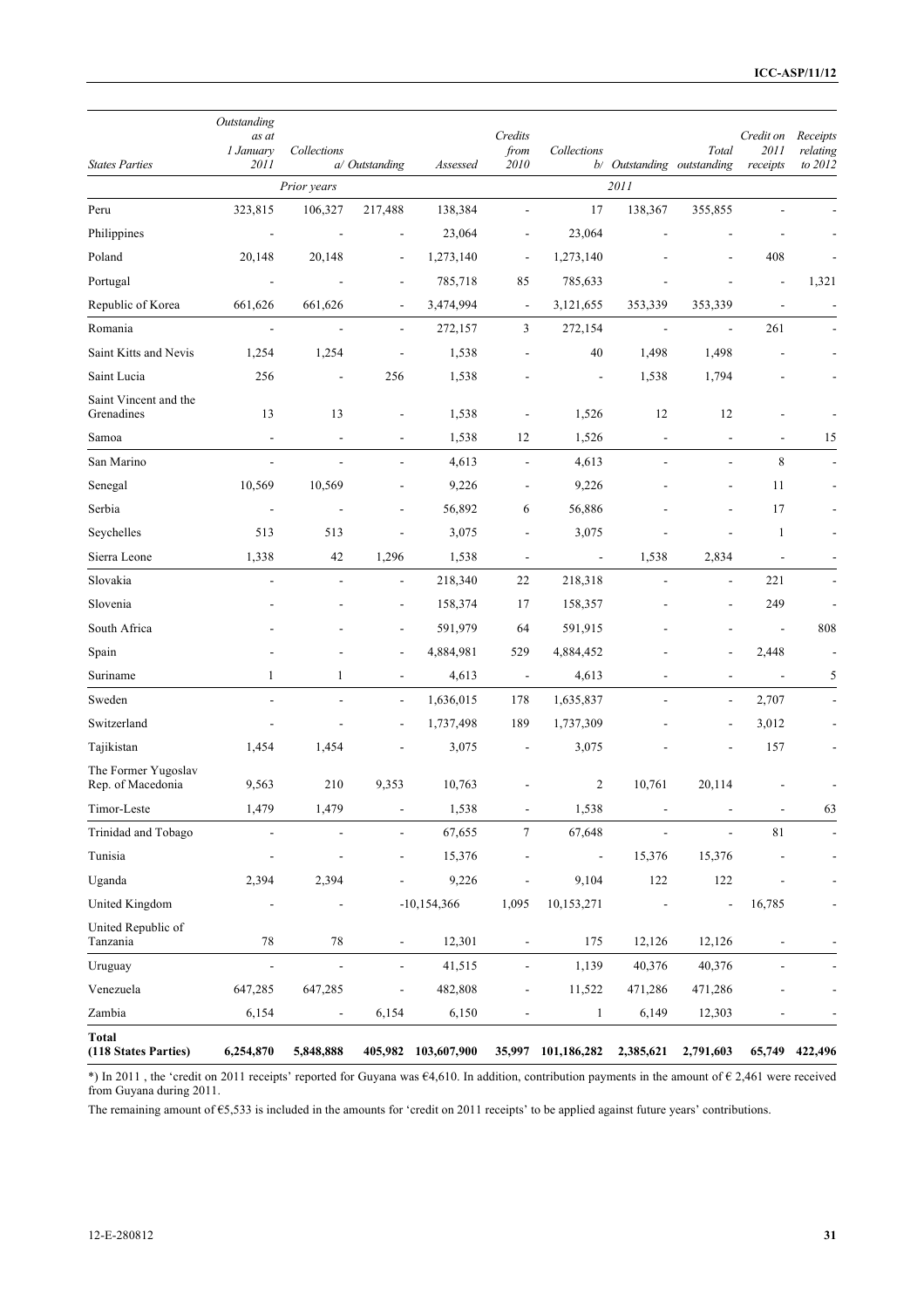### **International Criminal Court**

**Status of Working Capital Fund and Contingency Fund as at 31 December 2011 (in euro)**

|                                              | 2011        | 2010      |
|----------------------------------------------|-------------|-----------|
| <b>Status of Working Capital Fund</b>        |             |           |
| Balance at beginning of financial period     | 7,386,394   | 7,405,713 |
| Receipts/(refunds) from States Parties       | 10,563      | (19,319)  |
| Withdrawals                                  |             |           |
| <b>Balance as at 31 December</b>             | 7,396,957   | 7,386,394 |
| <b>Established level</b>                     | 7,405,983   | 7,405,983 |
| Less: due from States Parties (Schedule 3)   | 9,026       | 19,589    |
| <b>Balance as at 31 December</b>             | 7,396,957   | 7,386,394 |
| <b>Status of Contingency Fund</b>            |             |           |
| Balance at beginning of financial period     | 8,756,567   | 9,168,567 |
| Receipts/(refunds) from States Parties       |             |           |
| Withdrawals                                  | (4,318,276) | (412,000) |
| <b>Balance as at 31 December</b>             | 4,438,291   | 8,756,567 |
| <b>Established threshold level</b>           | 7,000,000   | 7,000,000 |
| due from States Parties (if below threshold) | 2,561,709   |           |

## **Schedule 3**

## **International Criminal Court Status of advances to the Working Capital Fund as at 31 December 2011 (in euro)**

| <b>States Parties</b> | <b>Working Capital</b><br>Fund | Cumulative<br>payments | Outstanding | Receipts relating<br>to 2012 |
|-----------------------|--------------------------------|------------------------|-------------|------------------------------|
| Afghanistan           | 439                            | 439                    | Ē,          |                              |
| Albania               | 1,098                          | 1,098                  |             |                              |
| Andorra               | 768                            | 768                    |             |                              |
| Antigua and Barbuda   | 220                            | 220                    |             |                              |
| Argentina             | 31,499                         | 31,499                 |             |                              |
| Australia             | 212,151                        | 212,151                |             |                              |
| Austria               | 93,399                         | 93,399                 |             |                              |
| Bangladesh            | 1,097                          |                        | 1,097       |                              |
| <b>Barbados</b>       | 878                            | 878                    |             |                              |
| Belgium               | 117,984                        | 117,984                |             |                              |
| <b>Belize</b>         | 110                            | 110                    |             |                              |
| Benin                 | 329                            | 329                    |             |                              |
| Bolivia               | 768                            | 768                    |             |                              |
| Bosnia & Herzegovina  | 1,537                          | 1,537                  |             |                              |
| Botswana              | 1,976                          | 1,976                  |             |                              |
| <b>Brazil</b>         | 176,811                        | 176,811                |             |                              |
| Bulgaria              | 4,171                          | 4,171                  |             |                              |
| Burkina Faso          | 329                            | 329                    |             |                              |
| Burundi               | 110                            | 110                    |             |                              |
| Cambodia              | 329                            | 329                    |             |                              |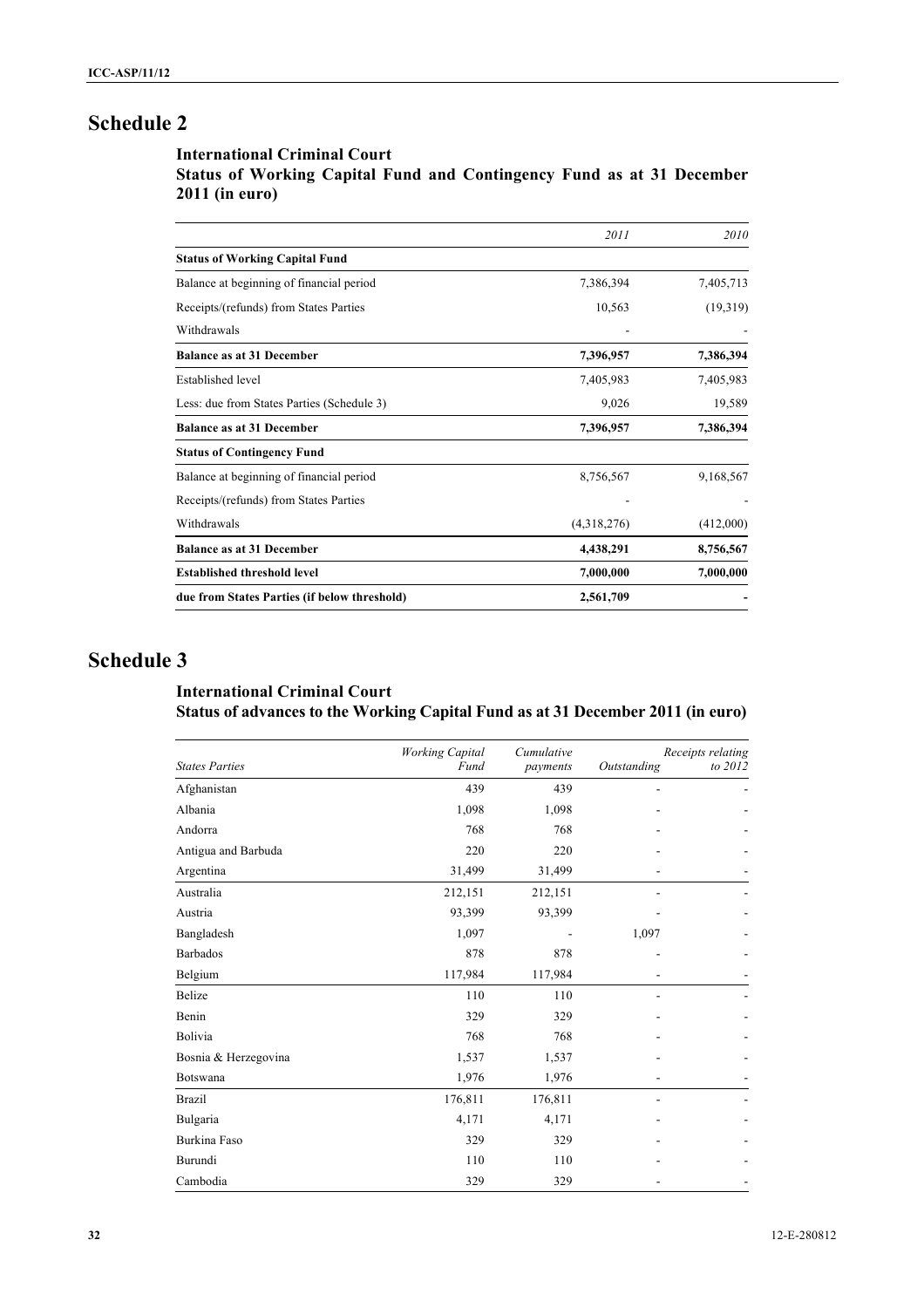|                                  | <b>Working Capital</b> | Cumulative |                | Receipts relating |
|----------------------------------|------------------------|------------|----------------|-------------------|
| <b>States Parties</b>            | Fund                   | payments   | Outstanding    | to 2012           |
| Canada                           | 351,976                | 351,976    |                |                   |
| Central African Republic         | 110                    | 110        |                |                   |
| Chad                             | 220                    | 109        | 111            |                   |
| Chile                            | 25,902                 | 25,902     |                |                   |
| Colombia                         | 15,804                 | 15,804     |                |                   |
| Comoros                          | 110                    | 109        | 1              |                   |
| Congo                            | 329                    | 329        |                |                   |
| Cook Islands                     | 110                    | 110        |                |                   |
| Costa Rica                       | 3,732                  | 3,732      |                |                   |
| Croatia                          | 10,646                 | 10,646     |                |                   |
| Cyprus                           | 5,049                  | 5,049      |                |                   |
| Czech Republic                   | 38,304                 | 38,304     |                |                   |
| Democratic Republic of the Congo | 329                    | 329        |                |                   |
| Denmark                          | 80,778                 | 80,778     |                |                   |
| Djibouti                         | 110                    | 109        | 1              |                   |
| Dominica                         | 110                    | 110        |                |                   |
| Dominican Republic               | 4,610                  | 3,116      | 1,494          |                   |
| Ecuador                          | 4,390                  | 4,390      |                |                   |
| Estonia                          | 4,390                  | 4,390      |                |                   |
| Fiji                             | 439                    | 439        |                |                   |
| Finland                          | 62,120                 | 62,120     |                |                   |
| France                           | 672,012                | 672,012    |                |                   |
| Gabon                            | 1,537                  | 874        | 663            |                   |
| Gambia                           | 110                    | 110        |                |                   |
| Georgia                          | 659                    | 659        |                |                   |
| Germany                          | 879,993                | 879,993    |                |                   |
| Ghana                            | 659                    | 659        |                |                   |
| Greece                           | 75,839                 | 75,839     |                |                   |
| Grenada                          | 110                    |            | 110            |                   |
| Guinea                           | 220                    | 220        |                |                   |
| Guyana                           | 110                    | 110        |                |                   |
| Honduras                         | 878                    | 545        | 333            |                   |
| Hungary                          | 31,938                 | 31,938     |                |                   |
| Iceland                          | 4,610                  | 4,610      |                |                   |
| Ireland                          | 54,657                 | 54,657     |                |                   |
| Italy                            | 548,650                | 548,650    | $\overline{a}$ |                   |
| Japan                            | 1,375,196              | 1,375,196  |                |                   |
| Jordan                           | 1,537                  | 1,537      |                |                   |
| Kenya                            | 1,317                  | 1,317      |                |                   |
| Latvia                           | 4,171                  | 4,171      |                |                   |
| Lesotho                          | 110                    | 110        |                |                   |
| Liberia                          | 110                    | 109        | 1              |                   |
| Liechtenstein                    | 988                    | 988        |                |                   |
| Lithuania                        | 7,134                  | 7,134      |                |                   |
| Luxembourg                       | 9,878                  | 9,878      |                |                   |
| Madagascar                       | 329                    | 329        | $\overline{a}$ |                   |
| Malawi                           | 110                    | $110\,$    |                |                   |
| Maldives                         | 110                    |            | 110            |                   |
| Mali                             | 329                    | 329        |                |                   |
| Malta                            | 1,866                  | 1,866      |                |                   |
|                                  |                        |            |                |                   |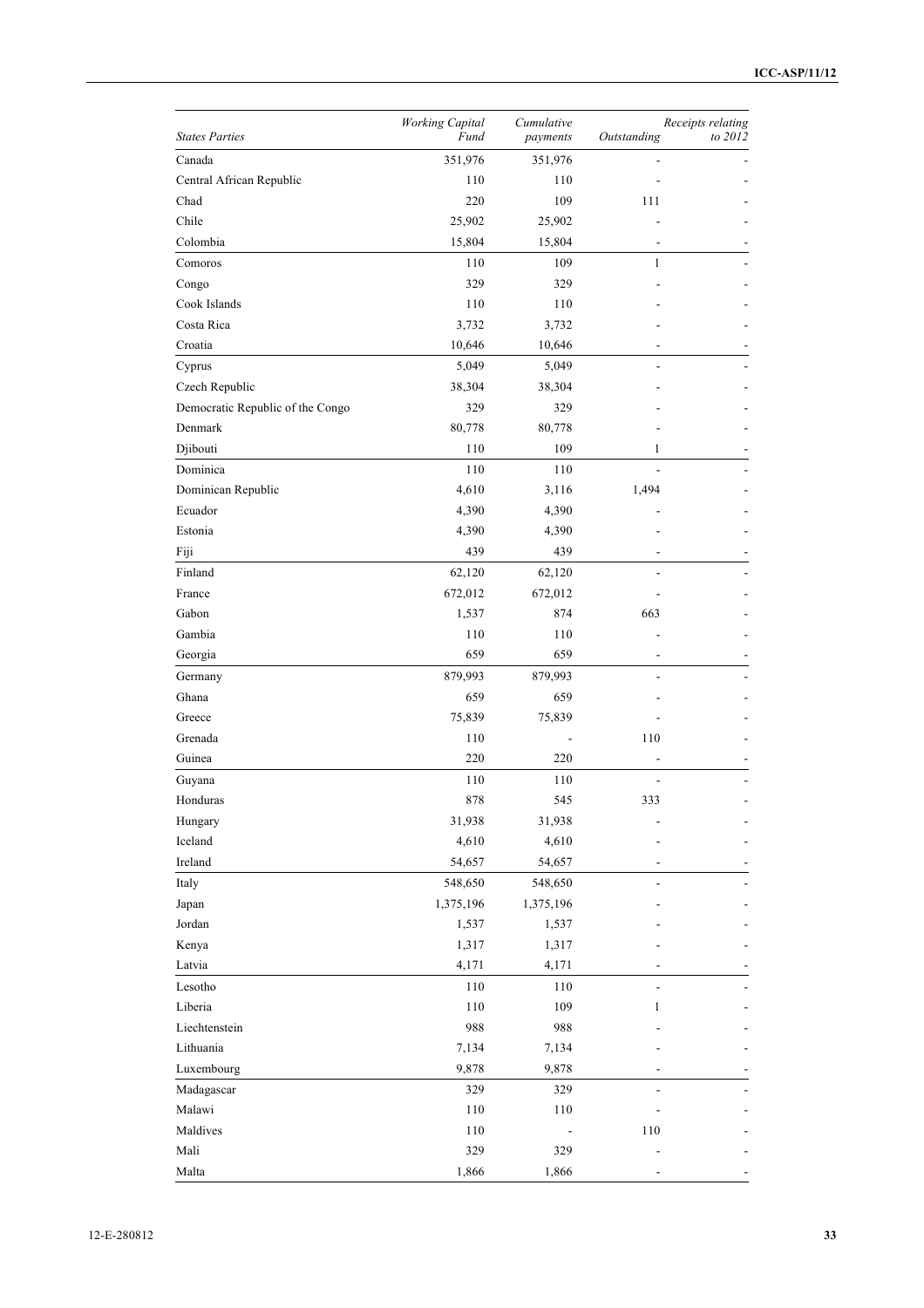### **ICC-ASP/11/12**

|                                       | <b>Working Capital</b> | Cumulative |             | Receipts relating |
|---------------------------------------|------------------------|------------|-------------|-------------------|
| <b>States Parties</b>                 | Fund                   | payments   | Outstanding | to 2012           |
| Marshall Islands                      | 110                    | 109        | 1           |                   |
| Mauritius                             | 1,207                  | 1,207      |             |                   |
| Mexico                                | 258,577                | 258,577    |             |                   |
| Moldova                               | 220                    |            | 220         |                   |
| Mongolia                              | 220                    | 220        |             |                   |
| Montenegro                            | 439                    | 439        |             |                   |
| Namibia                               | 878                    | 878        |             |                   |
| Nauru                                 | 110                    | 110        |             |                   |
| Netherlands                           | 203,591                | 203,591    |             |                   |
| New Zealand                           | 29,962                 | 29,962     |             |                   |
| Niger                                 | 220                    | 109        | 111         |                   |
| Nigeria                               | 8,561                  | 8,561      |             |                   |
| Norway                                | 95,594                 | 95,594     |             |                   |
| Panama                                | 2,415                  | 2,415      |             |                   |
| Paraguay                              | 768                    | 768        |             |                   |
| Peru                                  | 9,878                  | 8,511      | 1,367       |                   |
| Philippines                           | 9,878                  | 9,878      |             |                   |
| Poland                                | 90,875                 | 90,875     |             |                   |
| Portugal                              | 56,083                 | 56,083     |             |                   |
| Republic of Korea                     | 248,040                | 248,040    |             |                   |
| Romania                               | 19,426                 | 19,426     |             |                   |
| Saint Kitts and Nevis                 | 110                    | 110        |             |                   |
| Saint Lucia                           | 110                    |            | 110         |                   |
| Saint Vincent and the Grenadines      | 110                    | 110        |             |                   |
| Samoa                                 | 110                    | 110        |             |                   |
| San Marino                            | 329                    | 329        |             |                   |
| Senegal                               | 659                    | 659        |             |                   |
| Serbia                                | 4,061                  | 4,061      |             |                   |
| Seychelles                            | 220                    | 220        |             |                   |
| Sierra Leone                          | 110                    | 110        |             |                   |
| Slovakia                              | 15,585                 | 15,585     |             |                   |
| Slovenia                              | 11,304                 | 11,304     |             |                   |
| South Africa                          | 42,255                 | 42,255     |             |                   |
| Spain                                 | 348,682                | 348,682    |             |                   |
| Suriname                              | 329                    | 329        |             |                   |
| Sweden                                | 116,777                | 116,777    |             |                   |
| Switzerland                           | 124,020                | 124,020    |             |                   |
| Tajikistan                            | 220                    | 220        |             |                   |
| The Former Yugoslav Rep. of Macedonia | 768                    | 768        |             |                   |
| Timor-Leste                           | 110                    | 110        |             | $\frac{1}{2}$     |
| Trinidad and Tobago                   | 4,829                  | 4,829      |             |                   |
| Tunisia                               | 3,293                  |            | 3,293       |                   |
| Uganda                                | 657                    | 657        |             |                   |
| United Kingdom                        | 724,803                | 724,803    |             |                   |
| United Republic of Tanzania           | 878                    | 878        |             |                   |
| Uruguay                               | 2,963                  | 2,963      |             |                   |
| Venezuela                             | 34,462                 | 34,462     |             |                   |
| Zambia                                | 439                    | 436        | 3           |                   |
| <b>Total (118 States Parties)</b>     | 7,405,983              | 7,396,957  | 9,026       |                   |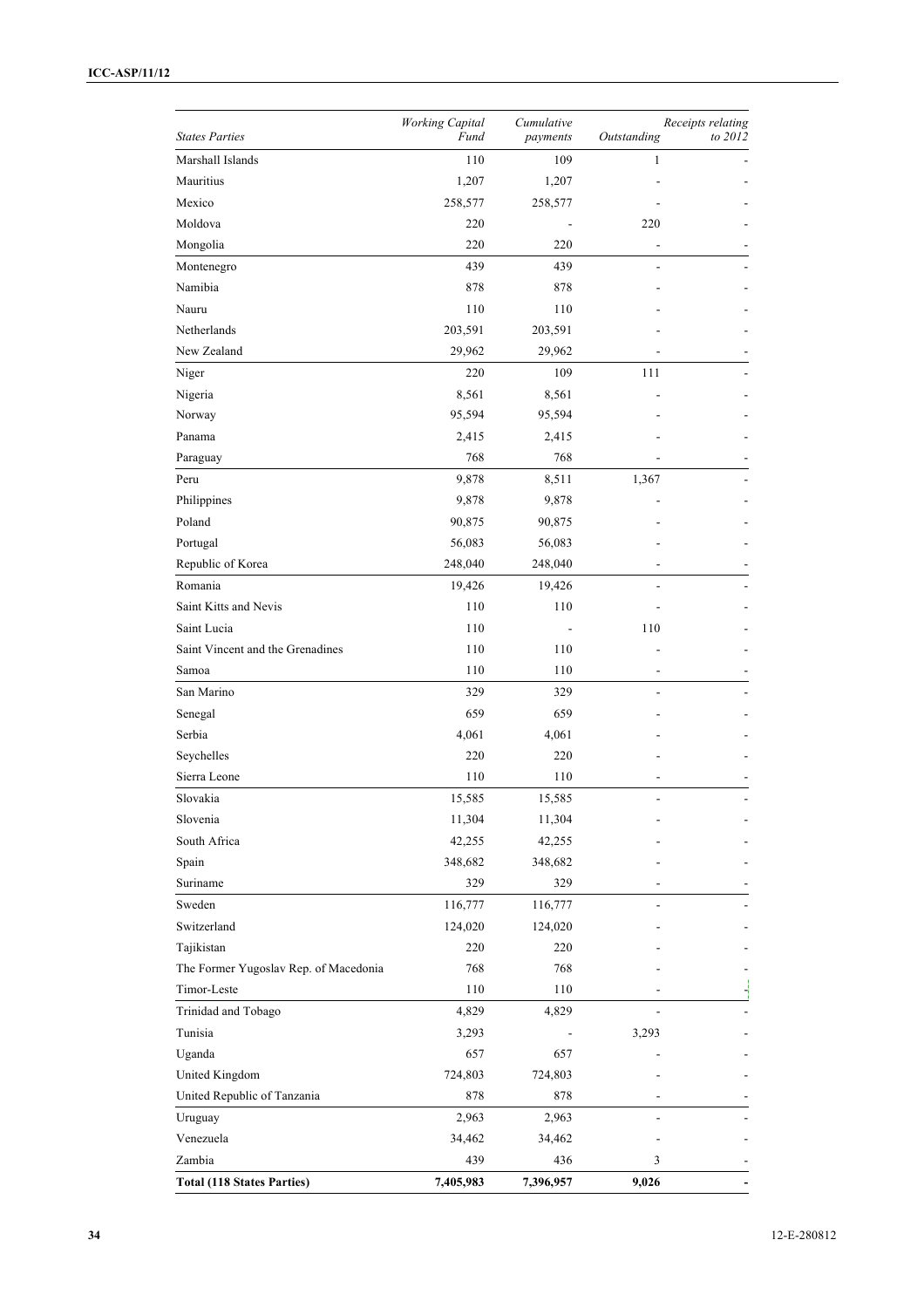## **International Criminal Court Status of cash surplus as at 31 December 2011 (in euro)**

| Current year                                                             | 2011        | 2010          |
|--------------------------------------------------------------------------|-------------|---------------|
| <b>Credits</b>                                                           |             |               |
| Receipts of assessed contributions                                       | 101,222,279 | 97,848,950    |
| Miscellaneous income                                                     | 866,422     | 464,255       |
|                                                                          | 102,088,701 | 98,313,205    |
| <b>Charges</b>                                                           |             |               |
| Disbursed expenditures                                                   | 100,197,641 | 95,807,577    |
| Unliquidated obligations                                                 | 5,535,656   | 5,722,544     |
| Provision for US Tax liability                                           | 76,510      | 53,156        |
| Provision for doubtful debt                                              | 589,465     | 510,491       |
| Provision for ILO cases                                                  |             | 330,690       |
| Annual Leave Accrual                                                     | 850,038     | 567,850       |
| Repatriation Grant Accrual                                               | 676,866     | 1,506,692     |
|                                                                          | 107,926,176 | 104,499,000   |
| Charges against Contingency Fund (Statement IV)                          | 4,318,276   |               |
| Provisional cash surplus/(deficit)                                       | (1,519,199) | (6, 185, 795) |
| Contributions receivable                                                 | 2,385,621   | 5,774,350     |
| Provisional cash surplus/ (deficit) adjusted by contributions receivable | 866,422     | (411, 445)    |
| Disposition of prior year's provisional surplus/(deficit)                |             |               |
| Prior year's provisional surplus/(deficit)                               | (6,185,795) | 66,428        |
| Plus: Receipt of prior periods' assessed contributions                   | 5,848,888   | 612,492       |
| Savings on, or cancellation of, prior periods' obligations               | 1,613,997   | 2,146,787     |
| Release of temporary reserve (note 4.17)                                 | 412,000     |               |
| Prior year's cash surplus/(deficit)                                      | 1,689,090   | 2,825,707     |
| Total cumulative surplus (Statement II)                                  | 2,555,512   | 2,414,262     |

## **Schedule 5**

## **International Criminal Court Shares of States Parties in the 2010 cash surplus (in euros)**

| <b>States Parties</b> | States Parties to the<br>Rome Statute since | 2010<br>Scale of assessment | <b>Surplus</b> |
|-----------------------|---------------------------------------------|-----------------------------|----------------|
| Afghanistan           | $Mav-03$                                    | 0.00594                     | 100            |
| Albania               | $Mav-03$                                    | 0.01485                     | 251            |
| Andorra               | $Jul-02$                                    | 0.01039                     | 176            |
| Antigua and Barbuda   | $Jul-02$                                    | 0.00297                     | 50             |
| Argentina             | $Jul-02$                                    | 0.42614                     | 7,198          |
| Australia             | $Sep-02$                                    | 2.87015                     | 48,479         |
| Austria               | $Jul-02$                                    | 1.26358                     | 21,343         |
| Bangladesh            | $Jun-10$                                    | 0.00866                     | 146            |
| <b>Barbados</b>       | $Mar-03$                                    | 0.01188                     | 201            |
| Belgium               | $Jul-02$                                    | 1.59618                     | 26,961         |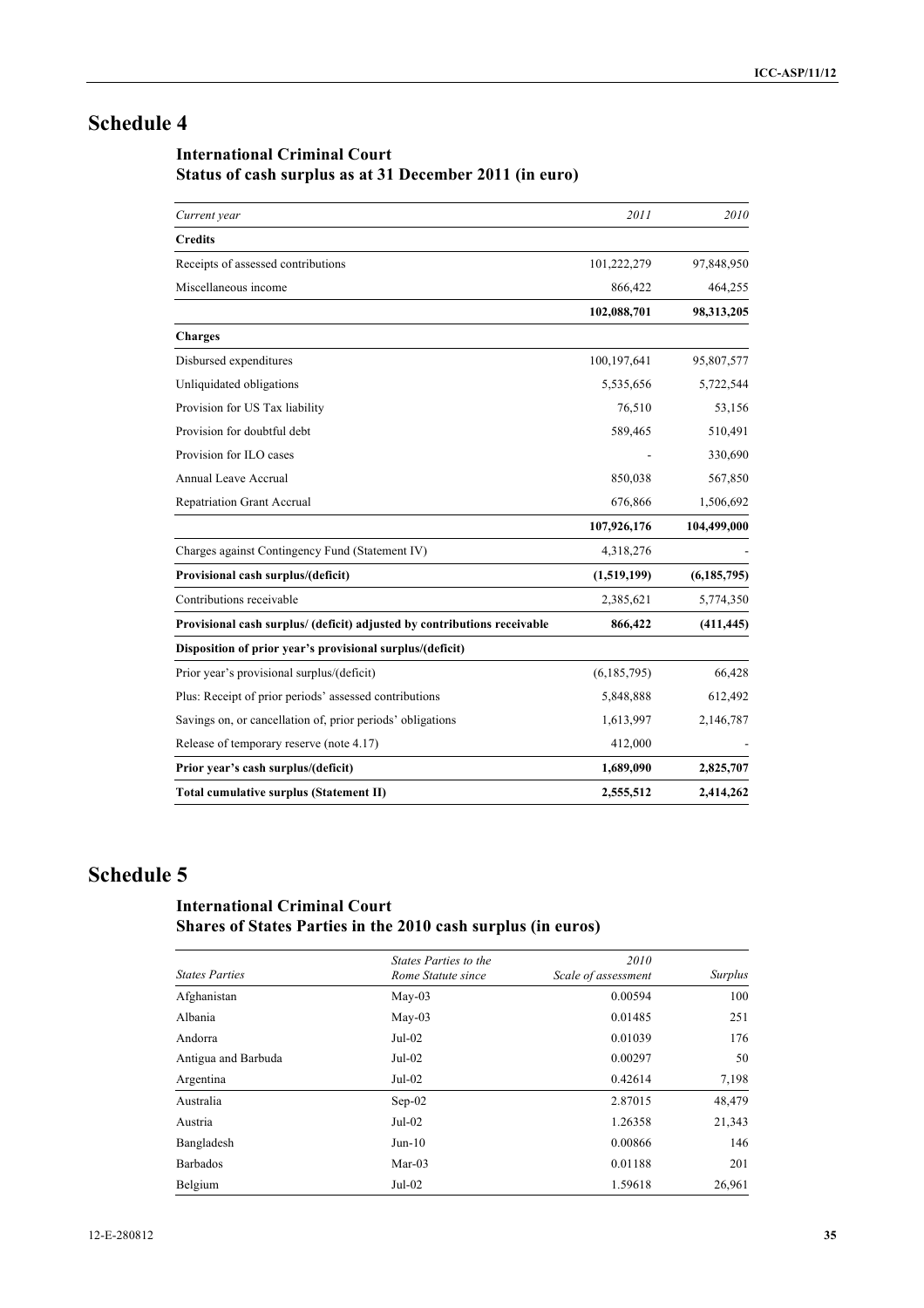| <b>States Parties</b>            | States Parties to the<br>Rome Statute since | 2010<br>Scale of assessment | <b>Surplus</b> |
|----------------------------------|---------------------------------------------|-----------------------------|----------------|
| Belize                           | Jul-02                                      | 0.00148                     | 25             |
| Benin                            | Jul-02                                      | 0.00445                     | 75             |
| Bolivia                          | Sep-02                                      | 0.01039                     | 176            |
| Bosnia & Herzegovina             | Jul-02                                      | 0.02079                     | 351            |
| <b>Botswana</b>                  | Jul-02                                      | 0.02673                     | 451            |
|                                  |                                             |                             |                |
| <b>Brazil</b>                    | Sep-02                                      | 2.39204                     | 40,404         |
| Bulgaria                         | Jul-02                                      | 0.05642                     | 953            |
| Burkina Faso                     | Jul-04                                      | 0.00445                     | 75             |
| Burundi                          | $Dec-04$                                    | 0.00148                     | 25             |
| Cambodia                         | $Jul-02$                                    | 0.00445                     | 75             |
| Canada                           | Jul-02                                      | 4.76181                     | 80,431         |
| Central African Republic         | Jul-02                                      | 0.00148                     | 25             |
| Chad                             | Jan-07                                      | 0.00297                     | 50             |
| Chile                            | Sep-09                                      | 0.35042                     | 5,919          |
| Colombia                         | $Nov-02$                                    | 0.21381                     | 3,612          |
| Comoros                          | $Nov-06$                                    | 0.00148                     | 25             |
| Congo                            | Aug-04                                      | 0.00445                     | 75             |
| Cook Islands                     | $Oct-08$                                    | 0.00148                     | 25             |
| Costa Rica                       | $Jul-02$                                    | 0.05048                     | 853            |
| Croatia                          | Jul-02                                      | 0.14403                     | 2,433          |
| Cyprus                           | Jul-02                                      | 0.06830                     | 1,154          |
| Czech Republic                   | $Oct-09$                                    | 0.51820                     | 8,753          |
| Democratic Republic of the Congo | Jul-02                                      | 0.00445                     | 75             |
| Denmark                          | Jul-02                                      | 1.09283                     | 18,459         |
| Djibouti                         | Feb-03                                      | 0.00148                     | 25             |
| Dominica                         | $Jul-02$                                    | 0.00148                     | 25             |
| Dominican Republic               | Aug- $05$                                   | 0.06236                     | 1,053          |
| Ecuador                          | Jul-02                                      | 0.05939                     | 1,003          |
| Estonia                          | Jul-02                                      | 0.05939                     | 1,003          |
| Fiji                             | Jul-02                                      | 0.00594                     | 100            |
| Finland                          | Jul-02                                      | 0.84041                     | 14,195         |
| France                           | Jul-02                                      | 9.09154                     | 153,564        |
| Gabon                            | Jul-02                                      | 0.02079                     | 351            |
| Gambia                           | Sep-02                                      | 0.00148                     | 25             |
| Georgia                          | $Dec-03$                                    | 0.00891                     | 150            |
| Germany                          | $Jul-02$                                    | 11.90527                    | 201,091        |
| Ghana                            | $Jul-02$                                    | 0.00891                     | 150            |
| Greece                           | Aug-02                                      | 1.02601                     | 17,330         |
| Guinea                           | Oct-03                                      | 0.00297                     | 50             |
| Guyana                           | Dec-04                                      | 0.00148                     | 25             |
| Honduras                         | $Sep-02$                                    | 0.01188                     | 201            |
| Hungary                          | $Jul-02$                                    | 0.43208                     | 7,298          |
| Iceland                          | $Jul-02$                                    | 0.06236                     | 1,053          |
| Ireland                          | $Jul-02$                                    | 0.73944                     | 12,490         |
| Italy                            | $Jul-02$                                    | 7.42260                     | 125,374        |
| Japan                            | Oct-07                                      | 18.60477                    | 314,251        |
| Jordan                           | $Jul-02$                                    | 0.02079                     | 351            |
| Kenya                            | $Jun-05$                                    | 0.01782                     | 301            |
| Latvia                           | Sep-02                                      | 0.05642                     | 953            |
| Lesotho                          | $Jul-02$                                    | 0.00148                     | 25             |
| Liberia                          | Dec-04                                      | 0.00148                     | 25             |
| Liechtenstein                    | $Jul-02$                                    | 0.01336                     | 226            |
| Lithuania                        | Aug-03                                      | 0.09651                     | 1,630          |
| Luxembourg                       | $Jul-02$                                    | 0.13363                     | 2,257          |
| Madagascar                       | $Jun-08$                                    | 0.00445                     | 75             |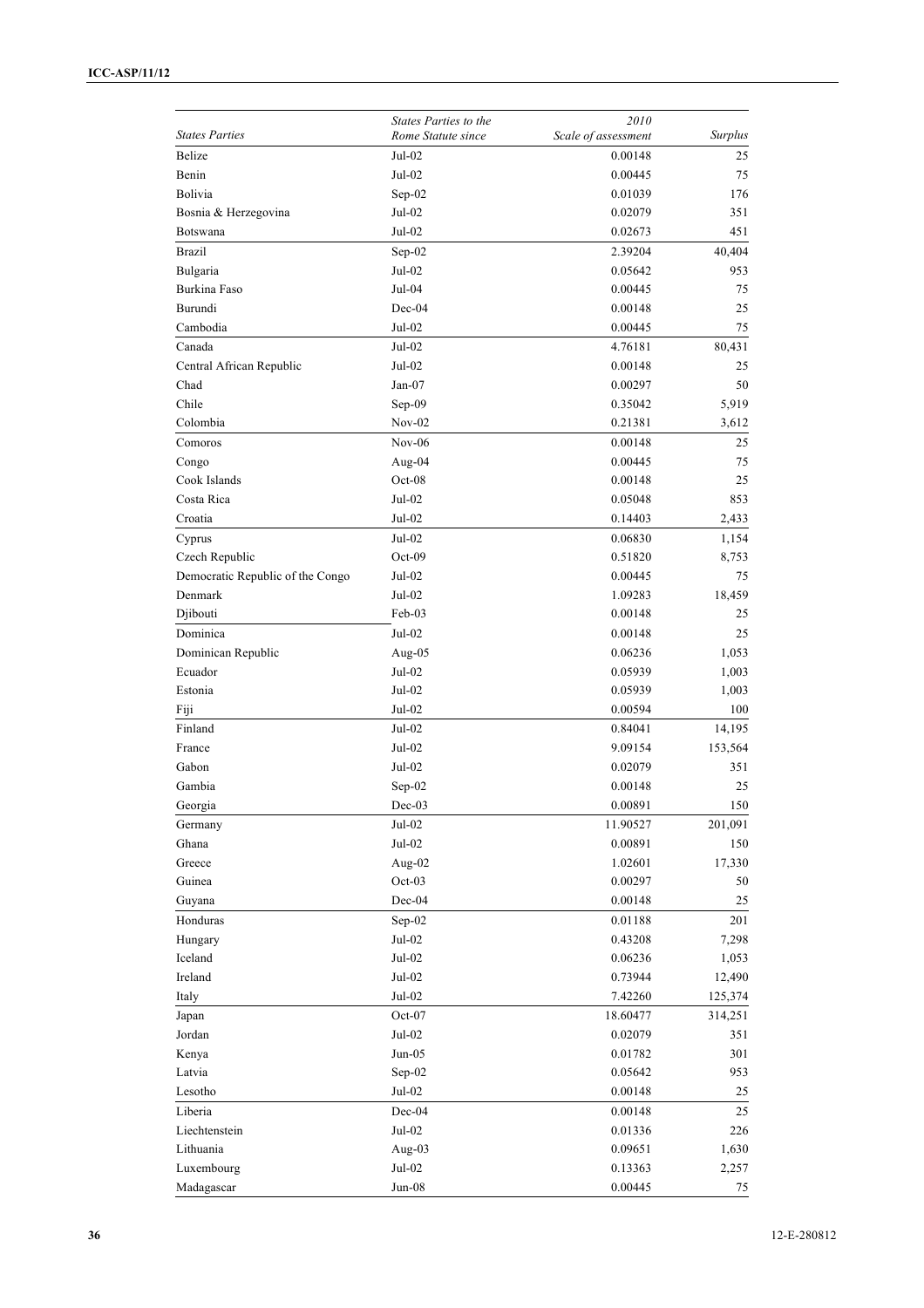| <b>States Parties</b>                        | <b>States Parties to the</b><br>Rome Statute since | 2010<br>Scale of assessment | <b>Surplus</b> |
|----------------------------------------------|----------------------------------------------------|-----------------------------|----------------|
| Malawi                                       | Dec-02                                             | 0.00148                     | 25             |
| Mali                                         | Jul-02                                             | 0.00445                     | 75             |
| Malta                                        | Feb-03                                             | 0.02524                     | 426            |
| Marshall Islands                             | Jul-02                                             | 0.00148                     | 25             |
| Mauritius                                    | Jul-02                                             | 0.01633                     | 276            |
| Mexico                                       | $Jan-06$                                           | 3.49823                     | 59,088         |
| Mongolia                                     | $Jul-02$                                           | 0.00297                     | 50             |
| Montenegro                                   | Jun-06                                             | 0.00594                     | 100            |
| Namibia                                      | $Sep-02$                                           | 0.01188                     | 201            |
| Nauru                                        | Jul-02                                             | 0.00148                     | 25             |
| Netherlands                                  | Jul-02                                             | 2.75434                     | 46,523         |
| New Zealand                                  | $Jul-02$                                           | 0.40536                     | 6,847          |
| Niger                                        | Jul-02                                             | 0.00297                     | 50             |
| Nigeria                                      | Jul-02                                             | 0.11582                     | 1,956          |
| Norway                                       | Jul-02                                             | 1.29328                     | 21,845         |
| Panama                                       | $Jul-02$                                           | 0.03267                     | 552            |
| Paraguay                                     | Jul-02                                             | 0.01039                     | 176            |
| Peru                                         | Jul-02                                             | 0.13363                     | 2,257          |
| Poland                                       | Jul-02                                             | 1.22943                     | 20,766         |
| Portugal                                     | Jul-02                                             | 0.75874                     | 12,816         |
| Republic of Korea                            | $Feb-03$                                           | 3.35569                     | 56,681         |
| Romania                                      | Jul-02                                             | 0.26281                     | 4,439          |
| Saint Kitts and Nevis                        | $Nov-06$                                           | 0.00148                     | 25             |
| Saint Lucia                                  | $Nov-10$                                           | 0.00025                     | 4              |
| Saint Vincent and the Grenadines             | Mar-03                                             | 0.00148                     | 25             |
| Samoa                                        | Dec-02                                             | 0.00148                     | 25             |
| San Marino                                   | Jul-02                                             | 0.00445                     | 75             |
| Senegal                                      | Jul-02                                             | 0.00891                     | 150            |
| Serbia                                       | Jul-02                                             | 0.05494                     | 928            |
| Seychelles                                   | $Nov-10$                                           | 0.00049                     | 8              |
| Sierra Leone                                 | Jul-02                                             | 0.00148                     | 25             |
| Slovakia                                     | Jul-02                                             | 0.21084                     | 3,561          |
| Slovenia                                     | Jul-02                                             | 0.15294                     | 2,583          |
| South Africa                                 | $Jul-02$                                           | 0.57165                     | 9,656          |
| Spain                                        | $Jul-02$                                           | 4.71727                     | 79,679         |
| Suriname                                     | Oct-08                                             | 0.00445                     | 75             |
| Sweden                                       | $Jul-02$                                           | 1.57985                     | 26,685         |
| Switzerland                                  | $Jul-02$                                           | 1.67784                     | 28,340         |
| Tajikistan                                   | Jul-02                                             | 0.00297                     | 50             |
| The Former Yugoslav Rep. of Macedonia Jul-02 |                                                    | 0.01039                     | 176            |
| Timor-Leste                                  | Dec-02                                             | 0.00148                     | 25             |
| Trinidad and Tobago                          | $Jul-02$                                           | 0.06533                     | 1,104          |
| Uganda                                       | Sep-02                                             | 0.00891                     | 150            |
| United Kingdom                               | $Jul-02$                                           | 9.80574                     | 165,628        |
| United Republic of Tanzania                  | $Nov-02$                                           | 0.01188                     | 201            |
| Uruguay                                      | Sep-02                                             | 0.04009                     | 677            |
| Venezuela                                    | $Jul-02$                                           | 0.46623                     | 7,875          |
| Zambia                                       | Feb-03                                             | 0.00594                     | 100            |
| <b>Total (113 States Parties)</b>            |                                                    |                             |                |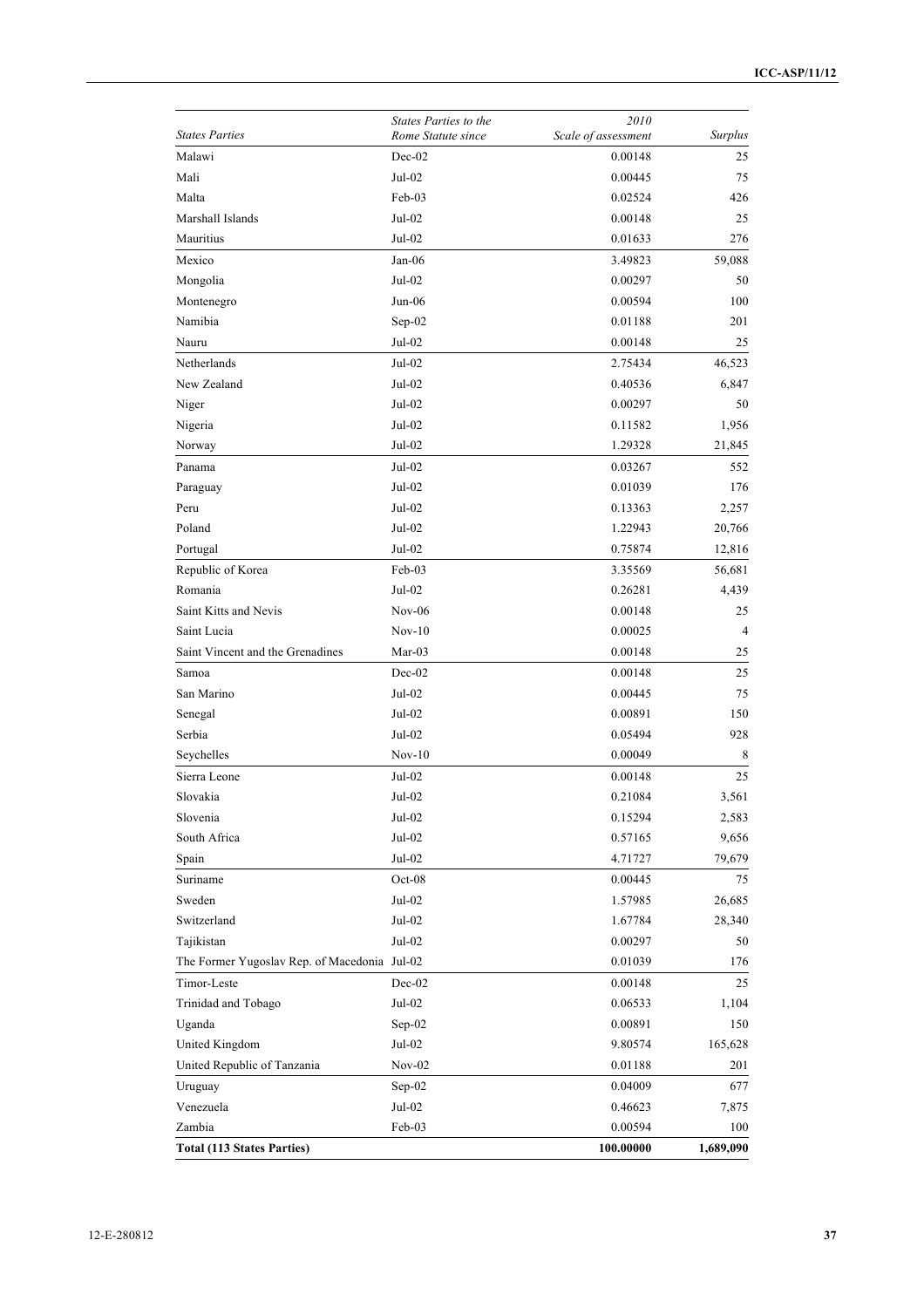## **International Criminal Court Status of voluntary contributions as at 31 December 2011 (in euro)**

| Project                                                 | Contributor                                    | Pledges                  |           | Received Outstanding     | Receipts for<br>future<br>periods | Refund to<br>donors      |
|---------------------------------------------------------|------------------------------------------------|--------------------------|-----------|--------------------------|-----------------------------------|--------------------------|
| European Commission Contracts European Commission       |                                                | 1,037,639                | 1,031,155 | 6,484                    | 199,694                           |                          |
|                                                         | Finland                                        | 30,000                   | 30,000    |                          |                                   |                          |
|                                                         | Korea                                          | 7,805                    | 7,805     |                          |                                   |                          |
|                                                         | Mac Arthur Foundation                          | 68,199                   | 68,199    |                          |                                   |                          |
|                                                         | <b>MFA</b> Netherlands                         | 19,068                   | 19,068    |                          |                                   |                          |
|                                                         | Municipality of The Hague                      | 4,000                    | 4,000     |                          |                                   |                          |
|                                                         | Switzerland                                    | 31,250                   | 31,250    |                          |                                   |                          |
| Sub-total                                               |                                                | 1,197,961                | 1,191,477 | 6,484                    | 199,694                           |                          |
| <b>Least Developed Countries</b>                        | Australia                                      | $\overline{\phantom{a}}$ | 50,000    |                          |                                   |                          |
|                                                         | Finland                                        |                          | 15,023    |                          |                                   |                          |
|                                                         | Ireland                                        |                          | 10,000    |                          |                                   |                          |
|                                                         | Luxembourg                                     |                          | 30,000    |                          |                                   |                          |
|                                                         | Poland                                         |                          | 10,000    |                          |                                   |                          |
| Sub-total                                               |                                                | $\overline{\phantom{a}}$ | 115,023   | $\overline{\phantom{a}}$ | $\overline{a}$                    |                          |
| Joint Regional Seminar with<br>African Union (Ethiopia) | Australia                                      | 5,000                    | 5,000     |                          | L,                                |                          |
|                                                         | Ireland                                        | 5,000                    | 5,000     |                          |                                   |                          |
|                                                         | Organisation Internationale de la Francophonie | 15,933                   | 15,933    |                          |                                   |                          |
| Sub-total                                               |                                                | 25,933                   | 25,933    |                          |                                   |                          |
| Regional Seminar in Yaoundé                             | Organisation Internationale de la Francophonie | $\overline{\phantom{a}}$ |           |                          |                                   | 26,804                   |
| Regional Seminar in Tunis                               | France                                         | 20,000                   | 20,000    |                          |                                   |                          |
|                                                         | Organisation Internationale de la Francophonie | 52,250                   | 52,250    |                          |                                   |                          |
| Sub-total                                               |                                                | 72,250                   | 72,250    | $\overline{\phantom{a}}$ | $\overline{a}$                    |                          |
| Legal Tools Project                                     | European Commission                            | 134,994                  | 69,982    | 65,012                   |                                   |                          |
|                                                         | Finland                                        | 35,000                   | 35,000    |                          |                                   |                          |
|                                                         | Germany                                        |                          |           |                          |                                   | 1,379                    |
|                                                         | <b>MFA</b> Netherlands                         | 30,000                   | 30,000    |                          | L,                                |                          |
| Sub-total                                               |                                                | 199,994                  | 134,982   | 65,012                   | $\overline{a}$                    | 1,379                    |
| Special Fund for Relocations                            | Denmark                                        | 131,881                  | 131,881   |                          |                                   | $\overline{\phantom{a}}$ |
| of Witnesses                                            | Finland                                        | 300,000                  | 300,000   |                          |                                   |                          |
|                                                         | Germany                                        | 200,000                  | 200,000   |                          |                                   |                          |
|                                                         | Ireland                                        | 50,000                   | 50,000    |                          |                                   |                          |
|                                                         | United Kingdom                                 | 234,196                  | 234,196   | $\overline{a}$           |                                   |                          |
| Sub-total                                               |                                                | 916,077                  | 916,077   | $\blacksquare$           | $\overline{a}$                    |                          |
| Family visit for indigent detainees Germany             |                                                | 170,000                  | 170,000   | $\blacksquare$           | $\overline{\phantom{0}}$          |                          |
| Sub-total                                               |                                                | 170,000                  | 170,000   | $\overline{a}$           | $\overline{\phantom{0}}$          |                          |
| <b>Total voluntary contributions</b>                    |                                                | 2,582,215                | 2,625,742 | 71,496                   | 199,694                           | 28,183                   |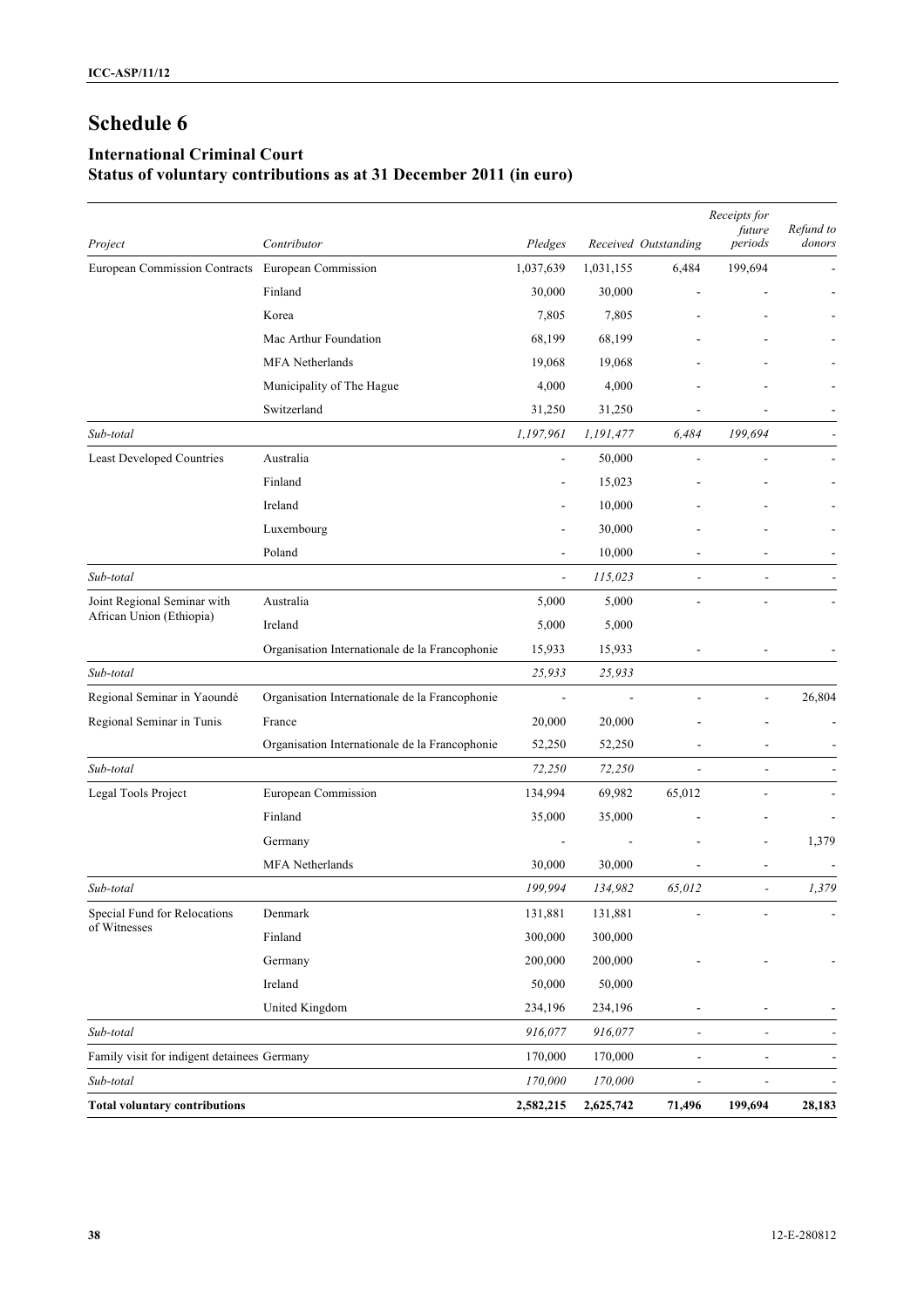## **International Criminal Court**

## **Status of trust funds as at 31 December 2011 (in euro)**

| <b>Trust Fund</b>                             | <b>Balances</b><br>brought<br>forward<br>as at 1<br>January |           | Receipts Disbursements | Unliquidated<br>obligations | Provisions<br>Accruals   | Total<br>expenditures | Interest<br>Earned       | Savings on, or<br>cancellation<br>of, prior<br>periods'<br>obligations | donors                   | Refunds to Unencumbere<br>d balances |
|-----------------------------------------------|-------------------------------------------------------------|-----------|------------------------|-----------------------------|--------------------------|-----------------------|--------------------------|------------------------------------------------------------------------|--------------------------|--------------------------------------|
| General trust fund                            | 55,762                                                      |           | 8,850                  | ÷,                          |                          | 8,850                 | 420                      |                                                                        |                          | 47,332                               |
| European Commission<br>Contracts <sup>*</sup> | (165, 569)                                                  | 1,191,477 | 1,234,241              | 8,810                       | 442                      | 1,243,493             | 2,249                    | 3,794                                                                  | $\overline{\phantom{a}}$ | (211, 542)                           |
| <b>Least Developed Countries</b>              | 220,962                                                     | 115,023   | 9,965                  | 85,592                      | $\blacksquare$           | 95,557                | 1,467                    | 9,225                                                                  | ٠                        | 251,120                              |
| Legal Tools Project                           | (15,309)                                                    | 134,982   | 197,198                | 5,106                       |                          | 202,304               | 626                      | 315                                                                    | (1,379)                  | (83,069)                             |
| Judicial Capacity<br>Strengthening Programme  | 2,694                                                       | ٠         |                        |                             |                          |                       | 33                       |                                                                        |                          | 2,727                                |
| Dakar Seminar                                 | 2,358                                                       | ٠         |                        |                             |                          |                       | $\overline{\phantom{a}}$ |                                                                        |                          | 2,358                                |
| Regional Seminar in Yaoundé                   | 33,669                                                      |           |                        | ٠                           |                          | ٠                     | 3,902                    | 1,172                                                                  | (26, 804)                | 11,939                               |
| Regional Seminar in Tunis                     | $\overline{\phantom{a}}$                                    | 72,250    | 51,835                 | ä,                          | $\overline{\phantom{a}}$ | 51,835                | 126                      |                                                                        | ٠                        | 20,541                               |
| Joint Regional Seminar<br>with African Union  | ٠                                                           | 25,933    | 23,642                 |                             | $\overline{\phantom{a}}$ | 23,642                | 22                       |                                                                        | ٠                        | 2,313                                |
| Special Fund for Relocations                  | 228                                                         | 916,077   | $\sim$                 | 1,400                       | $\blacksquare$           | 1,400                 | 6,168                    |                                                                        | $\overline{\phantom{0}}$ | 921,073                              |
| Family visit for<br>indigent detainees        | $\overline{\phantom{a}}$                                    | 170,000   | 25,897                 | Ē,                          |                          | 25,897                | 470                      |                                                                        |                          | 144,573                              |
| <b>Total</b>                                  | 134,795                                                     | 2,625,742 | 1,551,628              | 100,908                     | 442                      | 1,652,978             | 15,483                   | 14,506                                                                 | (28, 183)                | 1,109,365                            |

\* As from 1st April 2010, the European Commission Contracts comprise the Internship and Visiting Professionals Programme and the Seminar of counsel for strengthening the International Criminal Court - reinforcing the princ over in 2012 therefore a deferred income of 199,694 euro was recognised (Schedule 6).

For the Legal tools project the second instalment of 150,031 euro has been received in May 2012.

## **Schedule 8**

### **International Criminal Court Shares of States Parties in the Replenishment of the Contingency Fund for 2011 (in euros)**

| <b>States Parties</b> | States Parties to the<br>Rome Statute since | 2011 Scale of assessment | Contingency Fund<br>Replenishment |
|-----------------------|---------------------------------------------|--------------------------|-----------------------------------|
| Afghanistan           | $May-03$                                    | 0.00594                  | 152                               |
| Albania               | May-03                                      | 0.01484                  | 380                               |
| Andorra               | $Jul-02$                                    | 0.01039                  | 266                               |
| Antigua and Barbuda   | Jul-02                                      | 0.00297                  | 76                                |
| Argentina             | Jul-02                                      | 0.42593                  | 10,911                            |
| Australia             | $Sep-02$                                    | 2.86870                  | 73,488                            |
| Austria               | Jul-02                                      | 1.26294                  | 32,353                            |
| Bangladesh            | $Jun-10$                                    | 0.01484                  | 380                               |
| <b>Barbados</b>       | Mar-03                                      | 0.01187                  | 304                               |
| Belgium               | Jul-02                                      | 1.59537                  | 40,869                            |
| Belize                | Jul-02                                      | 0.00148                  | 38                                |
| Benin                 | Jul-02                                      | 0.00445                  | 114                               |
| Bolivia               | $Sep-02$                                    | 0.01039                  | 266                               |
| Bosnia & Herzegovina  | Jul-02                                      | 0.02078                  | 532                               |
| Botswana              | Jul-02                                      | 0.02671                  | 684                               |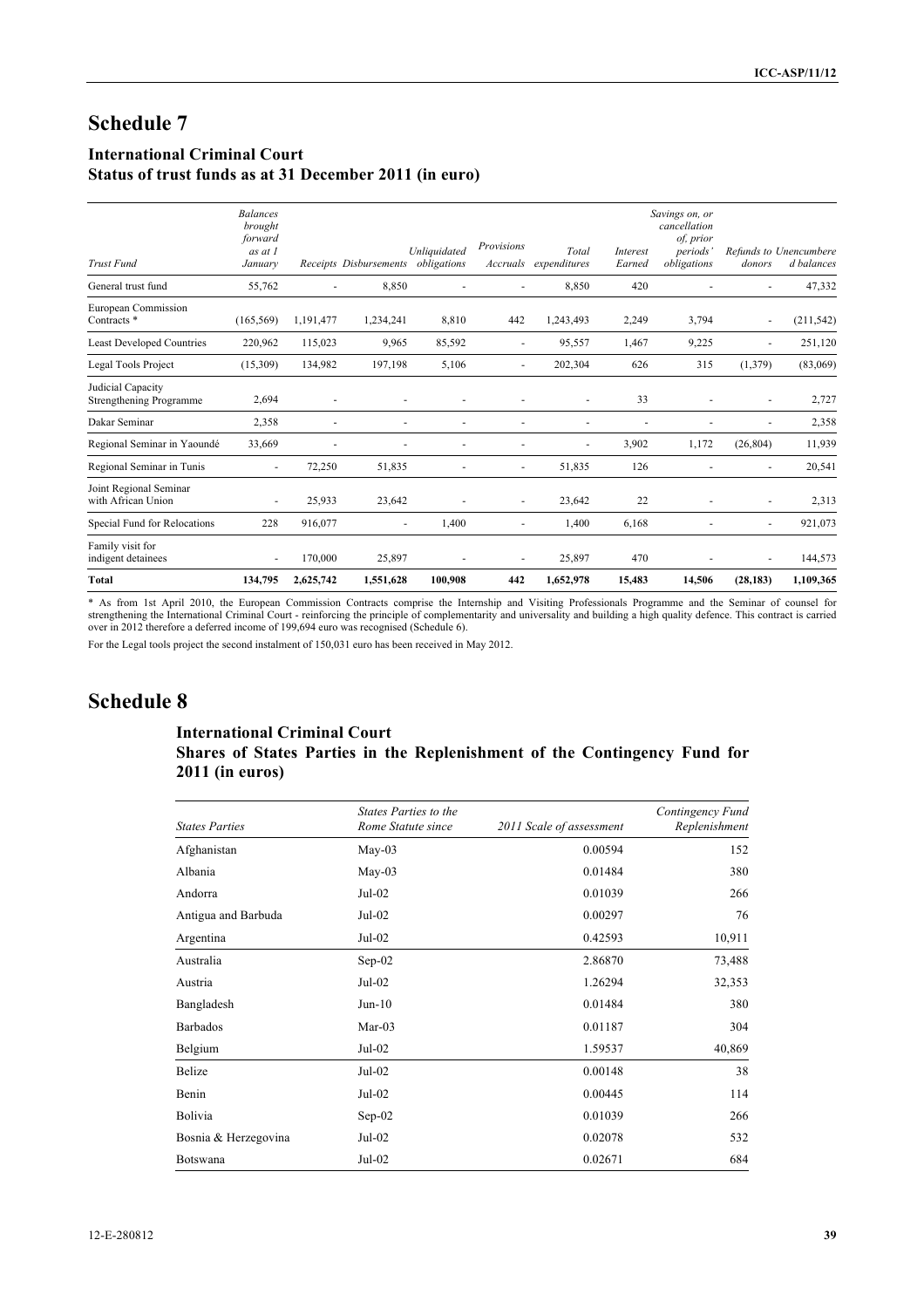|                                         | <b>States Parties to the</b> |                          | Contingency Fund |
|-----------------------------------------|------------------------------|--------------------------|------------------|
| <b>States Parties</b>                   | Rome Statute since           | 2011 Scale of assessment | Replenishment    |
| <b>Brazil</b>                           | Sep-02                       | 2.39083                  | 61,246           |
| Bulgaria                                | $Jul-02$                     | 0.05639                  | 1,445            |
| Burkina Faso                            | Jul-04                       | 0.00445                  | 114              |
| Burundi                                 | $Dec-04$                     | 0.00148                  | 38               |
| Cambodia                                | $\rm{Jul}\textrm{-}02$       | 0.00445                  | 114              |
| Canada                                  | Jul-02                       | 4.75940                  | 121,922          |
| Central African Republic                | $Jul-02$                     | 0.00148                  | 38               |
| Chad                                    | $Jan-07$                     | 0.00297                  | 76               |
| Chile                                   | Sep-09                       | 0.35024                  | 8,972            |
| Colombia                                | $Nov-02$                     | 0.21371                  | 5,475            |
| Comoros                                 | $Nov-06$                     | 0.00148                  | 38               |
| Congo                                   | Aug-04                       | 0.00445                  | 114              |
| Cook Islands                            | $Oct-08$                     | 0.00148                  | 38               |
| Costa Rica                              | Jul-02                       | 0.05046                  | 1,293            |
| Croatia                                 | Jul-02                       | 0.14395                  | 3,688            |
| Cyprus                                  | $Jul-02$                     | 0.06827                  | 1,749            |
| Czech Republic                          | Oct-09                       | 0.51794                  | 13,268           |
| Democratic Republic of the Congo Jul-02 |                              | 0.00445                  | 114              |
| Denmark                                 | Jul-02                       | 1.09227                  | 27,981           |
| Djibouti                                | Feb-03                       | 0.00148                  | 38               |
| Dominica                                | $Jul-02$                     | 0.00148                  | 38               |
| Dominican Republic                      | Aug-05                       | 0.06233                  | 1,597            |
| Ecuador                                 | $Jul-02$                     | 0.05936                  | 1,521            |
| Estonia                                 | $Jul-02$                     | 0.05936                  | 1,521            |
|                                         |                              |                          |                  |
| Fiji                                    | $Jul-02$                     | 0.00594                  | 152              |
| Finland                                 | $Jul-02$                     | 0.83998                  | 21,518           |
| France                                  | $Jul-02$                     | 9.08693                  | 232,781          |
| Gabon                                   | Jul-02                       | 0.02078                  | 532              |
| Gambia                                  | Sep-02                       | 0.00148                  | 38               |
| Georgia                                 | $Dec-03$                     | 0.00890                  | 228              |
| Germany                                 | Jul-02                       | 11.89923                 | 304,824          |
| Ghana                                   | $\rm{Jul}\textrm{-}02$       | 0.00890                  | 228              |
| Greece                                  | Aug-02                       | 1.02549                  | 26,270           |
| Grenada                                 | Aug-11                       | 0.00062                  | 16               |
| Guinea                                  | Oct-03                       | 0.00297                  | 76               |
| Guyana                                  | Dec-04                       | 0.00148                  | 38               |
| Honduras                                | Sep-02                       | $0.01187\,$              | 304              |
| Hungary                                 | $Jul-02$                     | 0.43186                  | 11,063           |
| Iceland                                 | $Jul-02$                     | 0.06233                  | 1,597            |
| Ireland                                 | $Jul-02$                     | 0.73906                  | 18,933           |
| Italy                                   | Jul-02                       | 7.41884                  | 190,049          |
| Japan                                   | Oct-07                       | 18.59533                 | 476,357          |
| Jordan                                  | Jul-02                       | 0.02078                  | 532              |
| Kenya                                   | $Jun-05$                     | 0.01781                  | 456              |
| Latvia                                  | Sep-02                       | 0.05639                  | 1,445            |
| Lesotho                                 | Jul-02                       | 0.00148                  | 38               |
| Liberia                                 | Dec-04                       | 0.00148                  | 38               |
| Liechtenstein                           | $Jul-02$                     | 0.01336                  | 342              |
| Lithuania                               | Aug-03                       | 0.09646                  | 2,471            |
| Luxembourg                              | $\rm{Jul}\textrm{-}02$       | 0.13357                  | 3,422            |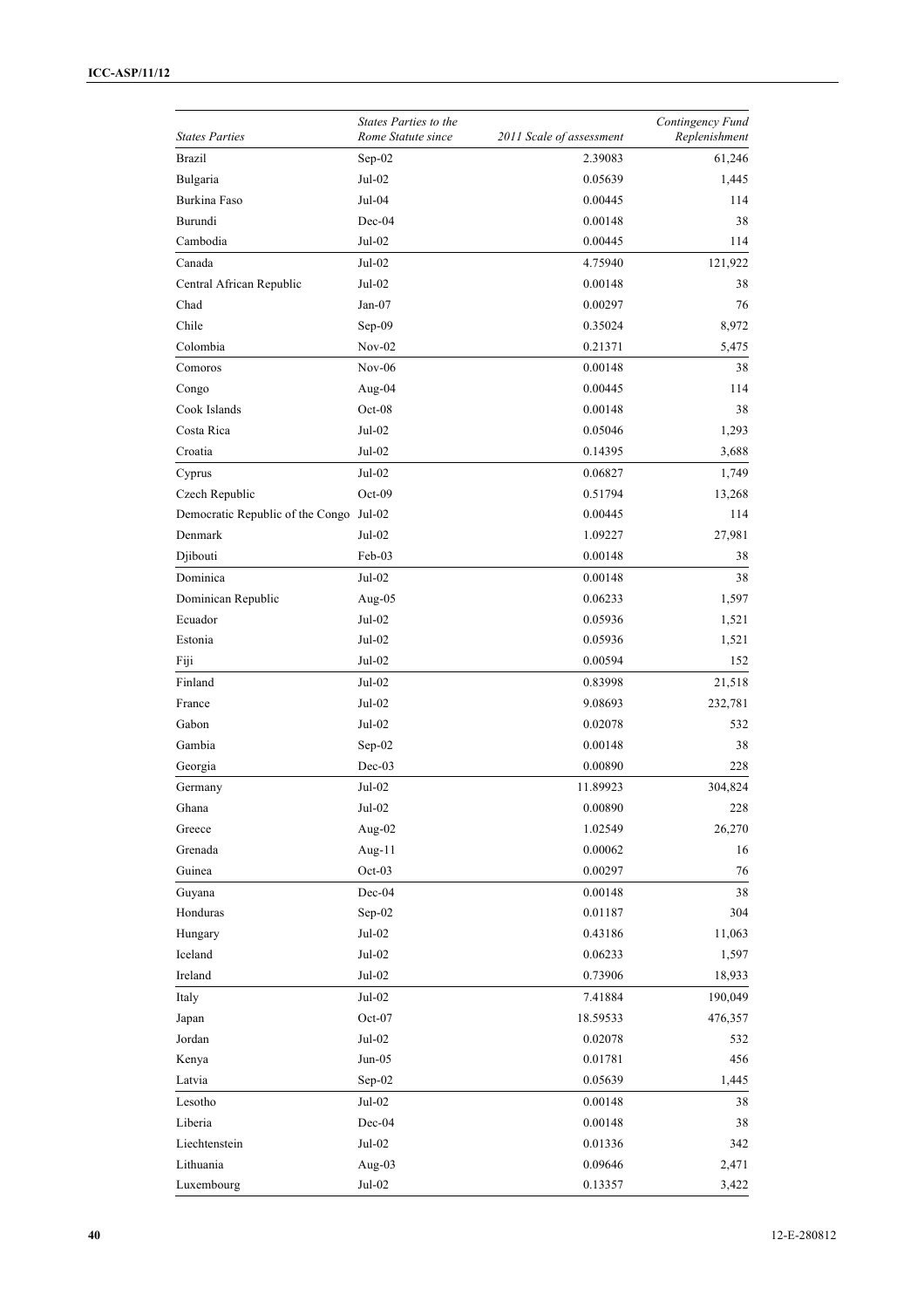|                                   | States Parties to the  |                          | Contingency Fund |
|-----------------------------------|------------------------|--------------------------|------------------|
| <b>States Parties</b>             | Rome Statute since     | 2011 Scale of assessment | Replenishment    |
| Madagascar                        | $Jun-08$               | 0.00445                  | 114              |
| Malawi                            | $Dec-02$               | 0.00148                  | 38               |
| Maldives                          | $Dec-11$               | 0.00012                  | 3                |
| Mali                              | Jul-02                 | 0.00445                  | 114              |
| Malta                             | Feb-03                 | 0.02523                  | 646              |
| Marshall Islands                  | $Jul-02$               | 0.00148                  | 38               |
| Mauritius                         | $Jul-02$               | 0.01632                  | 418              |
| Mexico                            | Jan-06                 | 3.49646                  | 89,569           |
| Moldova                           | $Jan-11$               | 0.00297                  | 76               |
| Mongolia                          | Jul-02                 | 0.00297                  | 76               |
| Montenegro                        | $Jun-06$               | 0.00594                  | 152              |
| Namibia                           | Sep-02                 | 0.01187                  | 304              |
| Nauru                             | Jul-02                 | 0.00148                  | 38               |
| Netherlands                       | $Jul-02$               | 2.75294                  | 70,522           |
| New Zealand                       | $\rm{Jul}\textrm{-}02$ | 0.40515                  | 10,379           |
| Niger                             | Jul-02                 | 0.00297                  | 76               |
| Nigeria                           | Jul-02                 | 0.11576                  | 2,965            |
| Norway                            | $Jul-02$               | 1.29262                  | 33,113           |
| Panama                            | Jul-02                 | 0.03265                  | 836              |
| Paraguay                          | $Jul-02$               | 0.01039                  | 266              |
| Peru                              | Jul-02                 | 0.13357                  | 3,422            |
| Philippines                       | $Nov-11$               | 0.02226                  | 570              |
| Poland                            | $Jul-02$               | 1.22881                  | 31,479           |
| Portugal                          | $Jul-02$               | 0.75836                  | 19,427           |
| Republic of Korea                 | Feb-03                 | 3.35399                  | 85,919           |
| Romania                           | Jul-02                 | 0.26268                  | 6,729            |
| Saint Kitts and Nevis             | $Nov-06$               | 0.00148                  | 38               |
| Saint Lucia                       | $Nov-10$               | 0.00148                  | 38               |
| Saint Vincent and the Grenadines  | $Mar-03$               | 0.00148                  | 38               |
| Samoa                             | Dec-02                 | 0.00148                  | 38               |
| San Marino                        | Jul-02                 | 0.00445                  | 114              |
| Senegal                           | Jul-02                 | 0.00890                  | 228              |
| Serbia                            | Jul-02                 |                          | 1,407            |
|                                   |                        | 0.05491                  |                  |
| Seychelles                        | $Nov-10$               | 0.00297                  | 76               |
| Sierra Leone                      | Jul-02                 | 0.00148                  | 38               |
| Slovakia                          | $Jul-02$               | 0.21074                  | 5,399            |
| Slovenia                          | Jul-02                 | 0.15286                  | 3,916            |
| South Africa                      | Jul-02                 | 0.57136                  | 14,637           |
| Spain                             | Jul-02                 | 4.71487                  | 120,781          |
| Suriname                          | $Oct-08$               | 0.00445                  | 114              |
| Sweden                            | $Jul-02$               | 1.57905                  | 40,451           |
| Switzerland                       | $Jul-02$               | 1.67699                  | 42,960           |
| Tajikistan                        | Jul-02                 | 0.00297                  | 76               |
| the FYR of Macedonia              | Jul-02                 | 0.01039                  | 266              |
| Timor-Leste                       | $Dec-02$               | 0.00148                  | 38               |
| Trinidad and Tobago               | Jul-02                 | 0.06530                  | 1,673            |
| Tunisia                           | $Sep-11$               | 0.01484                  | 380              |
| Uganda                            | $Sep-02$               | 0.00890                  | 228              |
| United Kingdom                    | Jul-02                 | 9.80076                  | 251,067          |
| United Republic of Tanzania       | $Nov-02$               | 0.01187                  | 304              |
| Uruguay                           | $Sep-02$               | 0.04007                  | 1,026            |
| Venezuela                         | $Jul-02$               | 0.46600                  | 11,938           |
| Zambia                            | Feb-03                 | 0.00594                  | 152              |
| <b>Total (118 States Parties)</b> |                        | 100.00000                | 2,561,709        |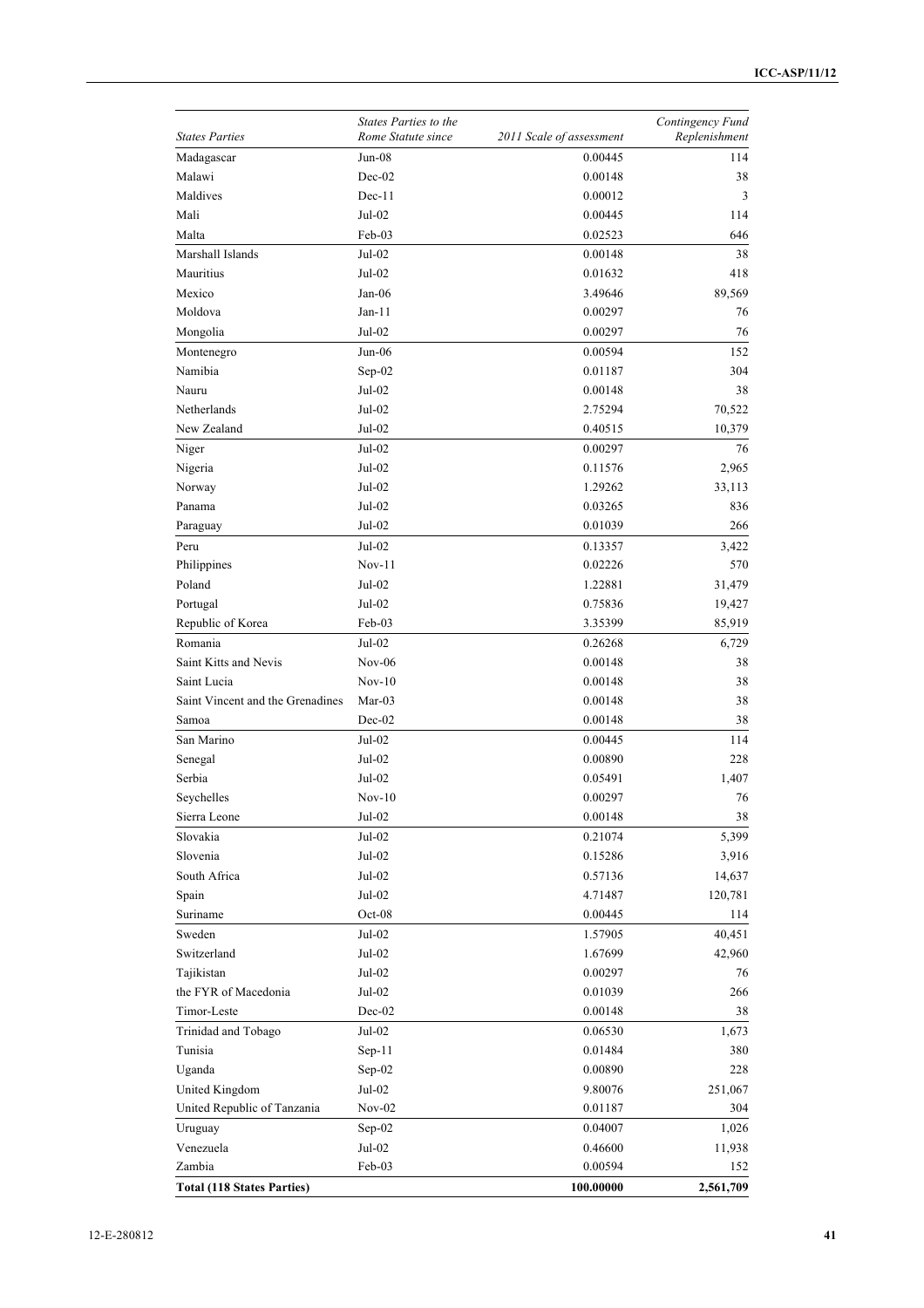## **Notes to the financial statements**

## **1. The International Criminal Court and its objectives**

1,1 The International Criminal Court (ICC) was established by the Rome Statute of the International Criminal Court on 17 July 1998, when 120 States participating in the "United Nations Diplomatic Conference of Plenipotentiaries on the Establishment of an International Criminal Court" adopted the Statute. The Court is an independent permanent judicial institution with the power to exercise jurisdiction over perpetrators of the most serious crimes of international concern (genocide, crimes against humanity, war crimes and crimes of aggression once formally defined). The Court has four organs: the Presidency, Chambers (consisting of an Appeals Division, a Trial Division and a Pre-Trial Division), the Office of the Prosecutor and the Registry. In undertaking their tasks, the organs of the Court are guided by the framework set out in the Rome Statute, the Rules of Procedure and Evidence, and other relevant instruments.

The seat of the Court has been established at The Hague in the Netherlands in accordance with article 3 of the Rome Statute. The Court has also established seven field offices to enable it to conduct its field operations. These field offices are operational in Uganda, Democratic Republic of the Congo (2), Chad (2), Central African Republic and Kenya since December 2010. The 2 field offices in Chad respectively closed in June and December 2011.

For the purposes of the 2011 financial period, the appropriations were divided into seven major programmes: the Judiciary (Presidency and Chambers), the Office of the Prosecutor, the Registry, the Secretariat of the Assembly of States Parties, the Secretariat of the Trust Fund for Victims, the Permanent Premises Project Office and the Independent Oversight Mechanism. The composition and objectives pursued by each major programme of the Court are as follows:

*(a) Presidency*

(i) The Presidency, comprising the President and the First and Second Vice-Presidents.

(ii) To ensure the proper administration of the Court through means of managerial oversight, coordination and cooperation;

(iii) To oversee and support the fair, open and effective conduct of proceedings and to fulfil all exclusive judicial functions assigned to the Presidency;

(iv) To broaden global understanding of and support for the work of the Court by representing it in the international arena.

*(b) Chambers*

(i) The Chambers, comprising an Appeals Division, a Trial Division and a Pre-Trial Division, the Appeals Division is composed of the President and four other judges; the Trial Division is composed of not less than six judges, as is the Pre-Trial Division.

(ii) To ensure the conduct of fair, effective and open proceedings, safeguarding the rights of all parties.

#### *(c) Office of the Prosecutor*

The Office of the Prosecutor, which acts independently as a separate organ of the Court, is responsible for the investigation and prosecution of crimes within the jurisdiction of the Court.

(ii) To promote national efforts and international cooperation to prevent and punish genocide, crimes against humanity and war crimes;

(iii) To build universal consensus on the principles and purposes of the Rome Statute.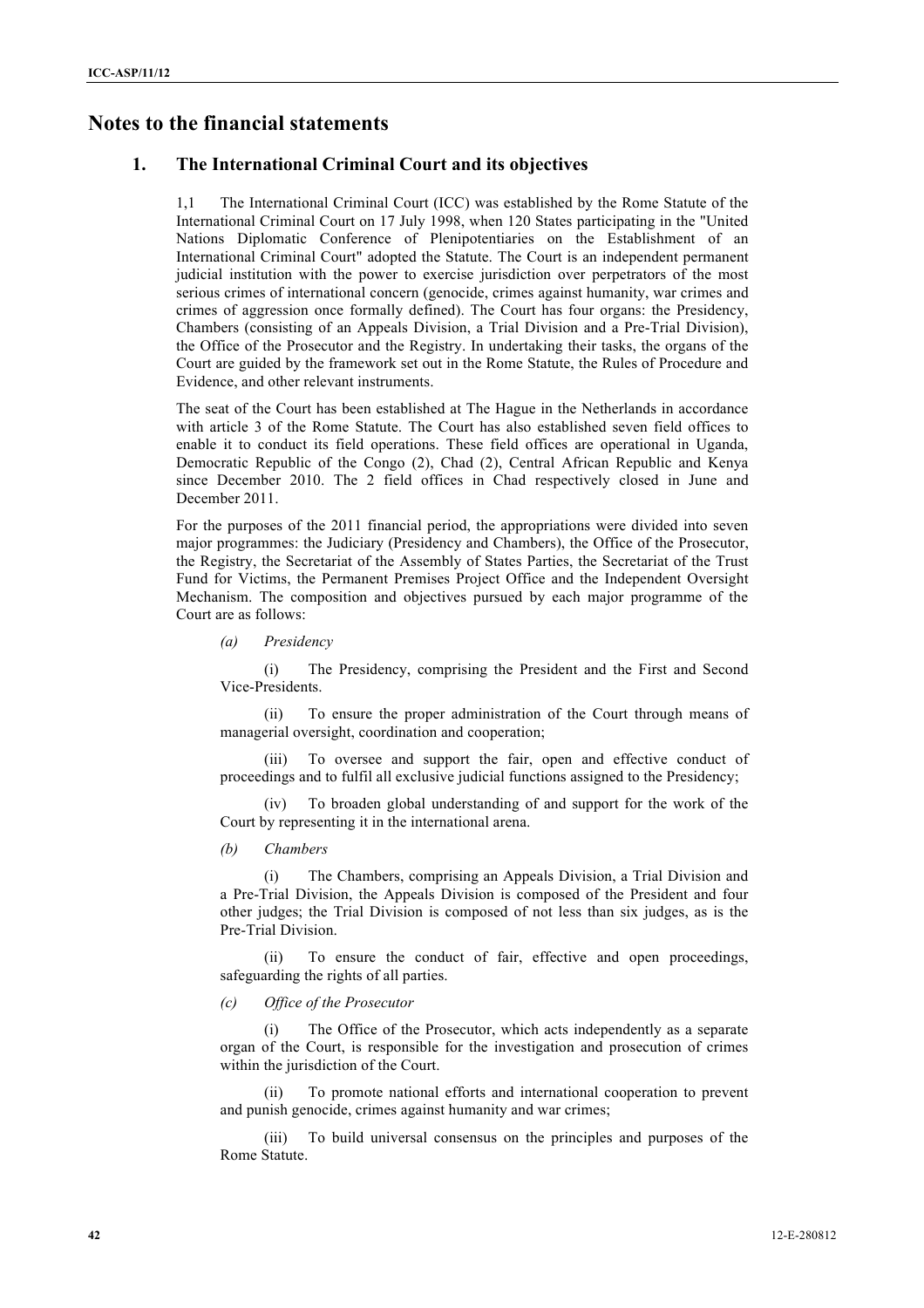#### *(d) Registry*

(i) To provide efficient, effective and high-quality judicial and administrative support services to the Presidency and Chambers, the Office of the Prosecutor, the defence, and victims and witnesses;

(ii) Management of the internal security of the Court;

(iii) The implementation of mechanisms to assist and safeguard the rights of victims, witnesses and defence.

#### *(e) Secretariat of the Assembly of States Parties*

In its resolution ICC-ASP/2/Res,3 adopted in September 2003, the Assembly of States Parties established the Secretariat of the Assembly of States Parties (the Secretariat), to begin its operations on 1 January 2004. The Secretariat, which provides the Assembly and its Bureau, the Credentials Committee, the Committee on Budget and Finance, the Special Group on the Crime of Aggression, as well as, upon explicit decision by the Assembly, any subsidiary body that may be established by the Assembly, with independent substantive servicing as well as administrative and technical assistance.

To organise conferences of the Assembly and meetings of the subsidiary bodies of the Assembly, including the Bureau and the Committee on Budget and Finance;

(ii) To assist the Assembly, including its Bureau and subsidiary bodies in all matters relating to their work, with particular emphasis on the effective scheduling and procedurally correct conduct of meetings as well as consultations;

(iii) To enable the Assembly and its subsidiary bodies to carry out their mandate more effectively by providing them with high-quality substantive Secretariat servicing and support, including technical Secretariat services.

#### *(f) Secretariat of the Trust Fund for Victims:*

The Secretariat of the Trust Fund for Victims administers the Trust Fund for Victims and offers administrative support to the Board and its meetings. The Trust Fund for Victims was established by the Assembly of States Parties in its resolution ICC-ASP/1/Res.6. For more information regarding the Trust Fund for Victims please refer to the Financial Statements of 2011.

#### *(g) Permanent Premises Project Office:*

In annex IV and V of resolution ICC-ASP/6/Res,1, the Assembly of States Parties decided to establish the Project Director's Office within the annual proposed programme budget of the Court to cover the Staff costs and other operational costs related to the Permanent Premises Project. The Project Director's Office operates under the full authority of the Assembly of State Parties and reports directly and is accountable to the Assembly through the Oversight Committee. For more information regarding the Permanent Premises Project, please refer to note 14 of these financial statements.

#### *(h) Independent Oversight Mechanism*

By resolution ICC-ASP/8/Res.1 the Assembly of State Parties has established the independent oversight mechanism (IOM) as a major programme. This independent oversight mechanism shall be co-located (but not integrated or subordinated to) with the Office of Internal Audit at the seat of the Court in The Hague. The scope of the independent oversight mechanism, as envisaged under article 112, paragraph 4, of the Rome Statute includes investigation, evaluation and inspection.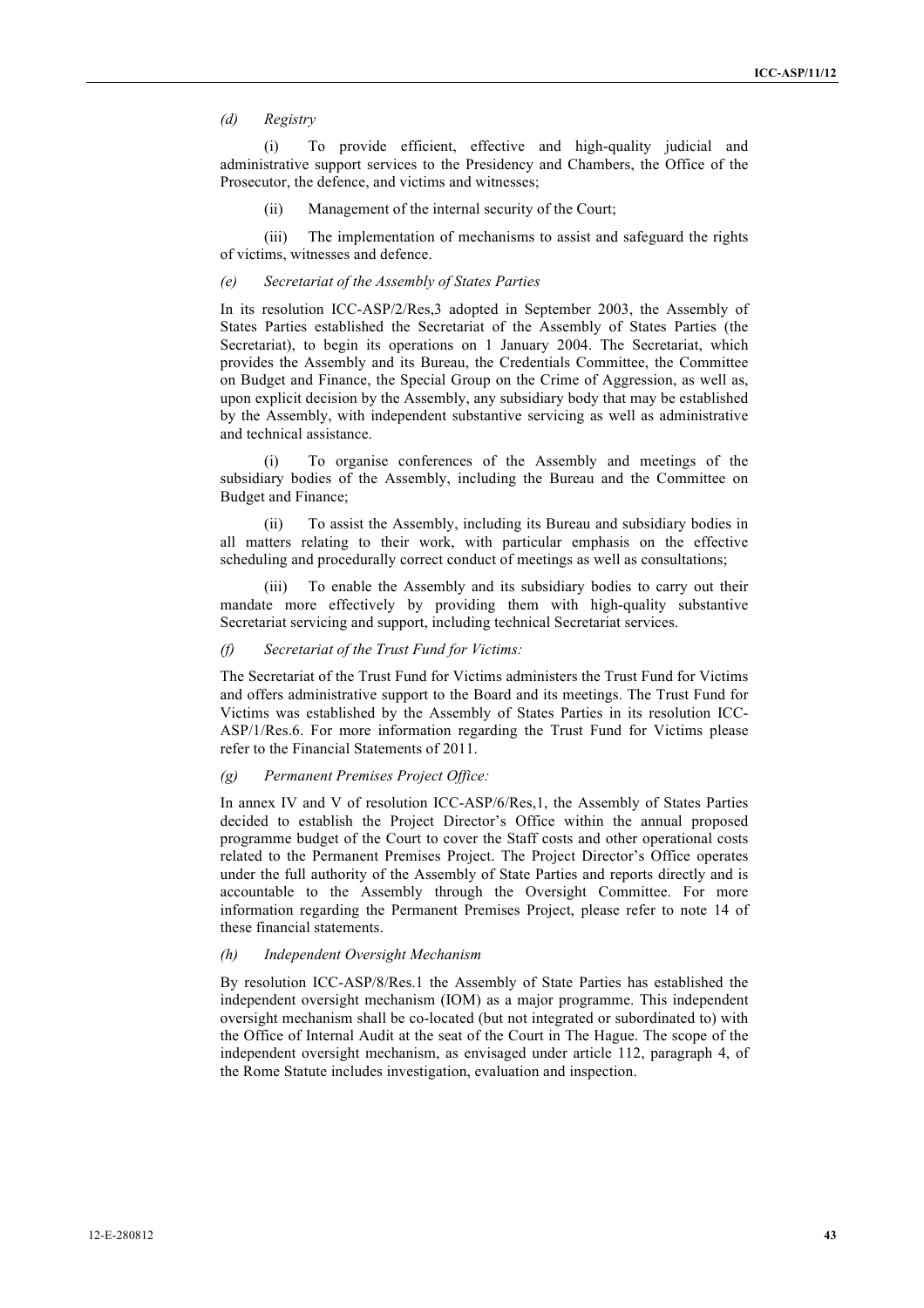## **2. Summary of significant accounting and financial reporting policies**

2.1 The financial statements of the International Criminal Court are maintained in accordance with the Financial Regulations and Rules of the Court, as adopted by the Assembly of States Parties at its first session in September 2002, and amendments thereto. The accounts of the ICC are currently in conformity with the United Nations System Accounting Standards. These notes form an integral part of the ICC's financial statements.

2.2 *Fund accounting:* the Organisation's accounts are maintained on a fund accounting basis. Separate funds for general or special purposes may be established by the Assembly of States Parties, Trust funds and special accounts funded wholly by voluntary contributions may be established and closed by the Registrar.

2.3 *Financial period:* the financial period of this account is a calendar year.

2.4 *Accrual basis:* with the exception of voluntary contributions, as defined in subparagraph 2.16(b) below, income, expenditure, assets and liabilities are recognised on an accrual basis.

2.5 *Historical cost basis:* the accounts are prepared on the historical cost basis of accounting and are not adjusted to reflect the effects of changing prices for goods and services.

2.6 *Currency of accounts and treatment of exchange rate movements:* the accounts of the Organisation are presented in euro. Balances held in other currencies are converted into euro at the United Nations operational rate of exchange in effect at the date of the financial statements. Transactions in other currencies are converted into euro at the United Nations operational rate of exchange in effect at the date of transaction.

Exchange rate gains and losses are treated as follows:

(a) Realised gains and losses resulting from the purchase of other currencies are recorded as miscellaneous income;

(b) Realised losses on transactions are reflected in the expenditures of the main programme;

(c) Unrealised gains and losses resulting from the revaluation of cash and other assets and liabilities are recorded as expenditure and adjusted in the corresponding programme budgets. At year-end, a cumulative net gain is recorded as other income, whereas a net loss is specifically provided for and recorded as expenditure;

2.7 *The General Fund* was established for the purpose of accounting for the expenditures of the Court. The General Fund includes assessed contributions, funds provided by the United Nations, voluntary contributions, miscellaneous income and advances made from the Working Capital Fund to finance expenditures.

2.8 *The Working Capital Fund* is the fund established to ensure capital for the Court to meet short-term liquidity problems pending receipt of assessed contributions. The amount of the Working Capital Fund is determined by the Assembly of States Parties for each financial period and is assessed in accordance with the scale of assessments used for the appropriations of the Court, in accordance with financial regulation 6.2.

2.9 *The Contingency Fund* in the maximum amount of  $\epsilon$ 10,000,000 was established by the Assembly of States Parties in September 2004 to be effective 1 January 2005, to ensure that the Court can meet:

(a) Costs associated with an unforeseen situation following a decision by the Prosecutor to open an investigation; or

Unavoidable expenses for developments in existing situations that could not be foreseen or could not be accurately estimated at the time of adoption of the budget; or

(c) Costs associated with an unforeseen meeting of the Assembly of States Parties.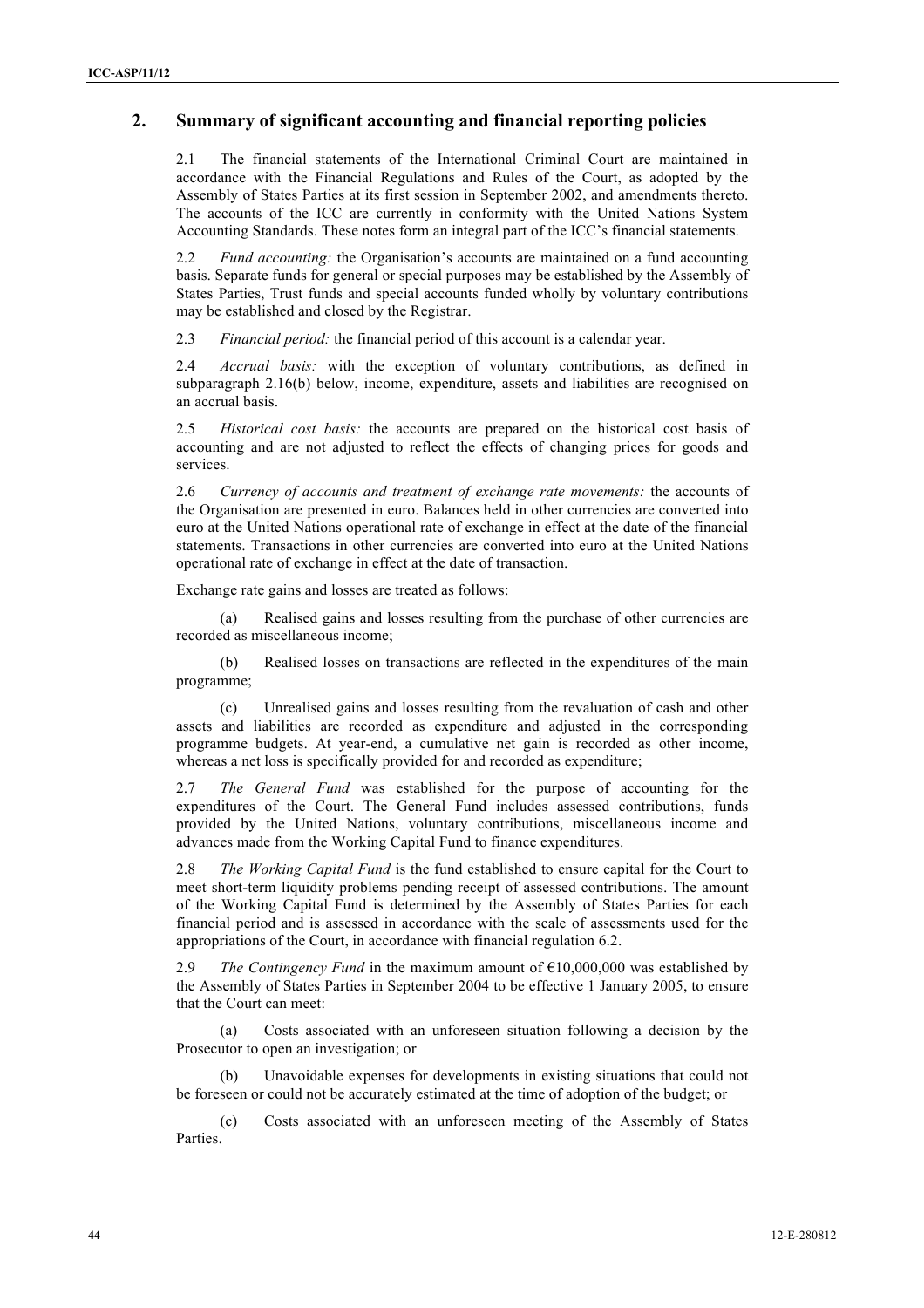The level of the Contingency Fund is determined by the Assembly of States Parties and is financed by assessed contributions or by applying cash surpluses, as determined by the Assembly of States Parties.

In its resolution ICC-ASP/10/Res.4, the Assembly of States Parties, recalling its resolutions ICC-ASP/3/Res. 4 establishing the Contingency Fund in the amount of €10,000,000 and ICC-ASP/7/Res. 4 requesting the Bureau to consider options for replenishing both the Contingency Fund and the Working Capital Fund.

2.10 *The Trust Funds and special accounts* are established and closed by the Registrar, and are reported to the Presidency and, through the Committee on Budget and Finance, to the Assembly of States Parties. They are funded wholly by voluntary contributions in accordance with specific terms and agreements with the donors.

Reserve accounts and special accounts funded wholly or in part by assessed contributions may be established by the Assembly of States Parties.

#### 2.11 *The Permanent Premises Project is funded by:*

(a) Ministry of Foreign Affairs of the Host State Netherlands: through the provision to the Court of a loan of up to a maximum of  $\epsilon$ 200 million, to be repaid over a period of 30 years at an interest rate of 2.5 per cent, on the basis of annex II to Resolution ICC-ASP/7/Res,1. The interest is to be paid annually, as of the first utilization of the host State loan. Repayment of the loan, through regular annual instalments, will commence after expiration of the existing or future leases of the interim premises. In the event of the  $\epsilon$ 200 million not being fully utilized at the end of the project, the host State will reduce the amount of the loan to be repaid by an amount that corresponds to 17.5 per cent.

(b) Assessed contributions based on the principles laid out in Resolution ICC-ASP/7/Res,1 Annex III for one-time payments of the assessed share.

(c) Voluntary contributions from governments, international organisations, individuals, corporations and other entities, in accordance with annex VI of ICC-ASP/6/Res,1 adopted by the Assembly of States Parties on the establishment of a permanent premises construction trust fund.

(d) Alternative resources as the Assembly of States Parties may decide to allocate.

#### 2.12 *Assessed contributions:*

(a) In accordance with financial regulation 5.2, the appropriations are assessed to States Parties in accordance with the scale of assessments adopted by the United Nations for its regular budget, adjusted to reflect differences in membership between the United Nations and the Court;

(b) In accordance with financial regulation 5.8, payments made by a State Party are credited first to the Working Capital Fund and then to the contributions due to the General Fund, and then to the Contingency Fund, in the order in which the State Party was assessed;

(c) Contributions paid in other currencies are converted into euro at the rate of exchange in effect at the date of payment;

New States Parties to the Rome Statute are assessed for the year in which they became States Parties for the Working Capital Fund and the regular budget, in accordance with financial regulation 5.10.

2.13 *Surpluses due to States Parties* for a given financial period are funds arising from:

- (a) Unencumbered balances of appropriations;
- (b) Savings on, or cancellation of, prior periods' obligations;
- (c) Contributions resulting from the assessment of new States Parties;
- (d) Revisions to the scale of assessments taking effect during the financial year; and
- (e) Miscellaneous income as defined in subparagraph 2.16(e) below.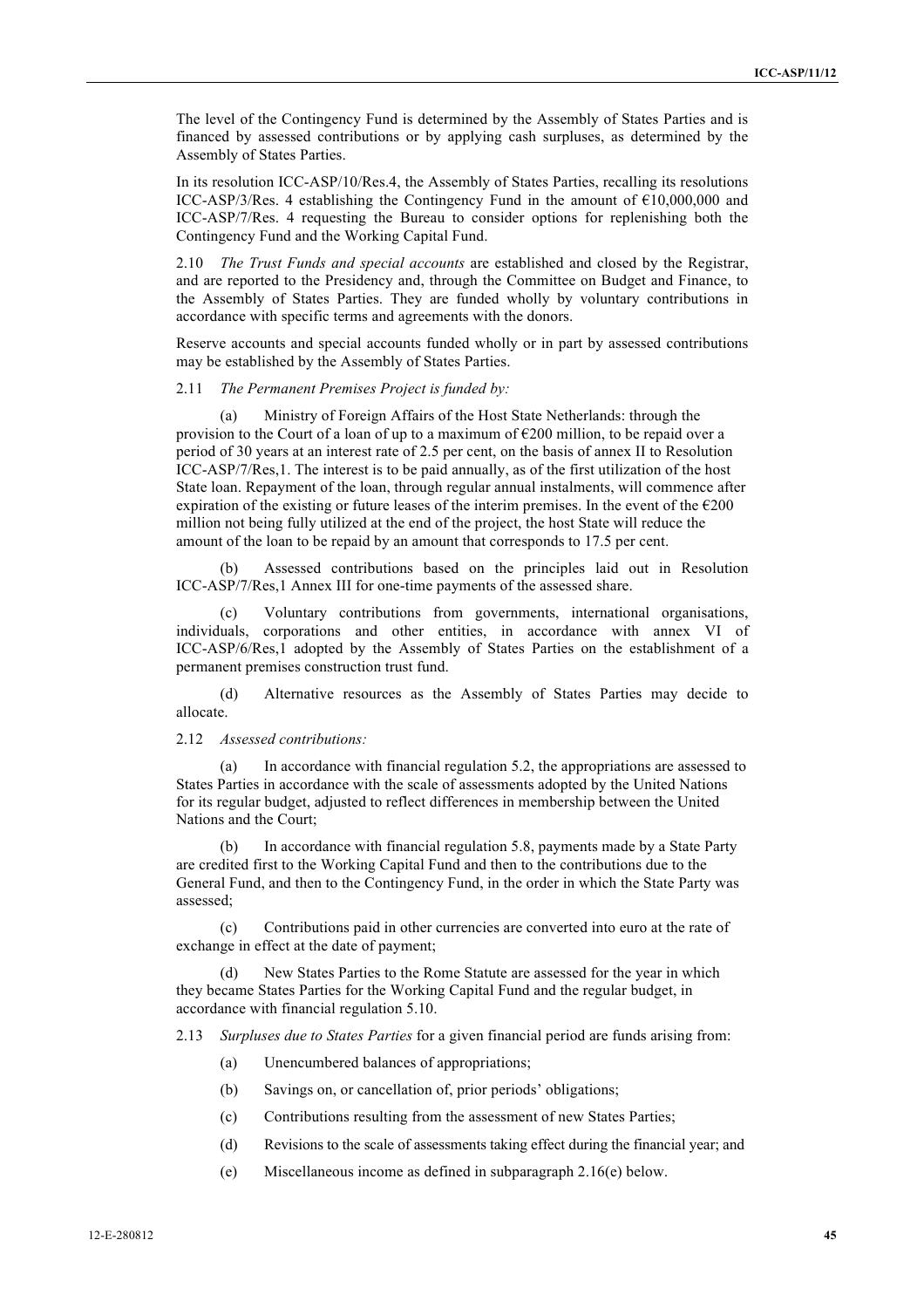Unless otherwise determined by the Assembly of States Parties, surpluses at the end of the financial period, after deducting any assessed contributions for that financial period which remain unpaid, are apportioned to the States Parties based on the scale of assessments applicable for the financial period to which the surplus relates. As of 1 January following the year in which the audit of the accounts of the financial period is completed, the amount of surplus apportioned to a State Party is surrendered if its contribution for that financial period has been paid in full. In such cases, the credit is used to offset, in whole or in part, contributions due to the Working Capital Fund and assessed contributions due for the calendar year following the financial period to which the surplus relates.

2.14 *Reserve for unpaid assessed contributions:* a reserve in the amount of assessed contributions remaining unpaid for prior financial periods is shown on the balance sheet as a deduction from the cumulative surplus.

2.15 *Contributions received in advance:* contributions received in advance are shown on the balance sheet as a liability. Contributions received in advance are applied in the following financial period, first against any advances due to the Working Capital Fund and second, to the assessed contributions.

2.16 *Income:* the organisation's income consists of:

(a) Assessed contributions: for the purposes of the financial statements, income is recognised when the assessments to the States Parties of the adopted programme budget have been approved by the Assembly of States Parties;

(b) Voluntary contributions are recorded as income on the basis of a written commitment to pay monetary contributions during the current financial year, except where contributions are not preceded by a pledge. For these funds, income is recorded at the time that the actual contributions are received from the donors;

Permanent Premises Project contributions received as one-time payments contributions are recorded as income at the time that the actual contributions are received from the States Parties;

(d) Funds provided by the United Nations in accordance with article 115, subparagraph (b), of the Rome Statute;

(e) Miscellaneous income includes:

(i) Refunds of actual expenditures incurred in prior financial periods;

(ii) Interest income includes all interest earned on deposits in interestbearing bank accounts and time deposits;

(iii) Income derived from investments of the General Fund, the Working Capital Fund and the Contingency Fund;

(iv) At the end of the financial period, a net positive balance of the account for loss or gain on exchange resulting from currency exchange, or revaluation and devaluation of currency is credited to miscellaneous income, a net negative balance is charged to the relevant expenditure account;

(v) Proceeds from the sale of property and;

(vi) Voluntary contributions for which no purpose is specified.

#### 2.17 *Expenditure:*

(a) Expenditures are incurred against authorised allotments in accordance with financial rule 104.1. Total expenditures reported include disbursement expenditures and unliquidated obligations;

(b) Expenditures incurred for non-expendable property are charged to the budget of the period when acquired and are not capitalised, inventory of such non-expendable property is maintained at the historical cost;

(c) Obligations pertaining to future financial periods are recorded against a deferred charge account, in accordance with financial rule 111.7.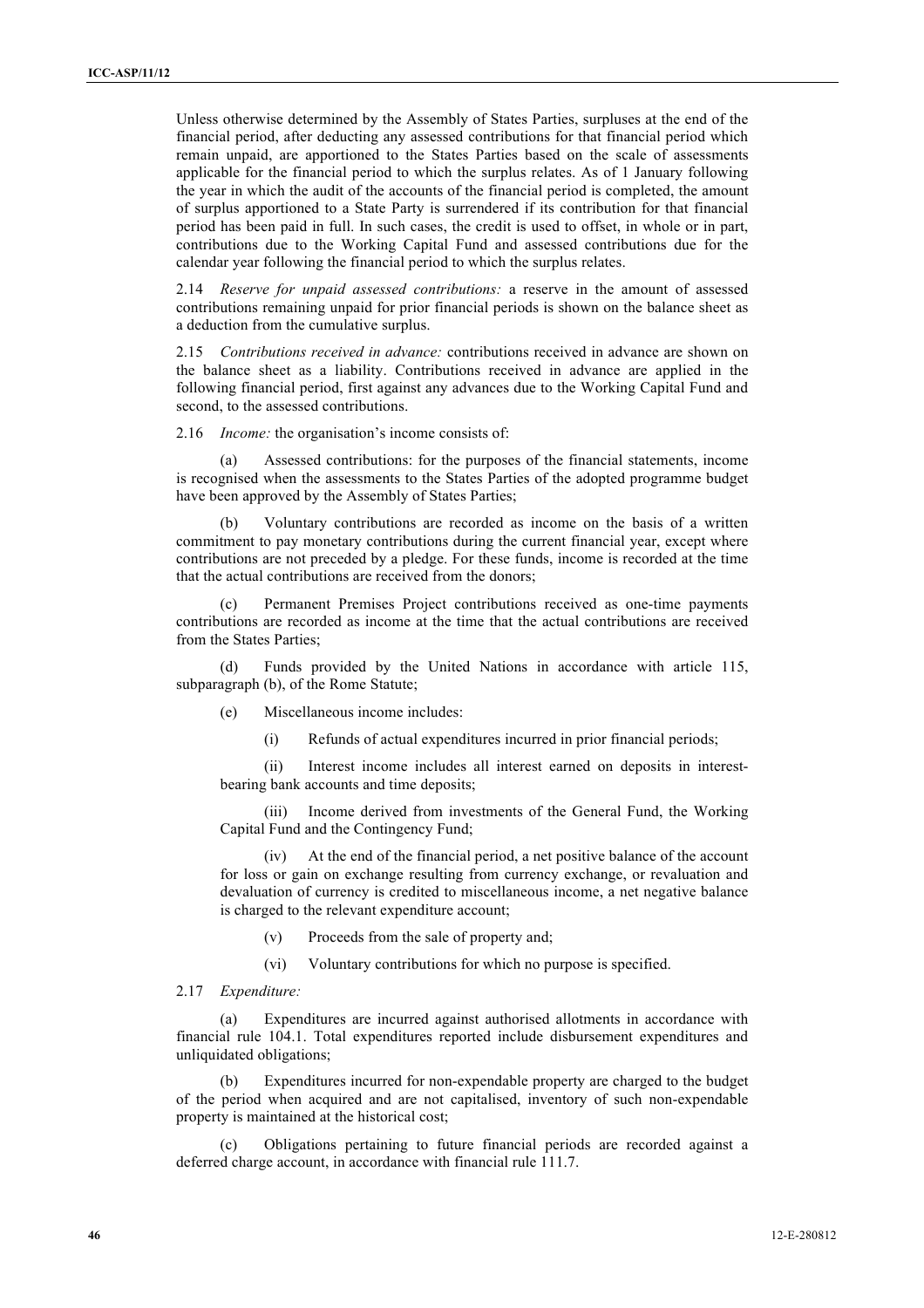2.18 *Unliquidated obligations* are commitments entered into that have not been disbursed during the financial period. Obligations are based on a formal contract, agreement, purchase order or other form of undertaking, or on a liability recognised by the Court. Current period obligations remain valid for 12 months after the end of the financial year to which they relate.

#### 2.19 *Provision for pension liabilities for judges:*

During its seventh session held from 9 to 13 October 2006, the CBF recommended that the Court should accept the tender of Allianz/NL to provide the judges' pension scheme. The CBF recommendation was accepted by the ASP during its fifth session (See ICC-ASP/5/32, Page 16, paragraph 31). Allianz have been appointed as the Judges Pension Scheme Administrators and the commencement date for the contract is 31 December 2008.

In 2011, the ICC paid Allianz an annual premium of  $\epsilon$ 2,069,293. The scheme is a defined benefit scheme which provides the following benefits for scheme members: a defined retirement pension for judges after the completion of the 9-year term (pro-rated if 9-year term is not completed); the surviving spouse pension of 50% of the judge' entitlement and a disability pension for judges aged 65 and under.

2.20 *Cash and term deposits* comprise funds held in current accounts, interest-bearing bank accounts and time deposits with a maturity lower than 3 months.

2.21 *Deferred income* includes pledged contributions for future financial periods and other income received but not yet earned.

2.22 *Prepaid expenses comprise:* That portion of the education grant advance which is assumed to pertain to the scholastic year completed at the date of the financial statement is reported as prepaid expenses for the purposes of the balance sheet statement only. The full amount of the advance is maintained in the accounts receivable of staff members and officials of the Court until the required evidence of entitlement is produced, at which time the budgetary account is charged and the advance settled.

The following methods of estimating the liability are in line with International Standards for employee benefits, where the underlying principle is that the cost of providing employee benefits should be recognised in the period in which the benefit is earned by the employee, rather than when it is paid or payable.

2.23 *Repatriation grant liability:* internationally recruited staff members who separate become entitled to repatriation grants after one year of service. Similarly, judges become entitled to receive a relocation allowance after five years of service, upon termination of duty.

2.24 *Annual Leave Accrual:* the Court recognized the costs of untaken annual leaves by court employees.

2.25 The Court's accounting policy with respect to recognition of end-of-service employee liabilities is to recognise full liabilities at the end of financial period.

2.26 *Contingent liabilities,* if any, are disclosed in the notes to the financial statements.

2.27 *United Nations Joint Staff Pension Fund (UNJSPF):* in accordance with decision ICC-ASP/1/Decision 3 of the Assembly of States Parties and United Nations General Assembly resolution 58/262 adopted on 23 December 2003, the ICC became a member organisation of the UNJSPF with effect from 1 January 2004. The UNJSPF provides retirement, death, disability and related benefits to ICC staff.

The Pension Fund is a funded defined benefit plan. The financial obligation of the organisation to the Fund consists of its mandated contribution at the rate established by the United Nations General Assembly of 15.8 per cent of pensionable remuneration, together with any share of any actuarial deficiency payments under Article 26 of the Regulations of the Fund. Such deficiency payments are only payable if and when the United Nations General Assembly has invoked the provision of article 26, following determination that there is a requirement for deficiency payments based on an assessment of the actuarial sufficiency of the Fund as of the valuation date. At the time of this report, the United Nations General Assembly has not invoked this provision.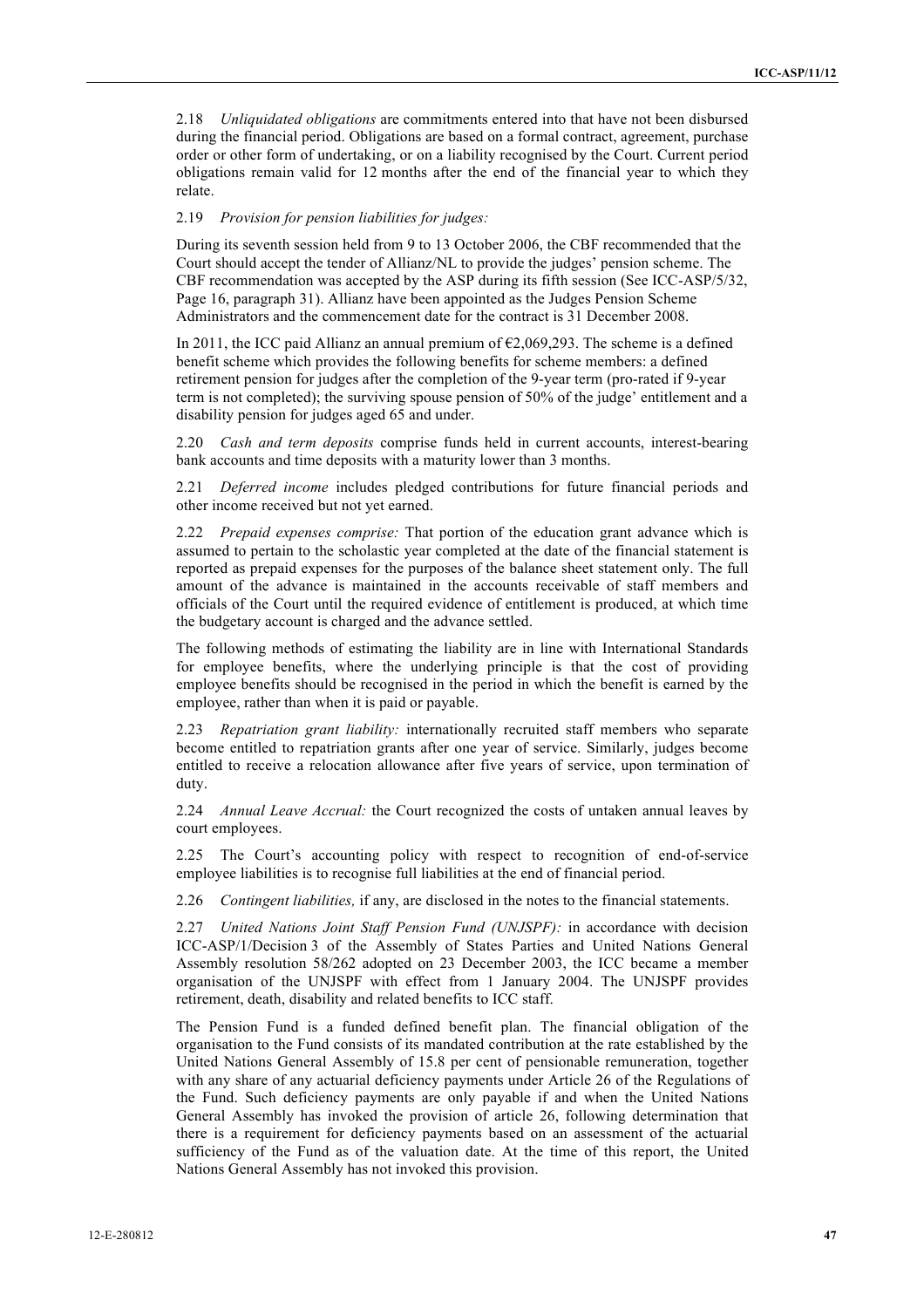## **3. The International Criminal Court (statements I-IV)**

3.1 *Statement I* reports the income and expenditure and changes in reserve and fund balances during the financial period. It includes the excess or shortfall of income over expenditure for the current period and prior period adjustments of income or expenditure.

3.2 *Statement II* shows the assets, liabilities, reserves and fund balances as at 31 December 2011, the value of non-expendable property is excluded from the assets (see note 6).

3.3 *Statement III* is the cash flow summary statement prepared using the indirect method.

3.4 *Statement IV* reports on expenditures against the appropriations approved for the financial period.

### **4. General Fund, Working Capital Fund and Contingency Fund**

4.1 *Assessed contributions:* the Assembly of States Parties, in its resolution ICC-ASP/9/Res.4, approved the funding of the appropriations of the Court for the financial period 1 January to 31 December 2011 in the total amount of €103,607,900. As at 31 December 2011, there were 118 States Parties to the Rome Statute.

4.2 *Interest income:* interest in the amount of €484,306 represents interest accrued on the Court's bank accounts for the General Fund, the Working Capital Fund and the Contingency Fund.

4.3 *Miscellaneous income:* the total miscellaneous income of €382,116 represents the following:

| Miscellaneous income                                       | Amount (euro) |
|------------------------------------------------------------|---------------|
| Refund of expenditures incurred in prior financial periods | 382.116       |
| Miscellaneous income                                       |               |
| Total                                                      | 382,116       |

#### **Table 1: Details of miscellaneous income (in euro)**

4.4 *Expenditures:* the total amount of expenditures, €107,926 thousand comprises total disbursements of €100,198 thousand, outstanding obligations of €5,536 thousand and accruals or provisions of  $E2,192$  thousand. Total amount of expenditure consists of €102,810 thousand charged against General Fund (detailed in table 2 below), €5,115 thousand charged against Contingency Fund (detailed in table 3 below).

| Table 2: Details of expenditures (in euro) for the approved programme budget |  |  |
|------------------------------------------------------------------------------|--|--|
|                                                                              |  |  |

| Category of expenditure      | Appropriation<br>Amount | <i>Disbursed</i><br>expenditures | Unliquidated | Accruals.<br><i>Obligations Provisions a)</i> | Total<br>Expenditures |
|------------------------------|-------------------------|----------------------------------|--------------|-----------------------------------------------|-----------------------|
| Salaries & other staff costs | 76.836.300              | 74,557,859                       | 682,887      | 1,603,414                                     | 76,844,160            |
| Travel & hospitality         | 4,658,800               | 3,474,156                        | 664,055      | -                                             | 4,138,211             |
| Contractual services         | 7,178,000               | 7,183,561                        | 1,597,156    |                                               | 8,780,717             |
| Operating expenses           | 12,644,000              | 8,615,217                        | 1,892,983    | 589,000                                       | 11,097,200            |
| Acquisitions                 | 2,290,900               | 1,762,922                        | 187,172      |                                               | 1,950,094             |
| <b>Total</b>                 | 103,608,000             | 95,593,715                       | 5,024,253    | 2,192,414                                     | 102,810,382           |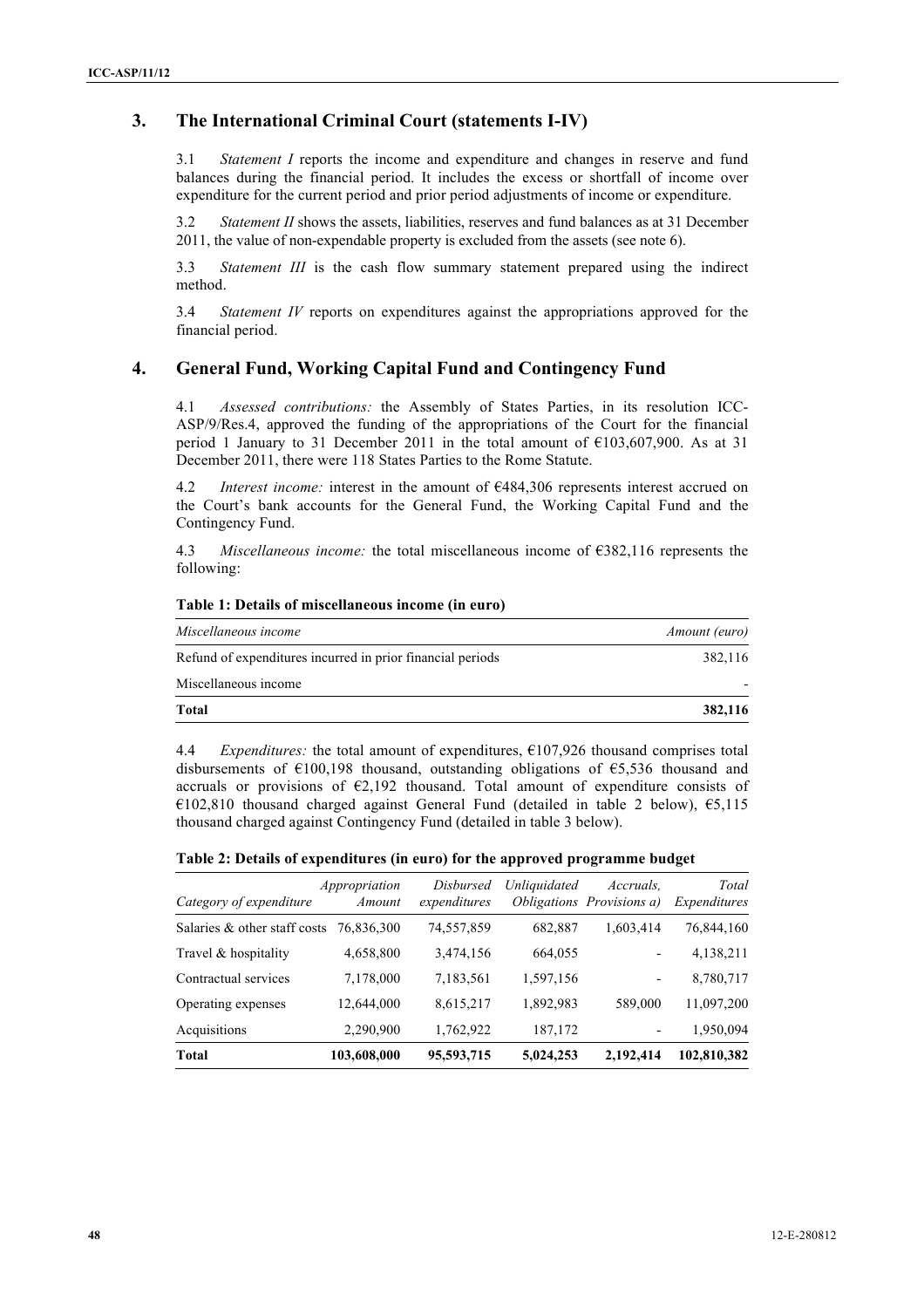| Category of expenditure           | Application<br>Amount | Disbursed<br>expenditures | Unliquidated<br><i><b>Obligations</b></i> | Accruals.<br>Provisions | Total<br>Expenditures |
|-----------------------------------|-----------------------|---------------------------|-------------------------------------------|-------------------------|-----------------------|
| Salaries and<br>other staff costs | 5,078,000             | 2,632,516                 | 105,939                                   |                         | 2,738,455             |
| Travel & hospitality              | 599,000               | 240,199                   | 79,411                                    |                         | 319,610               |
| Contractual services              | 1,482,000             | 936,706                   | 219,778                                   |                         | 1,156,484             |
| Operating expenses                | 492,000               | 275,905                   | 58,672                                    |                         | 334,577               |
| Acquisitions                      | 893,000               | 518,599                   | 47,603                                    |                         | 566,202               |
| Total                             | 8,544,000             | 4,603,925                 | 511,403                                   |                         | 5,115,328             |
| <b>Grand</b> total                |                       | 100,197,640               | 5,535,656                                 | 2,192,414               | 107,925,710           |

**Table 3: Details of expenditures (in euro) for the Contingency fund**

*Pension expenditures:* **T**he premium for 2011 was paid to Allianz and recorded as disbursed expenditure for  $€2,069,293.$ 

#### 4.5 *Accruals*

(a) *Repatriation Grant Accrual:* The Repatriation Grant Liability has been subdivided into a Repatriation Grant accrual of  $\epsilon$ 5,219,439 and Repatriation Grant Liability of €288,725 under Other Accounts Payable. The distinction being that the Repatriation Grant Liability refers to amounts owed to staff as of 31 December 2011 who have already left the Court and the amounts are therefore due and payable. The Repatriation Grant Accrual refers to amounts earned by eligible employees as at 31 December 2011 but are not payable as at 31 December as the staff are still employed by the Court. The amount charged to the budget in 2011 for Repatriation Grant accrual was €676,866.

(b) *Annual Leave Accrual:* At 31 December 2011 €4,914,664 represents the accumulated annual leave accrual for all Staff members of the Court. The costs related to untaken annual leave incurred in 2011 has been recognized as an expenditure of €850,038 in the income statement of 2011.

#### 4.6 *Provisions*

#### (a) *Provisions for ILO cases:*

In 2010 five cases were filed with the International Labour Organization Administrative Tribunal (ILOAT) by former staff members of the ICC. Out of those 5 cases, the rulings of 3 cases were in favor of the Court and the provisions reversed and recognized as miscellaneous income in 2011 accounts. Two cases were still open at 31 December 2011 and one of them partially paid to the staff member in 2012.

#### (b) *Provisions for US Tax Liability:*

According to the practice and fundamental principles of the International Civil Service, as adjudicated upon by the International Labour Organization Administrative Tribunal (ILOAT), all employees of the Court are entitled to exemption from taxation on Court salaries, emoluments and allowances paid by the Court. The calculated tax liability is  $\epsilon$ 76,510 that estimated for the year 2011 for 8 United States taxpayers on the payroll of the Court during this period.

#### (c) *Provision for doubtful debt:*

*Under other accounts receivable* based on a judicial decision dated 20 October 2010 (Trial chamber III, number ICC-01/05-01/08-568), the Court advanced an amount of  $\epsilon$ 574,114 for legal costs to cover the legal representation of an accused person in 2011 whose assets have been frozen. In 2011, the equivalent of  $668,852$  has been retrieved out of the frozen assets. The amount of  $\epsilon$ 505,000 has been charged to the legal aid costs because recovery of this amount is uncertain.

The Court has provided for €84,000 of VAT receivable from Uganda government recovery of which is considered uncertain.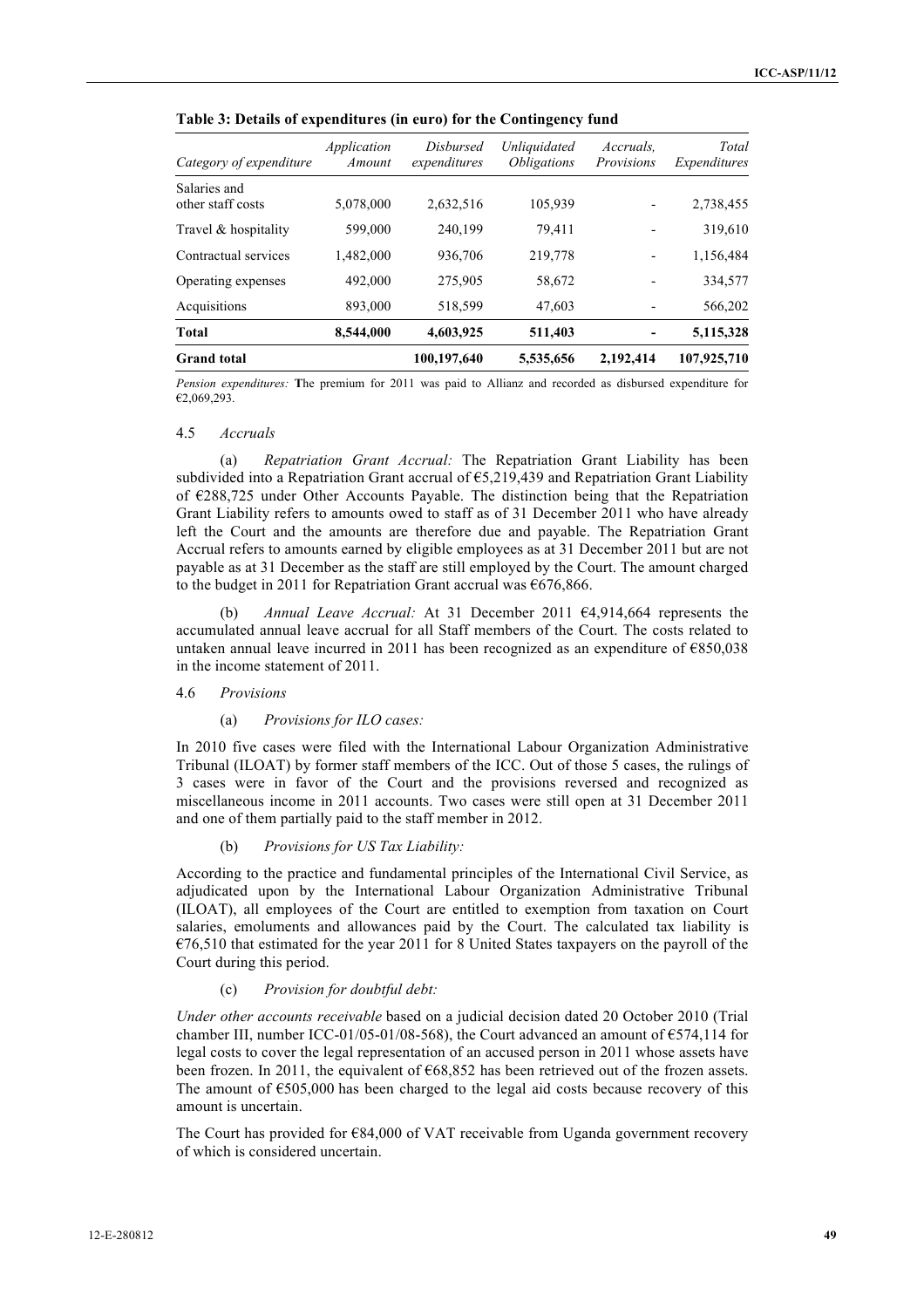The Court does not provide any provision for doubtful assessed contributions however article 112 of the Rome Statute stipulates that a State Party which is in arrears in the payment of its assessed contributions for more than 2 full years shall have no vote in the Assembly of States Parties. The Assembly may, nevertheless, permit such a State Party to vote in the Assembly and in the Bureau if it is satisfied that the failure to pay is due to conditions beyond the control of the State Party.

4.7 *Savings on, or cancellation of, prior periods' obligations:* actual disbursements in 2011 of prior periods' obligations of  $\epsilon$ 5,722,544 amounted to  $\epsilon$ 4,108,546 resulting in savings on or cancellation of obligations totalling €1,613,997.

4.8 *Credits to States Parties:* cash surplus of €2,825,707 from 2009 eligible to States Parties has been apportioned in accordance with their respective assessments for that financial period. The sum of  $\epsilon$ 2,267 of this cash surplus had been returned to States Parties and the balance of  $E2,823,440$  was credited towards assessed contributions due and is included in the total amount of collections during 2011 (Schedule 1).

4.9 *Working Capital Fund:* the Assembly of States Parties, in its resolution ICC-ASP/9/Res,4, established the Working Capital Fund for the financial period 1 January to 31 December 2011 at  $\epsilon$ 7,405,983, the same level compared as the previous financial period.

4.10 *Assessed contributions receivable:* the outstanding balance of contributions of €2,791,603 comprises €405,982 due for prior financial periods and €2,385,621 due for 2011 (Schedule 1). Contributions received from States Parties in excess of contributions due in the amount of  $\epsilon$ 488,245 are reported as contributions received in advance (see note 4.15 below).

4.11 *Other contributions receivable* relate to the outstanding balance due to the Working Capital Fund of  $\epsilon$ 9,026 at 31 December 2011 (Schedules 2 and 3).

4.12 *Interfund balances receivable* of €130,793 were to the general fund from the other trust funds.

4.13 *Other accounts receivable* in the total of €1,998,485 are detailed in table 3 below.

| Accounts receivable                                  | 2011 Amount | 2010 Amount |
|------------------------------------------------------|-------------|-------------|
| Governments (value-added tax) (a)                    | 377,798     | 924,005     |
| Staff                                                | 194,068     | 384,967     |
| Vendors                                              | 7,081       | 31,732      |
| Interest accrued                                     | 144,883     | 111,754     |
| Travel advances (other than cash advances) (b)       | 537,729     | 671,505     |
| Advances to vendors for travel-related expenses (c)  | 633,605     | 766,427     |
| Others d)                                            | 103,321     | 102,048     |
| Deferred payment from Special Court for Sierra Leone |             | 97,166      |
| <b>Total</b>                                         | 1,998,485   | 3,089,604   |

#### **Table 4: Details of other accounts receivable (in euro)**

(a) *Value-added tax* of  $\epsilon$ 377,798 recorded in the accounts as receivable from government for value-added tax (VAT) paid on goods and services doesn't include  $\epsilon$ 300,745 representing VAT for purchases in Uganda any longer. This amount is still a receivable from the Ugandan Government, but the Court hasn't been able to retrieve it to date. The law granting VAT exemption status to ICC in Uganda was signed on 18 October 2008 and entered into force on 1<sup>st</sup> July 2008. Efforts were made for retroactively VAT reimbursement on the basis that the ICC was entitled to VAT exemption status from the beginning of its operations in Uganda and that the delays in formally recognizing that status were not caused by ICC. The fact though, that reimbursement hasn't been achieved to date, lead to the conclusion to no longer state it as an account receivable.

(b) *Travel advances (other than cash advances):* represent travel advances for which the travellers had not submitted travel expense claims. Those travel advances don't include those paid in the form of cash. Cash advances are recorded as receivables from the travellers and are included as "Staff", "Vendors", or "Others" receivables.

(c) *Advances to vendors for travel-related expenses:* represent the amounts paid to vendors for travel-related expenses such as tickets and shipments for which the travel claims had not been submitted by the travellers to be recorded as expenditure in the accounts as at 31 December 2011.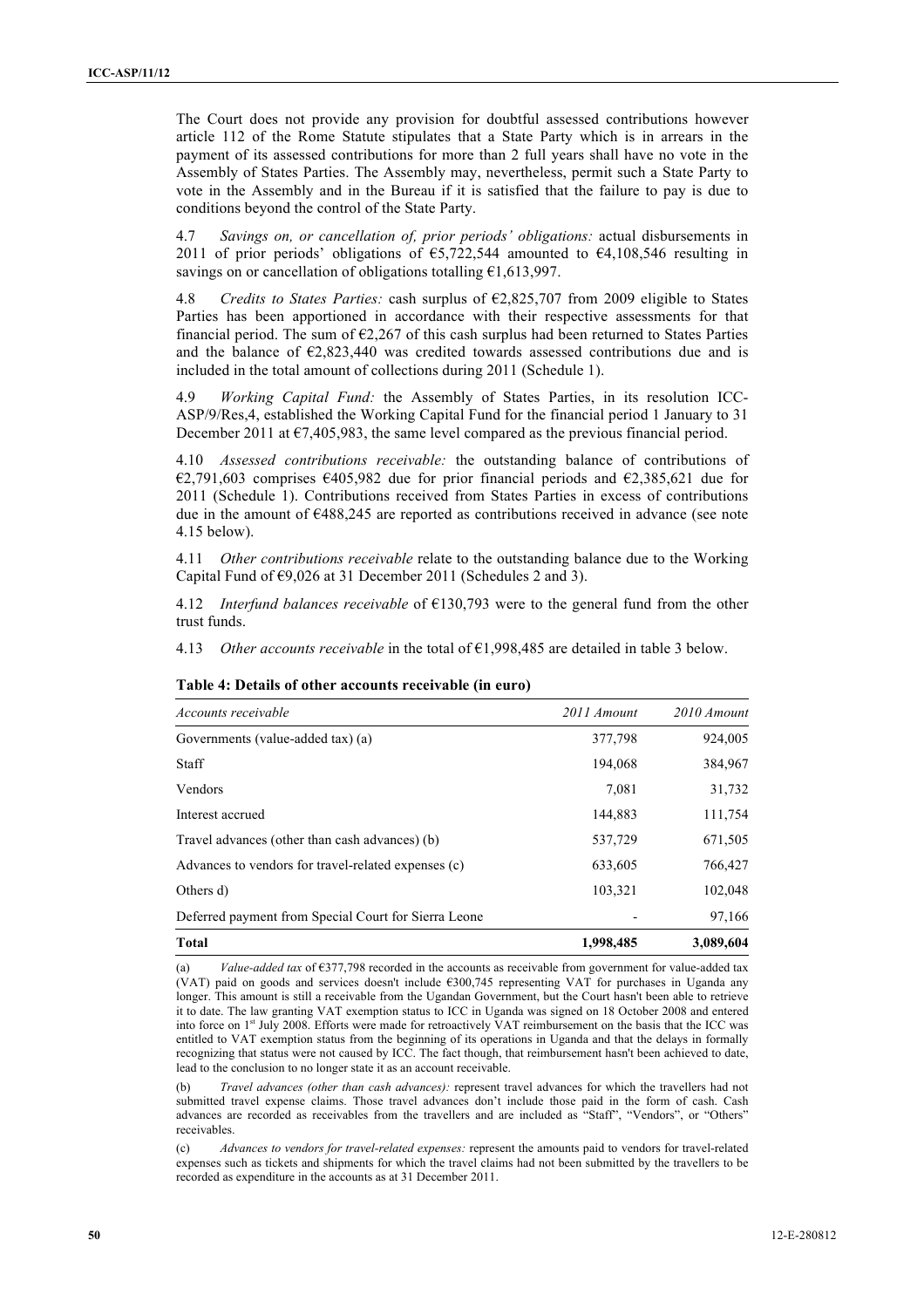(d) *Within the others accounts receivable* €505,000 is provided for as it is related to the Defence Counsel Costs of an accused. As a result of a judicial decision dated 20 October 2010 (Trial chamber III, number ICC-01/05-01/08-568), the Court advanced  $\epsilon$ 574 thousand for legal costs to cover the legal representation of an accused person whose assets have been frozen. It is doubtful that a full recovery of the amount will be possible when the Court applies for all the assets to be released; therefore a provision for doubtful debt of  $\epsilon$ 505,000 was booked in 2011. In 2011, the equivalent of €68,852 has been retrieved out of the frozen assets.

4.14 *Education grant advances:* prepaid expenses of €1,043,502 relate to the education grant for the scholastic years completed as at 31 December 2011 and 2012.

4.15 *Contributions or payments received in advance:* €488,245 was received from States Parties to be applied to the next financial period. This comprises:

(a) €65,749 received from States Parties in advance for 2011 assessed contributions (Schedule 1);

(b) €422,496 representing contributions received in excess of assessed contributions for 2011 resulting from assessment of new States Parties, overpayments or the distribution of 2009 cash surplus (Schedule 1).

4.16 *Other accounts payable* in the total of €2,980,400 are detailed in table 4 below.

| Accounts payable                                            | 2011      | 2010               |
|-------------------------------------------------------------|-----------|--------------------|
| Staff                                                       | 172,396   | 340,448            |
| Vendors <sup>(c)</sup>                                      | 1,810,760 | 2,004,677          |
| Deferred payment from Special Court for Sierra Leone        | 85,469    | Refer to $4.13(e)$ |
| Repatriation grant liability <sup>(a)</sup>                 | 288,725   | 368,914            |
| Others $(c)$                                                | 623,050   | 218,817            |
| Interest accrued (Loan from MFA Netherlands) <sup>(b)</sup> |           | 17,373             |
| <b>Total</b>                                                | 2,980,400 | 2,950,229          |

**Table 5: Details of other accounts payable (in euro)**

(a) *Repatriation grant liability:* The Repatriation Grant Liability has been subdivided into a Repatriation Grant accrual of €5,219,439 and Repatriation Grant Liability of €288,725 under Other Accounts Payable. The distinction being that the Repatriation Grant Liability refers to amounts owed to staff as of 31 December 2011 who have already left the Court and the amounts are therefore due and payable. The Repatriation Grant Accrual refers to amounts earned by eligible employees as at 31 December 2011 but are not payable as at 31 December as the staff are still employed by the Court.

(b) *Interest Accrued:* the Host State Loan for the Permanent Premises was not used in 2011, therefore no interest accrued. Repayment of the loan, through regular annual instalments, will commence after expiration of the existing or future leases of the interim premises. For more information regarding the Permanent Premises Project, please refer to point 14. of the present report.

(c) *Vendors and others accounts payable:* Based on the principle of accrual based accounting, all invoices dated until 31 December 2011 represent an account payable of the Court and were booked in the accounting system in 2011, those invoices were paid in January and February 2012.

(d) *Deferred payment from the Special Court of Sierra Leone:* on 29 March 2006, the ICC received a request from the President of the Special Court of Sierra Leone (Special Court) to provide temporary assistance with regard to the provision of courtroom and detention services and facilities and support for the conduct of the trial of Charles Taylor. After consultations with the Bureau of the Assembly of States Parties, the ICC agreed to provide the services and facilities on condition that full payment in advance would be made before services are rendered. Based on this decision, the ICC and the Special Court signed a Memorandum of Understanding (MOU) on 13 April 2006 regarding the administrative arrangements between the two Courts. The amount of €85,469 is the balance of the advance payment received at 31 December 2011 from the Special Court less the expenditures incurred by the Special Court as at 31 December 2011.

4.17 *Contingency Fund:* the amount of  $\epsilon$ 9,168,567 representing the cash surplus for 2002-2003 financial periods had been credited to establish the Contingency Fund in accordance with resolution ICC-ASP/ICC/Res.4 (b). In 2010, the Contingency Fund was reduced by the shortfall of income over expenditure of €412,000. In 2011, additional €4,318,276 has been charged to Contingency Fund representing excess of expenditure over appropriations approved (Statement IV). The fund will be replenished in accordance with Assembly of States Parties resolution ICC-ASP/10/Res.4, in the amount of  $\epsilon$ 2,561,709 to reach the threshold level of  $\epsilon$ 7 million.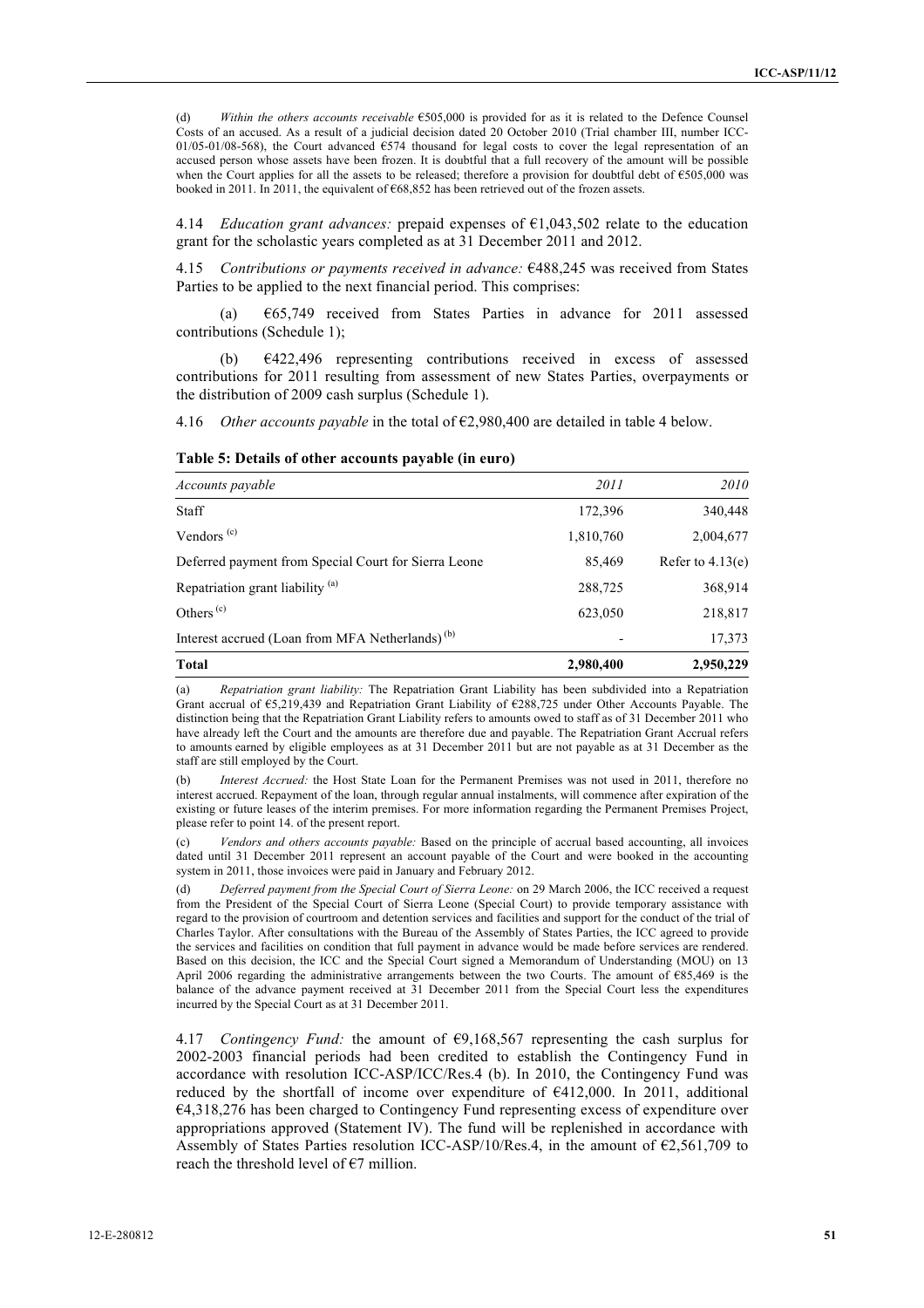| <b>Balance at 31 December 2011</b>          | 4.438.291   |
|---------------------------------------------|-------------|
| Charges against contingency fund            | (4,318,276) |
| Balance at 1 January 2011 (amounts in euro) | 8.756.567   |

4.18 *Reserve for unpaid assessed contributions:* an amount of €405,982, being the amount of outstanding assessed contributions for prior financial periods (Schedule 1), is deducted from the cumulative surplus to derive the cash surplus for 2010 for distribution to States Parties (Schedule 4).

## **5. Trust Funds**

5.1 *General description and purpose* of the different trust funds disclosed in Schedules 6 and 7:

*Internship and Visiting Professionals Programme* supports interns and visiting professional in Judiciary, Office of the Prosecutor and Registry at the Court. This programme runs from April through March of the period for 2 years. As from  $1<sup>st</sup>$  April 2010, the full name of the Internship and Visiting Professionals Programme is strengthening the International Criminal Court - reinforcing the principle of complementarity and universality and building a high quality defence.

*Seminar of Counsel* is run by the Registry to finance the consultations between the Court and the legal professional represented by the counsels on the Court's list of counsel.

*Those 2 Trust Funds* are part of the European Commission Contracts and their figures are presented together

*Least Developed Countries* is run by the Secretariat of the Assembly of State Parties and covers travel costs related to the participation of representatives of least developed countries and other developing states at the Assembly of States Parties meeting. This is an on-going programme.

*Regional Seminar in Yaounde* is run by the Registry to support the organisation of local seminars for local experts including judges, layers, politicians, NGOs to raise awareness and knowledge of the Court around the world.

*Regional Seminar in Tunis (Tunisia*) was organised by the Court in September 2011 to provide interactive training on the Rome Statute to leading law professionals of the Maghreb countries and some countries of Middle East (Egypt, Jordan Lebanon and Syria) with a view to enhancing States' cooperation with the Court. This seminar is part of a series of regional seminars. The first was conducted in Dakar (Senegal) in December 2009 and the second in Yaounde (Cameroon) in October 2010.

*Joint Seminar with African Union in Ethiopia* was run by the 3 organs to improve the participants' knowledge on the technical aspects of the Rome Statute and the Court's work. The seminar took place in Addis Ababa in July 2011. The participants were the staff members from the African Union Commission, legal advisors from delegation African States to the African Union, Coordinator of the African Group of States Parties at the United Nations, ICC officials and donors contributing to the seminar.

*Legal Tools Project* is run by the Office of the Prosecutor to facilitate and coordinate the introduction, implementation and use of the Legal tools project, in particular the Case matrix, by users outside the Court.

*General Trust Fund* is used for Victims and Witnesses Unit to organize a one day seminar on protection in November 2010.

*Special Fund for Relocations* is established to assist States which are willing but do not have the capacity to enter into relocation agreements with the Court with cost neutral solutions, aimed at increasing the number of effective relocations and building local capacity to protect witnesses. This Special Fund will be resourced by voluntary donations from willing States Parties.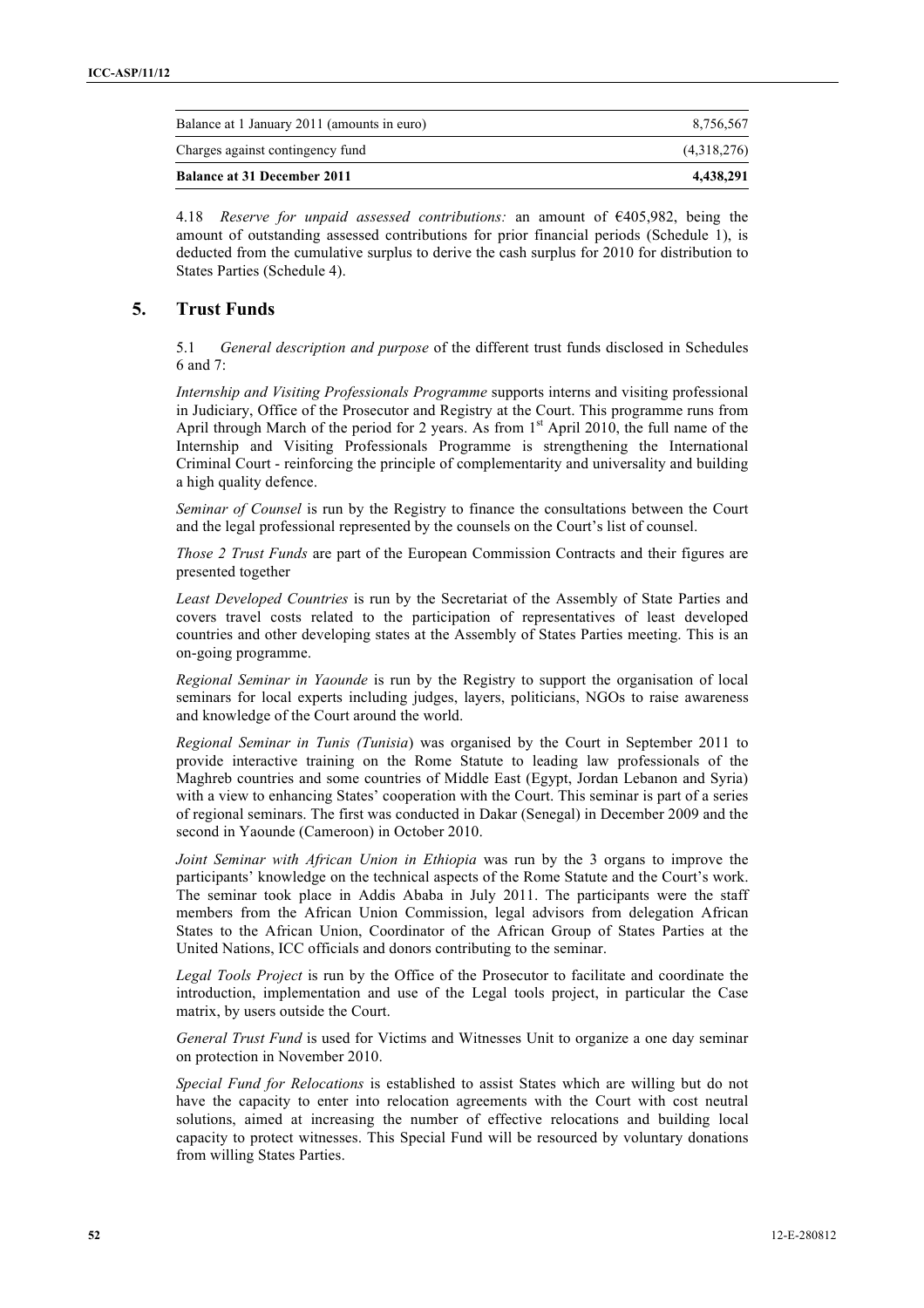*Family visit for indigent detainees* was established within the Registry by the Assembly of States Parties in its resolution ICC-ASP/8/Res.4. The purpose is to fund family visits for indigent detainees entirely through voluntary donations, with contributions from States Parties, other States, non-governmental organizations, civil society, or individuals.

5.2 *Voluntary contributions:* contributions in the amount of €2,697,237 have been pledged and/or received for 2011 projects.

5.3 *Interest income:* interest in the amount of €15,483 represents interest earned on the Court's bank account for the Trust Funds.

5.4 *Expenditure:* the total amount of €1,652,980 comprises total disbursements of  $\epsilon$ 1,551,630, outstanding obligations of  $\epsilon$ 100,908 and repatriation grant accrual of  $\epsilon$ 442.

5.5 *Refund to donors:* the amount of €28,183 was refunded to donors, being the amount in excess of the requirements of the specific projects completed (Schedules 6 and 7).

5.6 *Other accounts receivable:* the amount of  $\epsilon$ 3,432 is the interest earned but not received yet with regard to the bank account of the Trust Funds.

5.7 *Contributions or payments received in advance:* the ICC received voluntary contributions in the total amount of €199,694 for projects starting after 31 December 2011 (Schedule 6).

5.8 *Interfund balances payable:* as at 31 December 2011, interfund balances between the Trust Fund and the General Fund amounted to a payable of  $E$ 152,350.

#### **6. Non-expendable property**

6.1 A summary of non-expendable property, at historical cost, as at 31 December 2011 is provided in table 5 below. In accordance with the current ICC accounting policies, nonexpendable property is not included in the fixed assets of the organisation, but is directly charged to the budget upon acquisition.

| Asset management category                            | <i><b>Opening</b></i><br>balance as at<br>1 January 2011 | Acquisitions/<br>adjustments | Written-off<br>items $\omega$ | Closing<br>balance as at<br>31 December 2011 |
|------------------------------------------------------|----------------------------------------------------------|------------------------------|-------------------------------|----------------------------------------------|
| Information, technology and communications equipment | 7,774,476                                                | 924,523                      | 412,913                       | 8,286,086                                    |
| Security and safety equipment                        | 798,784                                                  | 22,582                       |                               | 821,366                                      |
| General services equipment                           | 1,102,201                                                | 37,897                       | 33,432                        | 1,106,666                                    |
| Vehicles and transportation equipment                | 864,543                                                  | 144,370                      | 29,054                        | 979,859                                      |
| Office of the Prosecutor equipment                   | 1,422,473                                                | 24,712                       | 45,255                        | 1,401,930                                    |
| Other equipment                                      | 1,538,884                                                | 90,252                       | 32,854                        | 1,596,282                                    |
| Courtrooms and Pre-Trial Chamber*                    | 1,362,918                                                |                              |                               | 1,362,918                                    |
| <b>Total</b>                                         | 14,864,279                                               | 1,244,336                    | 553,508                       | 15,555,107                                   |

\* Courtrooms and Pre-Trial chamber – Courtroom elements constituting an integral part of the installation.

In addition to the above, the ICC's records include the following non-expendable property acquired from voluntary contributions:

|  |  | Table 6: Summary of non-expendable property funded by other sources (in euro) |
|--|--|-------------------------------------------------------------------------------|
|  |  |                                                                               |

|                      |         |        | Asset management category Opening balance as at 1 January 2011 Written-off items "Closing balance as at 31 December 2011 |
|----------------------|---------|--------|--------------------------------------------------------------------------------------------------------------------------|
| Advance team budget  | 9.622   | 1,202  | 8.420                                                                                                                    |
| Donations to the ICC | 283.375 | 11.217 | 272,158                                                                                                                  |
| <b>Total</b>         | 292,997 | 12,419 | 280,578                                                                                                                  |

**a/** During 2011, items valued at a total amount of €565,927 had been written off.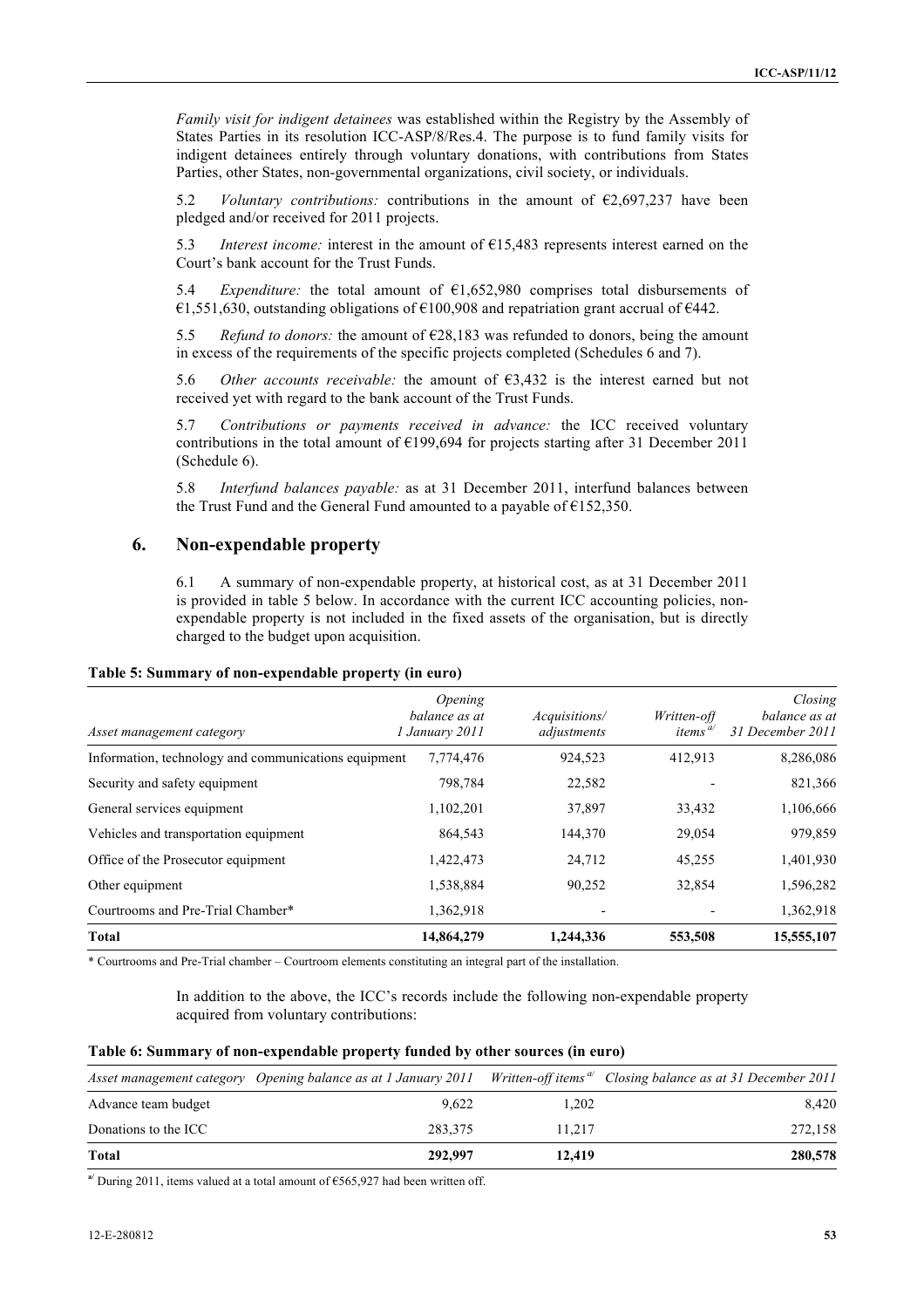## **7. Write-off losses of cash, receivables and property**

7.1 In addition to the items written off during 2011 as stated in 6.1 above, a total amount of €18,596 was written off as aged and irrecoverable accounts receivable.

### **8. Ex-gratia payments**

8.1 An ex-gratia payment of  $\epsilon$ 12,541 was made by the Court during the financial period.

#### **9. Gratis personnel**

9.1 No services of gratis personnel were received during the financial period.

#### **10. Contingent liabilities**

10.1 During 2011 two potential cases have been identified where a staff member of the ICC may consider filing actions with the International Labour Organization Administrative Tribunal (ILOAT).

### **11. Service-incurred injury**

11.1 The ICC entered into an agreement with an insurance company to offer coverage for service-incurred injuries for ICC staff, judges, consultants and temporary assistants. The insurance premium, calculated as a percentage of the pensionable remuneration for the staff members and a comparable percentage for judges, consultants and temporary assistants, is charged to the organisation's budget and is reflected in the accounts under expenditures. The total premium paid during 2011 for this insurance was  $\epsilon$ 989,110.

#### **12. Contributions in kind**

12.1 The following are the significant (higher than  $\epsilon$ 25,000) contributions in kind received by the Court during the financial period:

As reported in the financial statements for the prior financial periods, the Court continues to receive the following contributions from the host State:

(i) Premises to the Court free of rent for a period of 10 years, starting 1 July 2002;

(ii) Costs associated with the interim premises of the Court to a maximum of €33 million, including the costs of building a courtroom.

(b) In 2011 the Court hired a number of short term pro-bono personnel as receipt of services in kind representing a value of  $\epsilon$ 530,000.

### **13. Contributions to the Trust Fund for Victims**

13.1 In its resolution ICC-ASP/1/Res.6, the Assembly of States Parties established the Trust Fund for Victims for the benefit of victims of crimes within the jurisdiction of the ICC, and the families of such victims.

In the annex to that resolution, the Assembly established a Board of Directors, which is responsible for the management of the Trust Fund, and decided that the Registrar of the Court should be responsible for providing such assistance as is necessary for the proper functioning of the Board in carrying out its tasks and should participate in the meetings of the Board in an advisory capacity.

In 2011, the ASP approved an appropriation of  $E1,205,200$  for the Secretariat of the Trust Fund for Victims which administers the Trust Fund and offers administrative support to the Board and its meetings. Expenditures recorded in the accounts for the Secretariat during the financial period are  $£1,113,658$ .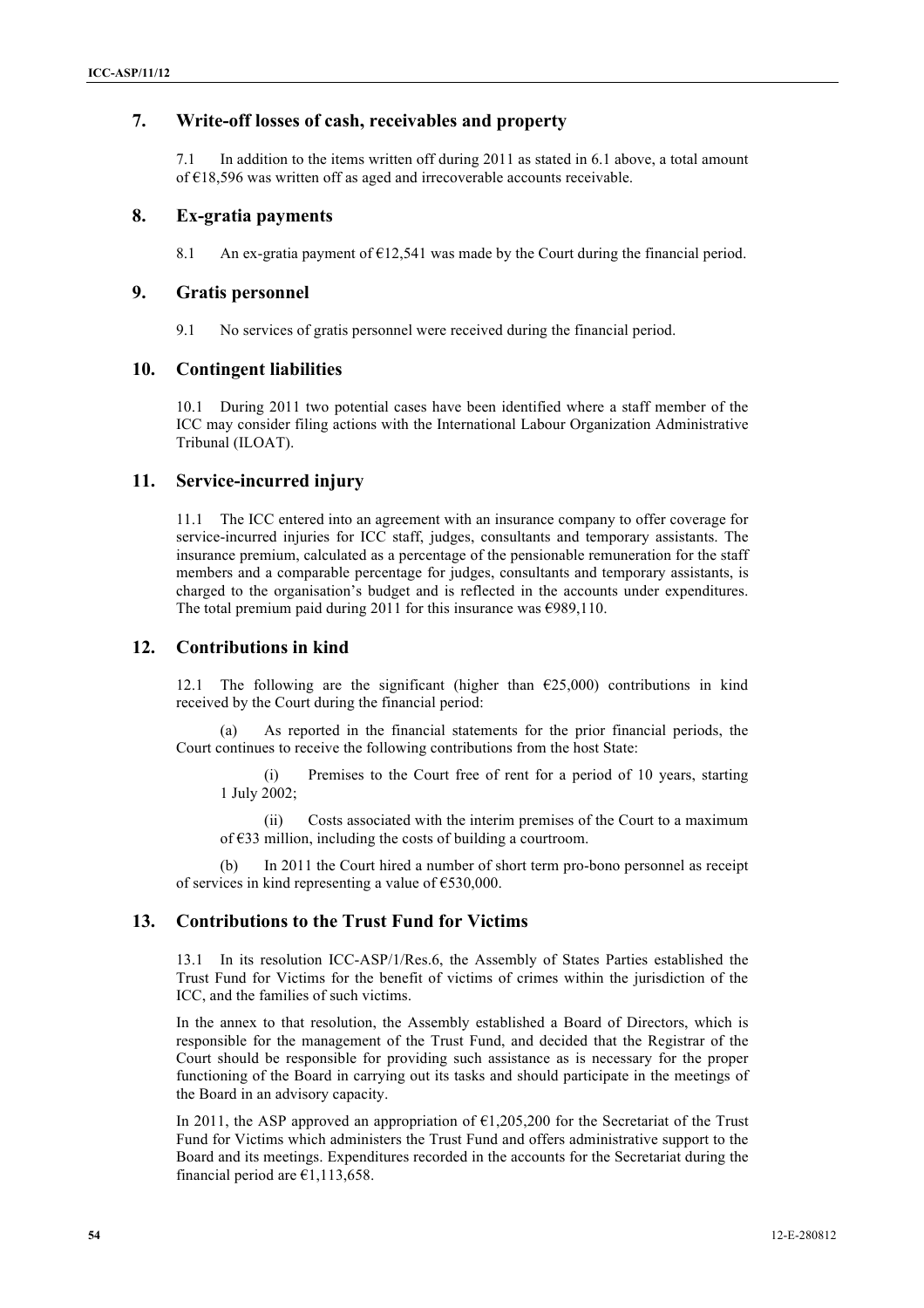## **14. The Permanent Premises Project: General description**

14.1 The Permanent Premises Project was established by the Assembly of States Parties (ASP), in its resolution ICC-ASP/4/Res.2, which emphasized that "the Court is a permanent judicial institution and as such requires functional permanent premises to enable the Court to discharge its duties effectively and to reflect the significance of the Court for the fight against impunity", and reiterating the importance of permanent premises to the future of the Court.

14.2 In its Resolution ICC-ASP/6/Res.1 the ASP further recalled that the overall construction costs, which include a contingency reserve, fees for the consultants and contractors, pre-tender and post-tender inflation, any fees for permits and dues and a fund for integrated, specialized representational features were estimated to be no more than €190 million at the 2014 price level. In the annex II to Resolution ICC-ASP/6/Res.1, the Assembly of States Parties established an Oversight Committee of States Parties which is established as a subsidiary body of the Assembly of States Parties pursuant to article 112, paragraph 4, of the Rome Statute.

14.3 The mandate of the Oversight Committee is to provide a standing body to act on behalf of the Assembly in the construction of the permanent premises of the International Criminal Court. The role of the Oversight Committee will be strategic oversight, with routine management of the project resting with the Project Director. The Oversight Committee is a body consisting of 10 States Parties, with at least one member from each regional group.

14.4 In its Resolution ICC-ASP/10/Res.6, the Assembly of States Parties noted that the Court initially quantified on 1 March 2011 in the amount of  $E42.2$  million the other costs related to the project but not directly related to the construction. Noting that such costs concern elements that are user specific and include two components:

(a) 3 gv, estimated at  $E22.1$  million, for integrated user equipment, that is fixed elements integrated in the design;

(b) 2 gv and other related costs, originally estimated at  $E20.1$  million and later reduced to €19.8 million, for non-integrated user equipment, that is loose elements, and other costs such as moving, additional staff and consultancy fees.

The Assembly Approves that non-integrated elements (2gv) and other related costs shall not exceed  $E19,8$  million, and will be approved upon submission year by year in the Court's budget;

The Assembly further approves that the integrated elements (3gv) are construction costs and, as such incorporated in the overall budget of  $E190$  million, and also approves that such elements and their costs be entirely absorbed within the overall budget, so that the same is not exceeded.

### **15. The Permanent Premises Project: Notes to Statements (I-III)**

15.1 *Statement I* reports the income and expenditure and changes in reserve and fund balances during the financial period. It includes the calculation of the excess of income over expenditure for the current period and prior-period adjustments of income or expenditure.

15.2 *Statement II* shows the assets, liabilities, reserves and fund balances as at 31 December 2011.

15.3 *Statement III* is the cash flow summary statement prepared using the indirect method of International Accounting Standard 7.

15.4 *Assessed Contributions* in the total amount of €11,326,605 were received from States Parties as one-time payments and are detailed in the table 1 below (in euro).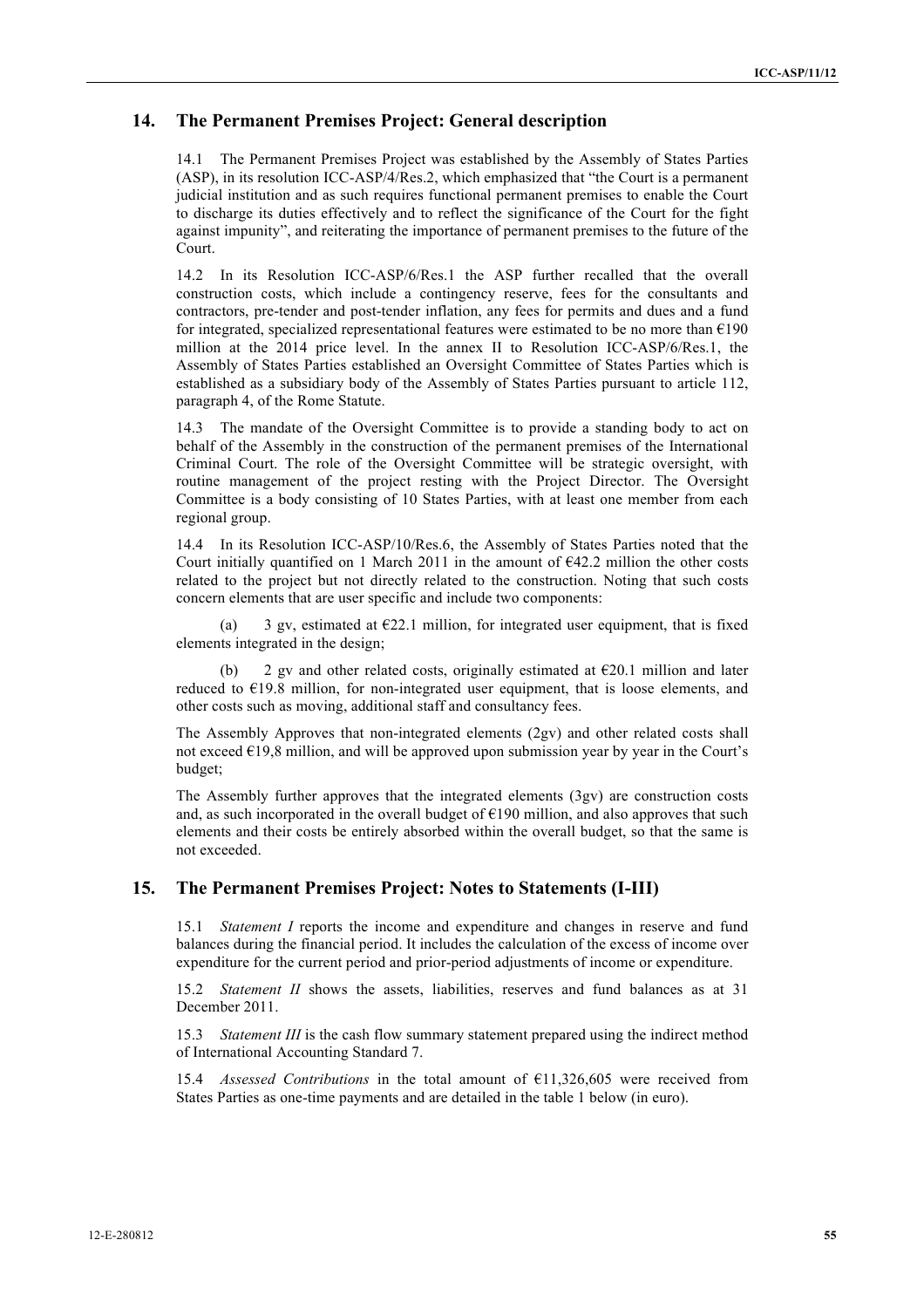| Total one-time payments received | 11,326,605 | 17,639,926  | 28,966,531 |
|----------------------------------|------------|-------------|------------|
| Sweden                           | 2,450,583  |             | 2,450,583  |
| South Africa                     |            | 663,557     | 663,557    |
| Serbia                           |            | 48,051      | 48,051     |
| San Marino                       |            | 6,864       | 6,864      |
| Samoa                            |            | 2,288       | 2,288      |
| Portugal                         | 401,947    | 401,948     | 803,895    |
| Montenegro                       |            | 2,288       | 2,288      |
| Mexico                           | 1,721,433  | 1,721,434   | 3,442,867  |
| Mauritius                        |            | 25,169      | 25,169     |
| Luxembourg                       | 194,491    |             | 194,491    |
| Lithuania                        | 47,288     |             | 47,288     |
| Liechtenstein                    |            | 22,881      | 22,881     |
| Jordan                           | 9,153      | 9,152       | 18,305     |
| Italy                            | 3,873,797  | 3,873,797   | 7,747,594  |
| Iceland                          |            |             |            |
| Hungary                          | 186,101    |             | 186,101    |
| Finland                          |            | 1,290,503   | 1,290,503  |
| Djibouti                         |            |             |            |
| Dem. Rep. of Congo               | 6,864      |             | 6,864      |
| Czech Republic                   | 321,482    |             | 321,482    |
| Canada                           |            | 6,811,751   | 6,811,751  |
| Cambodia                         |            | 2,288       | 2,288      |
| Burkina Faso                     |            |             |            |
| Bolivia                          |            | 13,729      | 13,729     |
| Benin                            |            |             |            |
| Australia                        | 1,362,960  | 2,725,921   | 4,088,881  |
| Argentina                        | 743,641    |             | 743,641    |
| Andorra                          |            | 18,305      | 18,305     |
| Albania                          | 6,865      |             | 6,865      |
| <b>States Parties</b>            | 2011       | Prior years | Total      |

15.5 *Expenditures:* the total amount of expenditures of €6,915,834 comprises disbursements of €6,595,841 and outstanding obligations of €319,993. As part of total expenditures 3gv expenditure amounted  $\epsilon$ 96,993 and comprises  $\epsilon$ 59,980 disbursements and €37,013 outstanding obligations. The total expenditures are related to the finalization of the preliminary and final design phase which was completed on 1 November 2011. The expenditures include architectural costs, consultants, project management and legal fees. The project enters the tendering stage and selection of the general contractor, which should end on 1 September 2012 with the signature of the construction contract.

15.6 *Savings on, or cancellation of, prior periods' obligations:* actual disbursements of prior periods' obligations of €320,522 amounted to €320,522 as all outstanding obligations of 2010 were disbursed in 2011.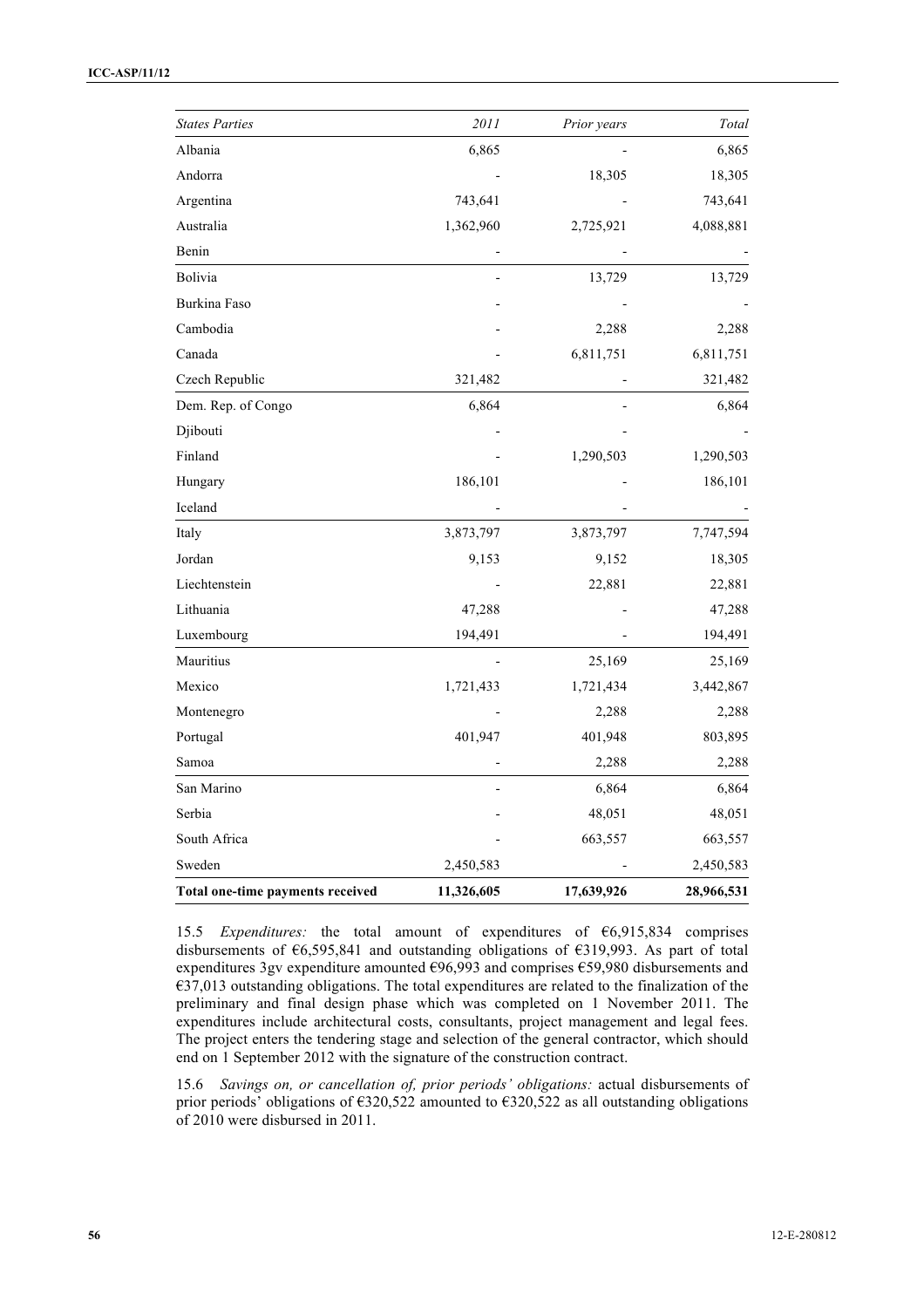15.7 *Other accounts receivable* in the amount of €415,318 comprises €108,302 interest earned but not yet received as at 31 December 2011, €285,459 represent Value-added tax paid on goods and services to be received from the Dutch government and  $E21,557$ interfund balance receivable from the general fund.

15.8 *Other accounts payable* in the amount of €1,514,378 represent invoices booked in the accounts but not yet paid as at 31 December 2011. Those invoices were paid in January and February 2012.

15.9 *Contributions received in advance* all contributions received in 2011 for the Permanent Premises Project in relation to one-time payments option (as referred to resolution ICC-ASP/7/Res.1) were recognised as income of 2011.

15.10 *Host State Loan* was not used in 2011 as sufficient one-time payments were received.

15.11 *Project Director's Office:* in annex IV and V of resolution ICC-ASP/6/Res.1, the Assembly of States Parties decided to establish the Project Director's Office within the annual proposed programme budget of the Court under major programme VII to cover the staff costs and other operational costs related to the premises project. The Project Director's Office operates under the full authority of the Assembly of Sates Parties and reports directly and be accountable to the Assembly through the Oversight Committee.

Without prejudice to the paragraph above, the Project Director's Office is an integral part of the International Criminal Court; for administrative and staff purposes, the Project Director's Office and its staff are attached to the Registry of the Court.

In 2011, the Assembly of States Parties approved an appropriation of  $\epsilon$ 492,200 for the Project Director's Office which is responsible for the management of the Permanent Premises Project; Expenditures recorded in the accounts for the Project Director's Office during the financial period are  $€386,369$ .

In its Resolution ICC-ASP/10/Res.6, the Assembly reiterates the important role of the Project Director in providing strategic leadership and overall management of the project, and his responsibility for meeting the project's goals, timelines and costs, and quality requirements, as provided in resolution ICCASP/6/Res.1, and invites the Registrar to delegate authority to the Project Director where necessary and at an appropriate level, in accordance with the Financial Regulations and Rules, with respect to engaging funds for the permanent premises project. The new Project Director took up his responsibilities on 20 June 2011.

#### 15.12 *Contributions in kind*

The following are the significant contributions in kind received by the Permanent Premises Project during the financial period:

a) Administrative Services are provided by ICC sections mainly by the Budget and Finance Section (accounts preparation, bank reconciliations, recording and payment of invoices); Legal Advisory Services Section (contract negotiation and other legal matters); General Services Section (Procurement services : preparation of Purchase Orders and Facilities management services); Information Communication and Technology Section (provision of ICT services).

b) Host state contribution to architect selection.